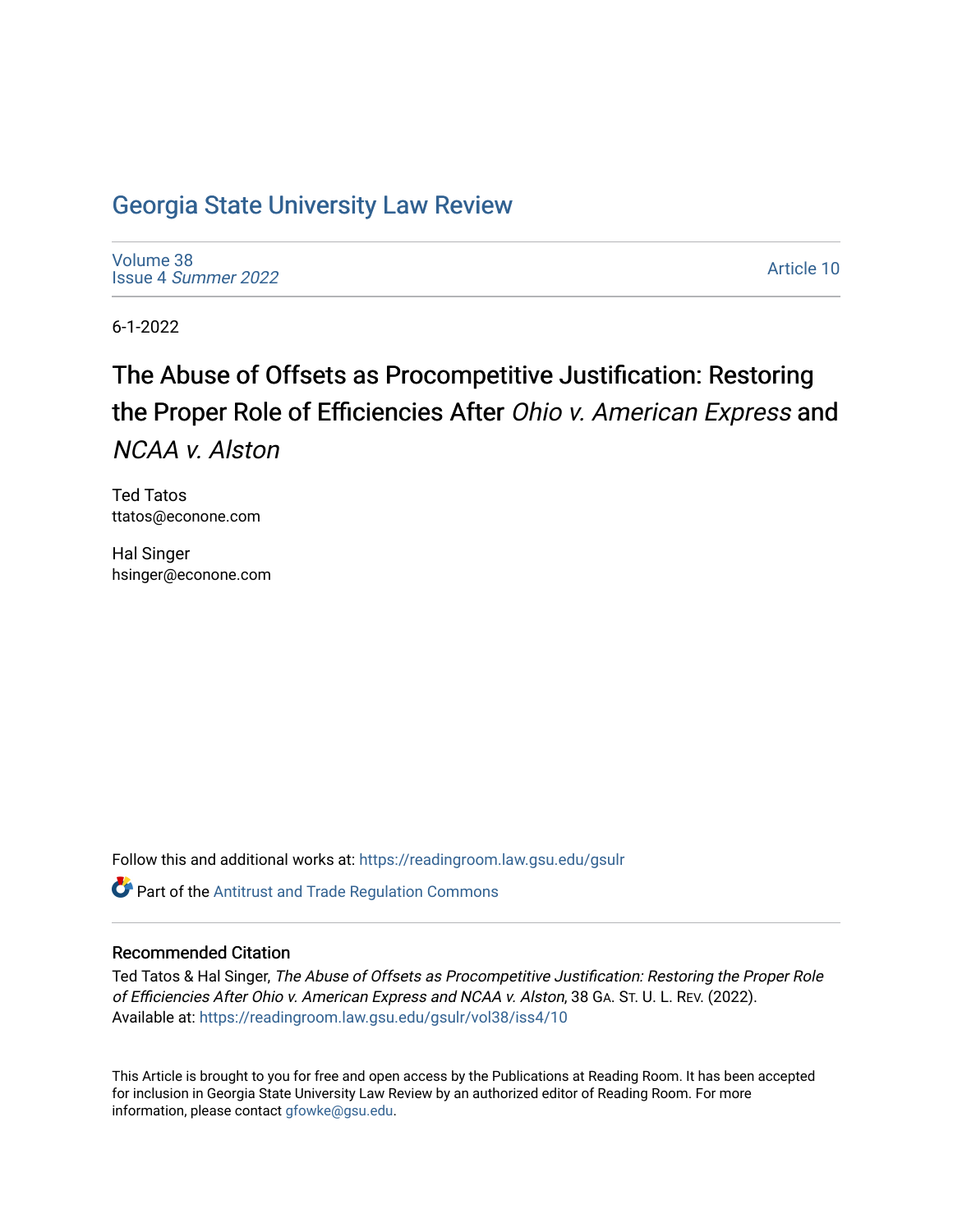## **THE ABUSE OF OFFSETS AS PROCOMPETITIVE JUSTIFICATIONS: RESTORING THE PROPER ROLE OF EFFICIENCIES AFTER** *OHIO V. AMERICAN EXPRESS* **AND** *NCAA V. ALSTON*

## **Ted Tatos and Hal Singer\***

#### ABSTRACT

*Under the rule-of-reason framework, litigation involving the NCAA has condoned the practice of crediting purported benefits to one group as an "offset" to antitrust injury suffered by another. Although the*  Ohio v. American Express *decision addressed countervailing effects on merchants versus cardholders within the same two-sided market (credit cards),* NCAA v. Alston*, consistent with the 1986* NCAA v. Board of Regents *decision, acknowledged procompetitive justifications that occur in an entirely different market (the output market for viewing sporting events) than the market in which harm occurred (the labor market for college athletes). Both cases elevated the welfare of consumers above that of injured workers (*Alston*) or other input providers (*American Express*). In* Alston*, the Supreme Court muted any intent it may have had to cabin its* American Express *decision to two-sided transactional platforms defined by indirect network effects. Further, the blind search for offsets in single-firm monopolization cases such as* American Express *and in wage-fixing cases such as* Alston *evinces a clear incongruity with the prohibition against cross-market offsets in merger evaluation. This Article discusses how a logical error in* NCAA v. Board of Regents *opened the door to justifying harms to workers through even the feeblest claims of consumer benefit. As* American Express *and* Alston *have blurred the lines between offsets that cross-market lines, we explain that the terms "intergroup" and "intragroup" offsets accurately* 

<sup>\*</sup> Hal Singer is a Managing Director at Econ One and Adjunct Professor at Georgetown's McDonough School of Business. Ted Tatos is a Consultant at Econ One and Associate Economics Editor of the *Antitrust Bulletin*. The Authors thank Mark Glick for valuable comments.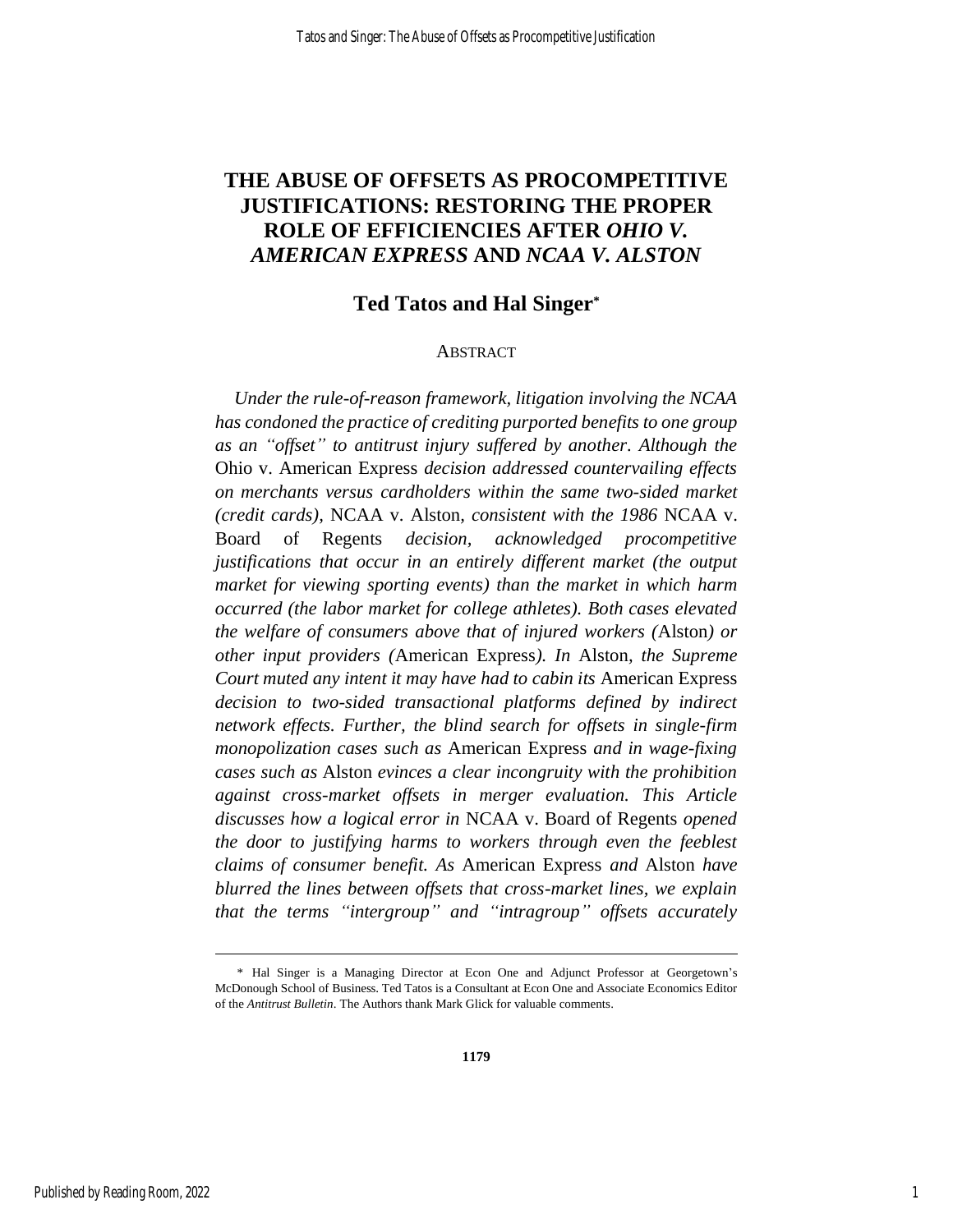*describe benefits and harms that occur to different constituencies versus those that affect the same, respectively. Although the rule-of-reason lens properly concerns itself with the latter, the former falls under the ambit of the legislative branch. As such, we argue for statutory repeal of* American Express *and a prohibition on judicial balancing of claimed benefits to any group other than the group that suffered antitrust injury. The search for offsets has resulted in the justification of harms to labor even in the presence of direct evidence of antitrust injury to workers, a clear erosion of per se adjudication of cartel behavior by expanding the definition of ancillary restraints. Consistent with the broader policy of protecting labor from anticompetitive conduct, including the exercise of monopsony power, legislative intervention should prohibit such balancing. In wage-fixing cases involving multiple defendants, the no-offset rule would immediately condemn the restraint and bar courts from considering any claimed efficiencies, regardless of whom they benefit. In single-firm monopsony cases, the no-offset rule would bar courts from considering any offsetting benefits to parties other than the injured group of workers or input providers.*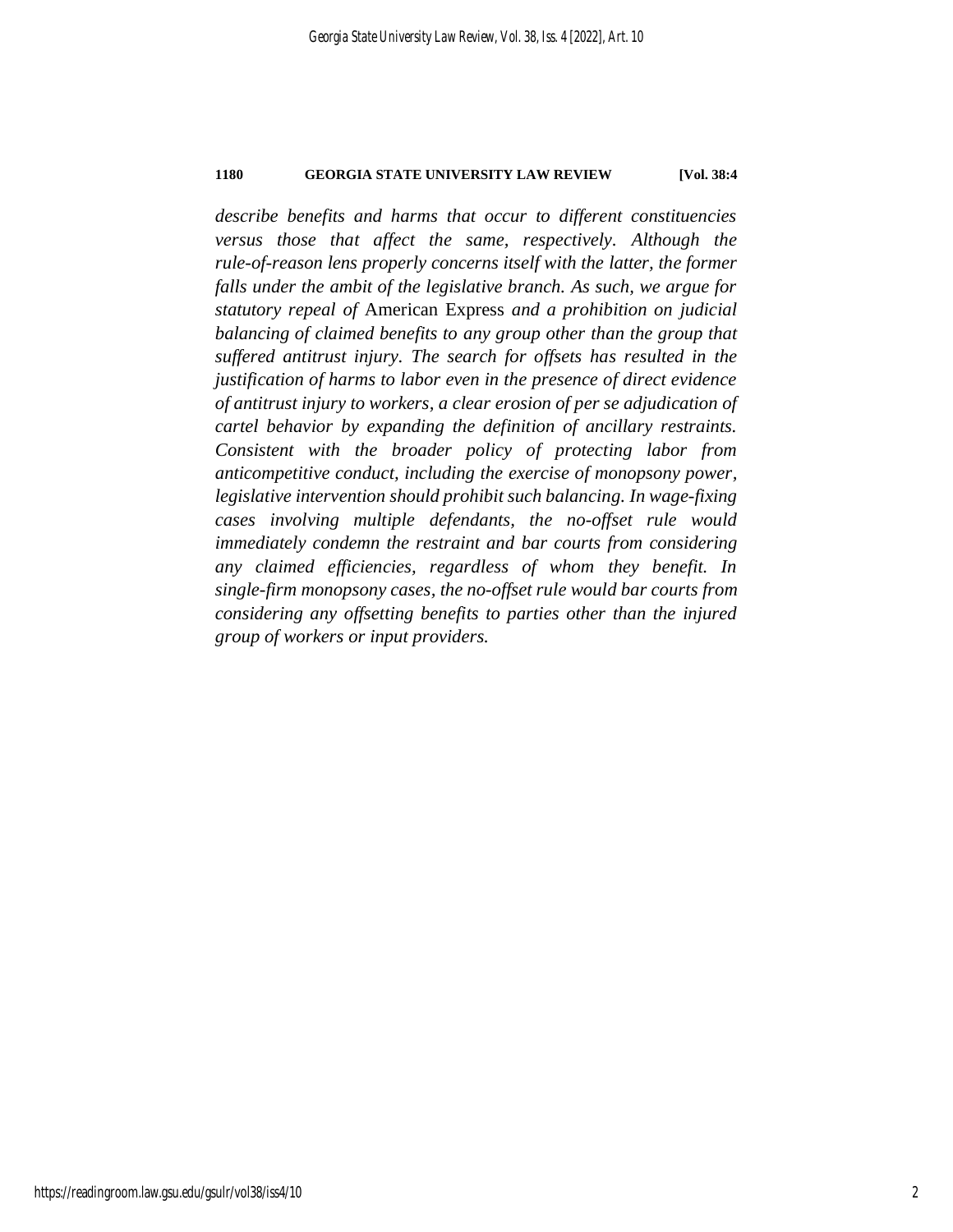## **CONTENTS**

| 1179                                                      |
|-----------------------------------------------------------|
|                                                           |
| INTRAGROUP AND INTERGROUP OFFSETS AND BALANCING           |
|                                                           |
| A. The Ambit of Procompetitive Offsets  1185              |
| B. Board of Regents, Alston, and Broadening American      |
| Express Beyond Transactional Platforms 1192               |
| II. THE CONSUMER DEMAND OFFSET IN NCAA ANTITRUST          |
|                                                           |
| A. The Inductive Fallacy in Board of Regents's Reasoning  |
|                                                           |
| B. The Specter of Board of Regents Haunts the O'Bannon    |
|                                                           |
| III. HOW ANTITRUST LAW SHOULD TREAT OFFSETS  1205         |
| A. Benefits Offsetting Harms Should Accrue to the Injured |
|                                                           |
| B. Compromise View: The Burden Should Be on               |
| Defendants to Prove the Offset Is Not Possible Absent     |
| the Restraint and to Quantify the Magnitude of the        |
| 1210                                                      |
| C. The Need for Legislative Intervention  1214            |
| CONCLUSION                                                |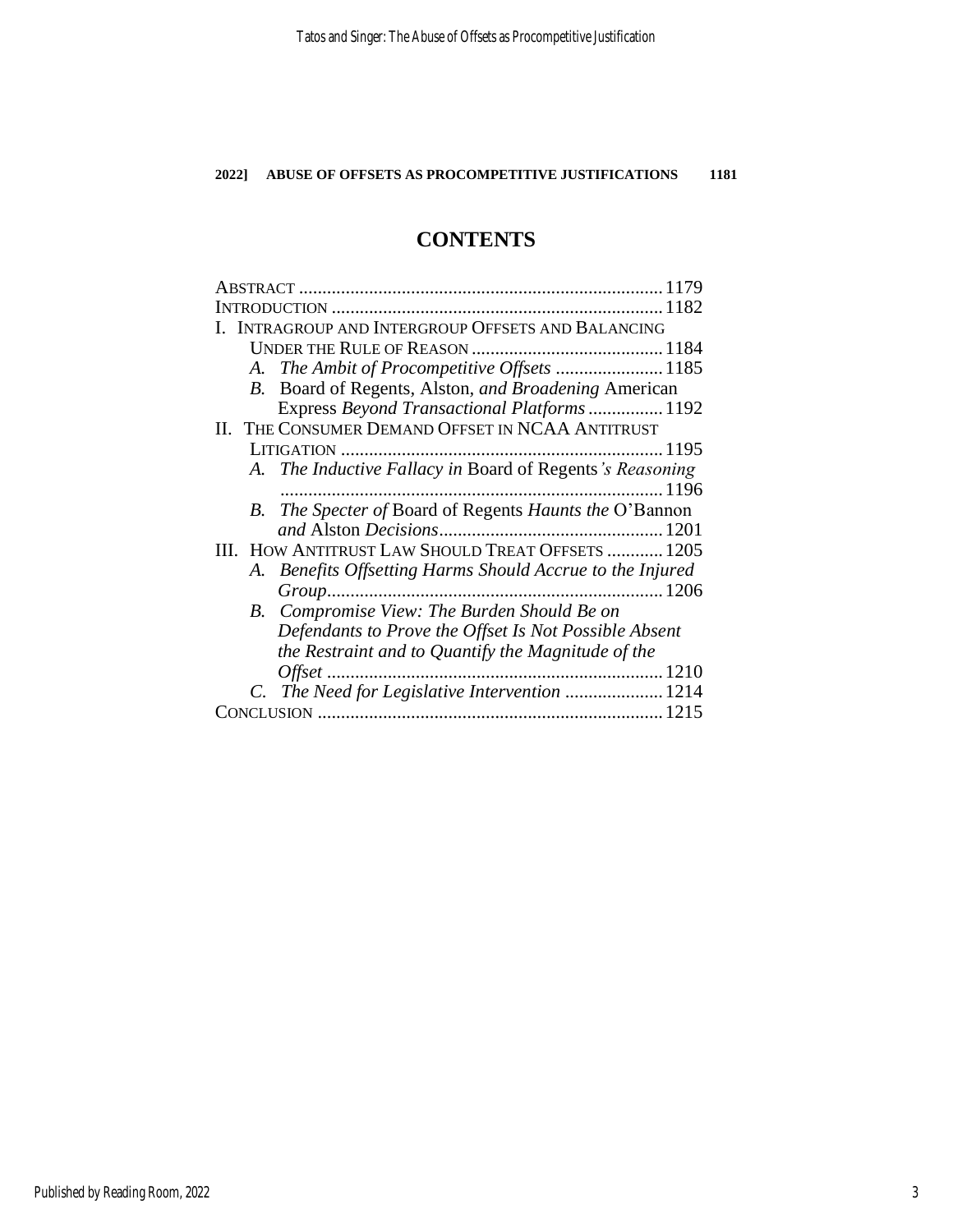## **INTRODUCTION**

If the Supreme Court's decision in *Ohio v. American Express* presaged the hurdles that both private plaintiffs and regulatory agencies would face when bringing antitrust claims in its wake, $<sup>1</sup>$  its</sup> ruling in *NCAA v. Alston* offered new hope, or at least a glimmer of it. Antitrust scholars, left simultaneously puzzled and disheartened by the incomprehensible logic of *American Express*, warmly embraced the Court's unanimous condemnation in *Alston* of the National Collegiate Athletic Association's (NCAA) restraint on education-related athlete compensation.<sup>2</sup> Justice Kavanaugh's concurring opinion echoed the sentiment of Judge Milan Smith's concurrence in the Ninth Circuit's earlier decision in *Alston* and signaled that, while antitrust enforcement against entrenched market power may be handicapped, it can still wield a sword when it so chooses. 3

Although regulatory agencies, scholars, practitioners, and journalists have dissected *American Express*, the *Alston* opinion remains in its infancy, and its precedential effects are still unclear. This decision warrants attention not only regarding what the Court said but also as to where it remained silent. Our Article focuses on the latter and the concomitant implications for interpreting *American Express*, whose repeal via statutory intervention we join other antitrust scholars in supporting. In particular, by cabining its opinion to the narrow confines of the restraint at issue, namely education-related benefits, the Court in *Alston* declined to address the broader cap on athlete labor compensation. Likewise, although Justice Barrett posed the question to Solicitor General Prelogar during oral arguments, the Court ultimately sidestepped the issue of offsetting anticompetitive harms in

<sup>1</sup>*. See* U.S. Airways, Inc. v. Sabre Holdings Corp., 938 F.3d 43, 52–53 (2d Cir. 2019) (discussing the impact of the Court's decision on the parties' briefing in the case). *See generally* Ohio v. Am. Express Co., 138 S. Ct. 2274 (2018).

<sup>2</sup>*. See, e.g.*, Michael L. Katz & Douglas Melamed, *Competition Law as Common Law:* American Express *and the Evolution of Antitrust*, 168 U. PA. L. REV. 2061, 2105–06 (2020); Carl Shapiro, *Antitrust: What Went Wrong and How to Fix It*, 35 ANTITRUST, Summer 2021, at 33, 39–41; Herbert Hovenkamp, *Platforms and the Rule of Reason: The* American Express *Case*, 2019 COLUM. BUS. L. REV. 35, 50–51.

<sup>3</sup>*. See* NCAA v. Alston, 141 S. Ct. 2141, 2169 (2021) (Kavanaugh, J., concurring); *see also* Alston v. NCAA (*In re* NCAA Athletic Grant-in-Aid Cap Antitrust Litig.), 958 F.3d 1239, 1266–71 (9th Cir. 2020) (Smith, J., concurring), *aff'd sub nom.* NCAA v. Alston, 141 S. Ct. 2141 (2021).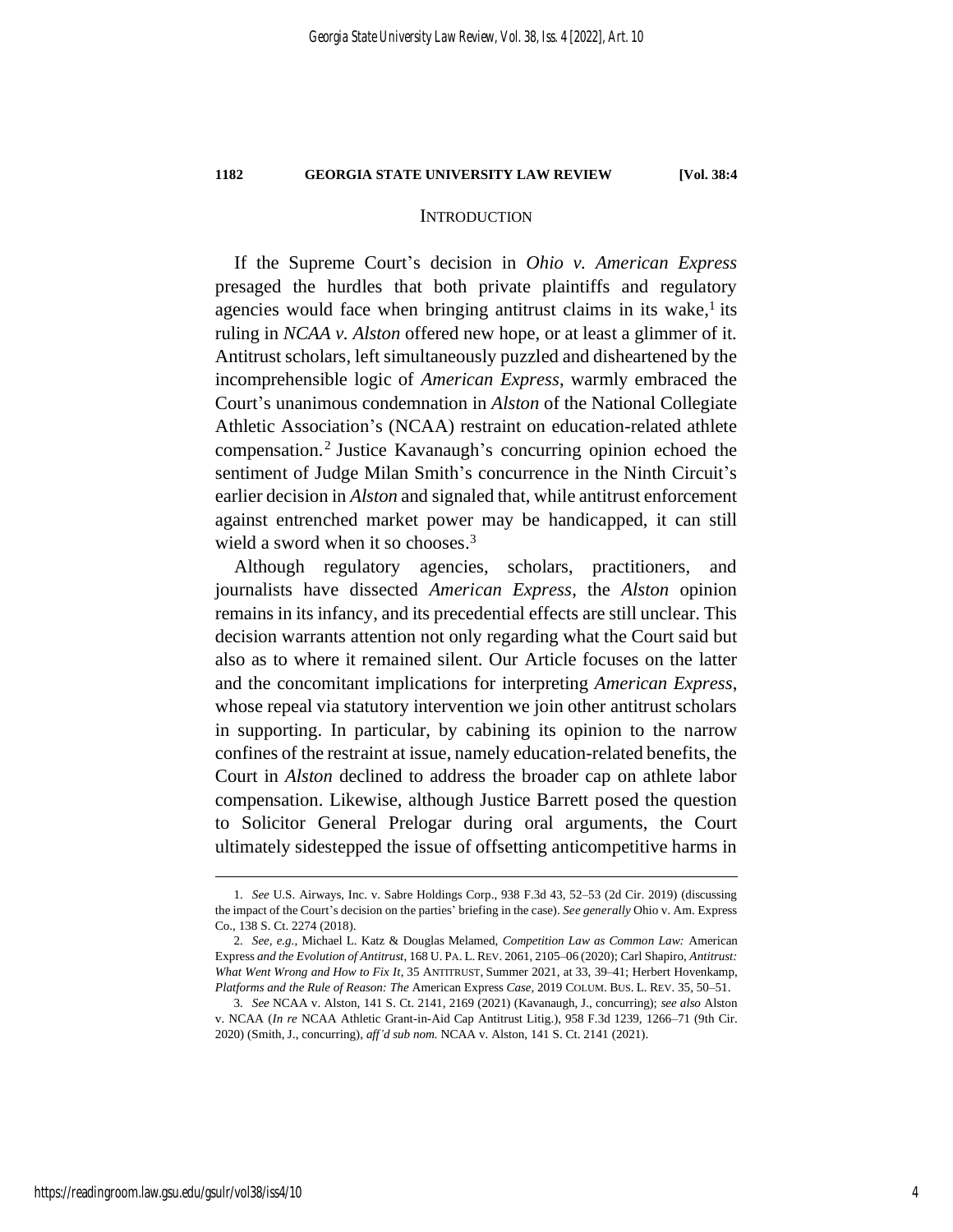the relevant market with claimed procompetitive justifications that occur elsewhere. <sup>4</sup> Nonetheless, the question's lack of answer has cast a cloud of uncertainty over the interpretation of such offsets. And the fact that the Court would even consider an offset to a party distinct from the one that suffered antitrust injury (before ultimately rejecting it due to lack of empirical rigor) leaves open the door for future defendants to pursue these offsets in defense of anticompetitive conduct.

We do not intend to understate the importance of the *Alston* ruling in both acknowledging the anticompetitive harms wrought by the leverage of monopsony power and in correcting lower courts' misinterpretation of its prior dicta in *NCAA v. Board of Regents* as settled law.<sup>5</sup> Notwithstanding its significant limitations, this decision was long overdue. Even so, a somewhat wounded NCAA cartel still maintains its collusive restraint on athlete compensation and continues to seek out an antitrust exemption in an effort to preserve by statute what market realities continue to expose as indefensible under antitrust law. For the moment, however, the surviving restraint on direct compensation for athlete labor proffers a stark reminder of antitrust's failure to enjoin this conduct even in the face of clear and obvious direct evidence of worker harm, despite Justice Scalia's reference to collusion as "the supreme evil of antitrust" in *Verizon Communications, Inc. v. Law Offices of Curtis V. Trinko, LLP*. <sup>6</sup> To wit, the most significant current cracks in the NCAA's hegemony over intercollegiate athletic labor did not result from *Alston*, but rather result from statutory intervention loosening the cartel's grip over athletes'

<sup>4.</sup> Transcript of Oral Argument at 85, NCAA v. Alston, 141 S. Ct. 2141 (2021) (No. 20-512).

<sup>5</sup>*. See* Deppe v. NCAA, 893 F.3d 498, 501–02 (7th Cir. 2018). In *Deppe*, the court relied on dicta in *NCAA v. Board of Regents* to hold that where an NCAA rule or regulation fosters the tradition of amateurism in college sports, the regulation is presumed to be competitive under the Sherman Act. *Id.*; NCAA v. Bd. of Regents, 468 U.S. 85, 120 (1984).

<sup>6.</sup> Verizon Commc'ns. Inc. v. Law Offs. of Curtis V. Trinko, LLP, 540 U.S. 398, 408 (2004). The *Trinko* Court's commentary reflects the Chicago School's postwar shift from unilateral to collusive conduct concerns under the leadership of Aaron Director and John McGee. *See* Robert Van Horn, *Chicago's Shifting Attitude Toward Concentrations of Business Power (1934–1962)*, 34 SEATTLE U. L. REV. 1527, 1527 (2011). In 1948, Henry Simons, regarded by some as the progenitor of the "Old School" Chicago view, argued that "the great enemy of democracy is monopoly, in all its forms," though his definition encompassed both collusive conduct (e.g., "trade associations and other agencies for price control") and trade unions. HENRY C. SIMONS, ECONOMIC POLICY FOR A FREE SOCIETY 43 (1948).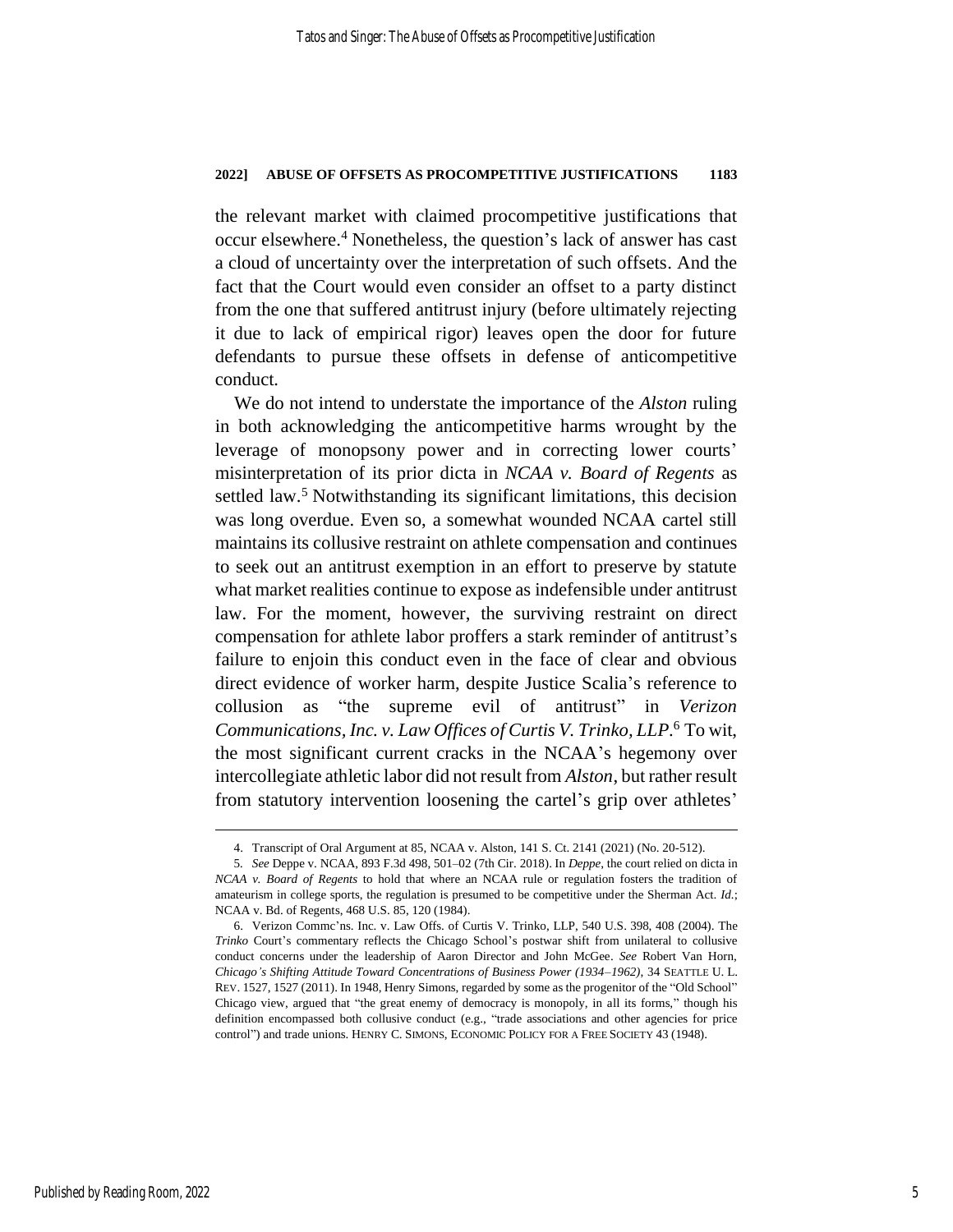abilities to monetize their own name, image, and likeness (NIL)—a result more appropriately attributed to *Alston*'s predecessor, *O'Bannon v. NCAA*. 7

This Article is organized as follows. Part I begins with an overview of offsets and argues that inter- and intra-market offsets signal a formulaic rather than substantive distinction in the wake of *American Express* and *Alston*. 8 It then focuses on the specious economic justifications for balancing direct harm to one group (athletes) through nebulous justifications of benefits to another group (sports fans), which are amply underscored in the latter.<sup>9</sup> In Part II, we revisit the Supreme Court's *Board of Regents* decision and explain how a logical error therein has permeated throughout its judicial progeny and continues to stave off attempts to correct direct harms to labor under antitrust law.<sup>10</sup> Part III concludes by offering policy prescriptions that would remedy the current use of offsets by courts and defense experts as an economic trump card that permits the most ill-defined and specious defenses to negate even direct and irrefutable evidence of antitrust injury to workers or other input providers. <sup>11</sup> Antitrust law clearly aims to protect workers and other input providers, yet the application of the consumer welfare standard has rendered their interests subservient to those of consumers. Redressing this asymmetric application of antitrust law warrants a narrowly tailored legislative intervention to restore the protections to input providers.

I. INTRAGROUP AND INTERGROUP OFFSETS AND BALANCING UNDER

<sup>7</sup>*.* O'Bannon v. NCAA, 802 F.3d 1049 (9th Cir. 2015).

<sup>8</sup>*. See infra* Part I.

<sup>9</sup>*. See infra* Part I.

<sup>10</sup>*. See infra* Part II.

<sup>11</sup>*. See infra* Part III.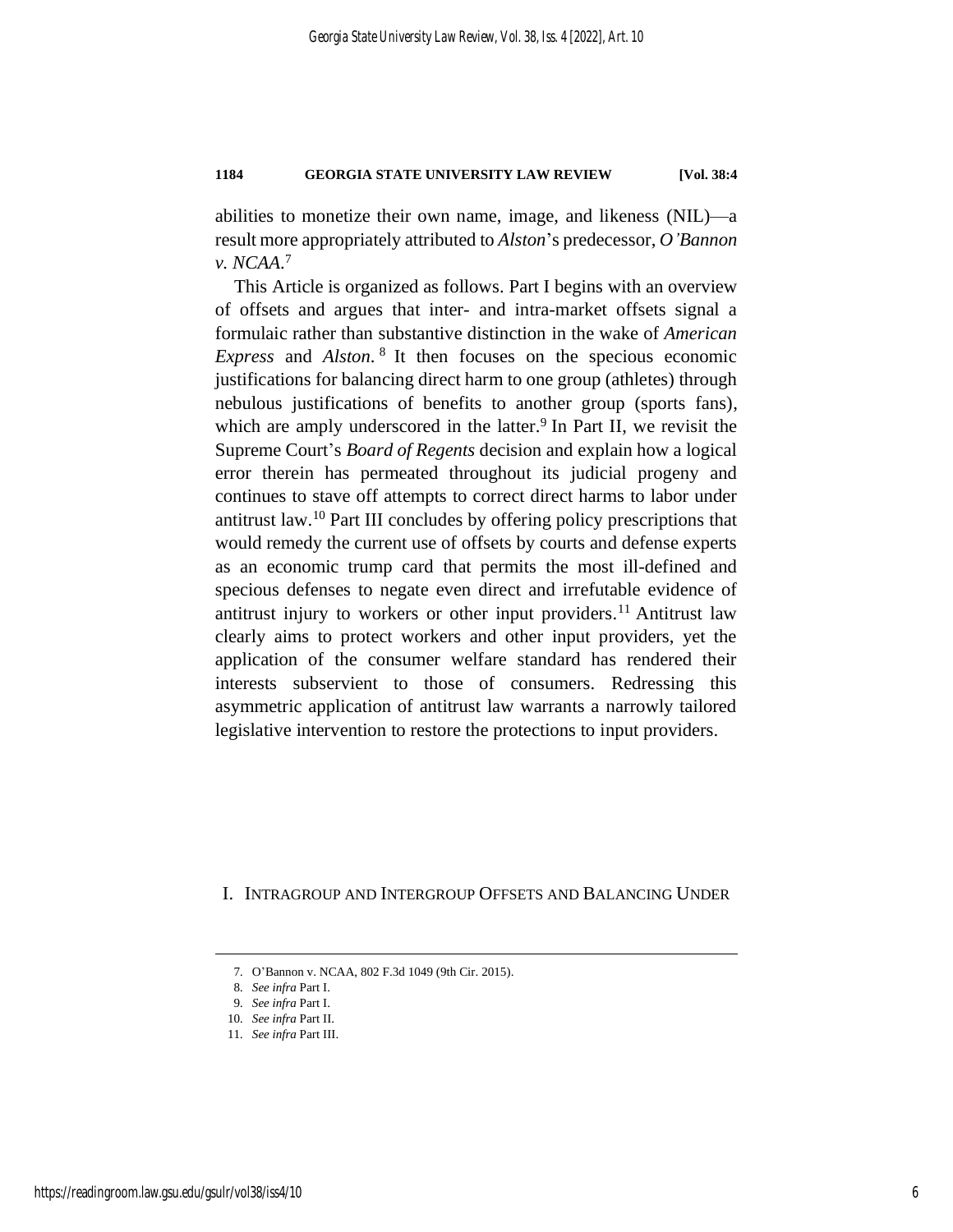#### THE RULE OF REASON

This Part begins by explaining the general definition of balancing antitrust harm against procompetitive benefits within antitrust's rule of reason. <sup>12</sup> It then explains why the incongruence of *American Express* and *Alston* has stripped the terms "cross-market balancing" or "market-specificity rule" of substantive meaning by widening such balancing beyond the confines of any relevant antitrust market.<sup>13</sup>

### *A. The Ambit of Procompetitive Offsets*

Discussion of the treatment of offsets under antitrust law and economic justifications (or lack thereof) warrants a clear definition of the concept. Under the rule-of-reason's burden-shifting framework, the crediting of offsets refers to balancing anticompetitive harm against some claimed benefit that fosters competition (the "competitive-process approach") or may address a market failure (the "market-failure approach").<sup>14</sup> The former approach elevates protection of the "competitive process," a commonly-used yet admittedly nebulous term, while the latter seeks to promote efficiency, presumably by increasing output, lowering prices, fostering innovation, or improving product quality.<sup>15</sup> Indeed, the inefficiency that the market-failure approach seeks to correct can manifest itself through steady-state disequilibrium, where the quantity supplied falls short of meeting demand. Thus, the market-failure approach shares some substantive goals with the "checklist" approach adopted by the Tenth Circuit in *Law v. NCAA*. 16

<span id="page-7-0"></span><sup>12</sup>*. See infra* Part I.A.

<sup>13</sup>*. See infra* Part I.B.

<sup>14.</sup> Scholars have observed that the rule of reason has permitted defendants to begin "increasingly numerous and creative explanations for their behavior. . . . Examination of the relevant case law reveals multiple competing approaches and seemingly irreconcilable opinions." *See* John M. Newman, *Procompetitive Justifications in Antitrust Law*, 94 IND. L.J. 501, 501 (2019).

<sup>15.</sup> For an extensive and detailed treatment of efficiencies in antitrust law, see generally Mark Glick & Gabriel A. Lozada, *The Erroneous Foundations of Law and Economics* (INET, Working Paper No. 149, 2021), https://www.ineteconomics.org/uploads/papers/WP\_149-Glick-and-Lozada.pdf [https://perma.cc/4S5S-H6RR].

<sup>16</sup>*. See* Law v. NCAA, 134 F.3d 1010, 1021–24 (10th Cir. 1998).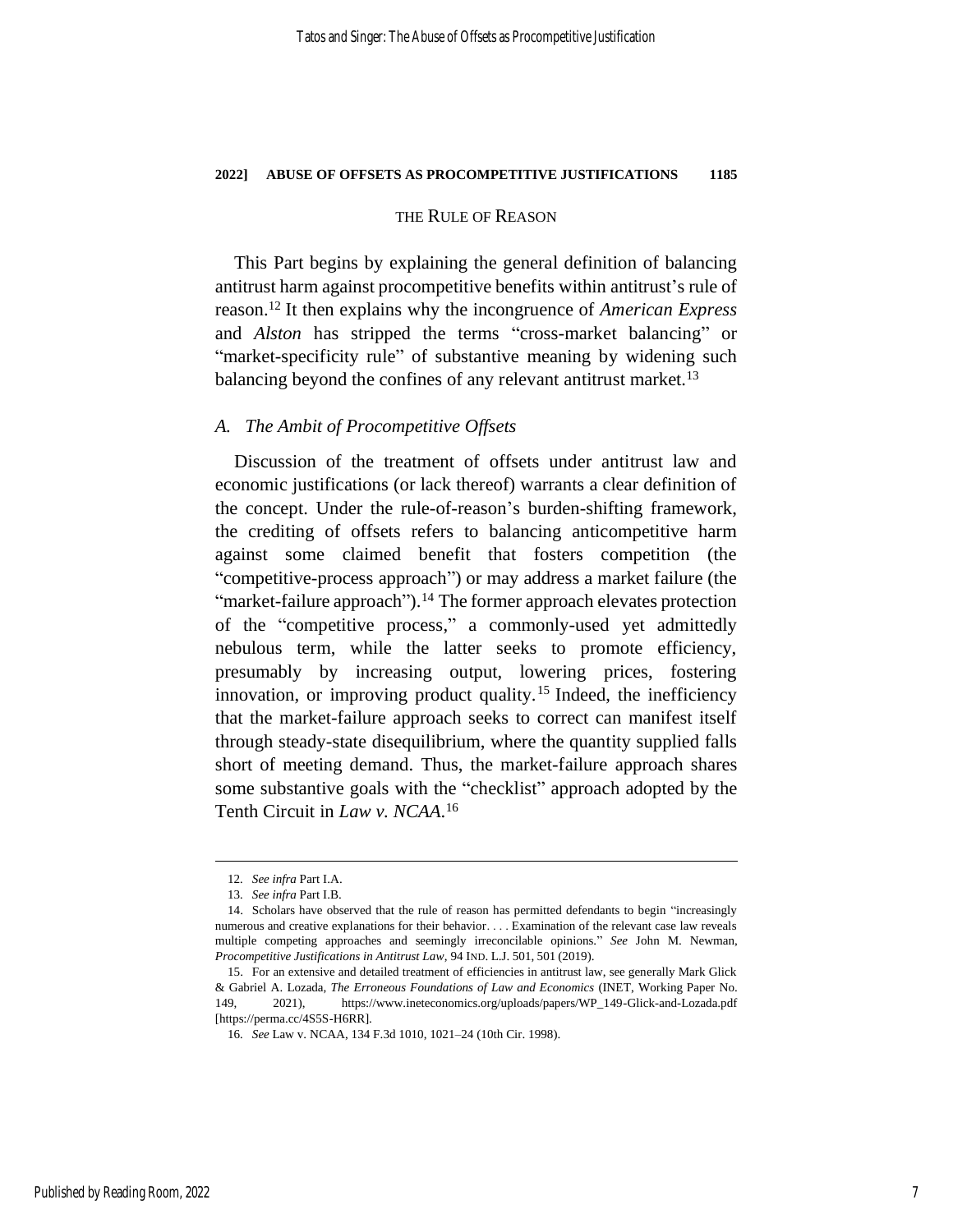<span id="page-8-1"></span>Balancing offsets that accrue to constituencies in a different market against harm to those in another market altogether have been labeled cross-market balancing or the application of the market-specificity rule.<sup>17</sup> We proffer the terms "intergroup" and "intragroup" offsets as more accurate descriptions of countervailing harms between and within parties, respectively. We refer to procompetitive benefits and anticompetitive restraint affecting the same group as intragroup offsets to distinguish them from intergroup offsets—that is, those where harms and benefits accrue to different constituencies, even though, as in *American Express*, they may be considered part of the same "multi-sided" market.<sup>18</sup>

<span id="page-8-0"></span>Certainly, balancing the anticompetitive effects of restraints on trade with those deemed to enhance competition has a long history and reflects the acknowledgment that antitrust laws only condemn "unreasonable" restraints. Conceptual support for balancing claimed procompetitive effects against a restraint's harms to competition as the "true test of legality" harkens back to the Supreme Court's opinion in

. . . Whatever the label applied, an approach focused solely on the welfare of downstream purchasers or final consumers is inconsistent with the case law.

. . . .

<sup>17.</sup> Daniel A. Crane, *Balancing Effects Across Markets*, 80 ANTITRUST L.J. 397, 397 (2015); Gregory J. Werden, *Cross-Market Balancing of Competitive Effects: What Is the Law, and What Should It Be?*, 43 J. CORP. L. 119, 119 (2017).

<sup>18.</sup> Other scholars have prescribed a focus on harm to competition that "lowers the welfare of the merging parties' trading partners." C. Scott Hemphill & Nancy L. Rose, *Mergers That Harm Sellers*, 127 YALE L.J. 2078, 2100 (2018). That focus is on the trading partners rather than solely on the downstream purchasers and sellers:

The symmetric treatment of monopoly and monopsony in antitrust law protects the competitive process and the welfare of the merging firms' trading partners, whether purchasers or sellers. Reduced competition between buyers may well harm downstream purchasers, even where that harm is infeasible to prove, but that reduced competition is unlawful even where *in fact* there is no such harm.

*Id.* at 2080 (footnotes omitted); *see also* Marius Schwartz, Professor, Georgetown Univ., Should Antitrust Assess Buyer Market Power Differently than Seller Market Power?, Comments at the DOJ/FTC Workshop on Merger Enforcement 1 (Feb. 17, 2004) (transcript available with the Georgia State Law Review) ("[T]he term 'consumers' is, in my view, a metaphor for 'trading partners'—be they buyers of the merging firms' products or sellers of inputs to them. A merger that increases market power and enables the merged firm to impose worse terms on its trading partners is equally objectionable if the trading partners in question are suppliers to, or buyers from, that firm.").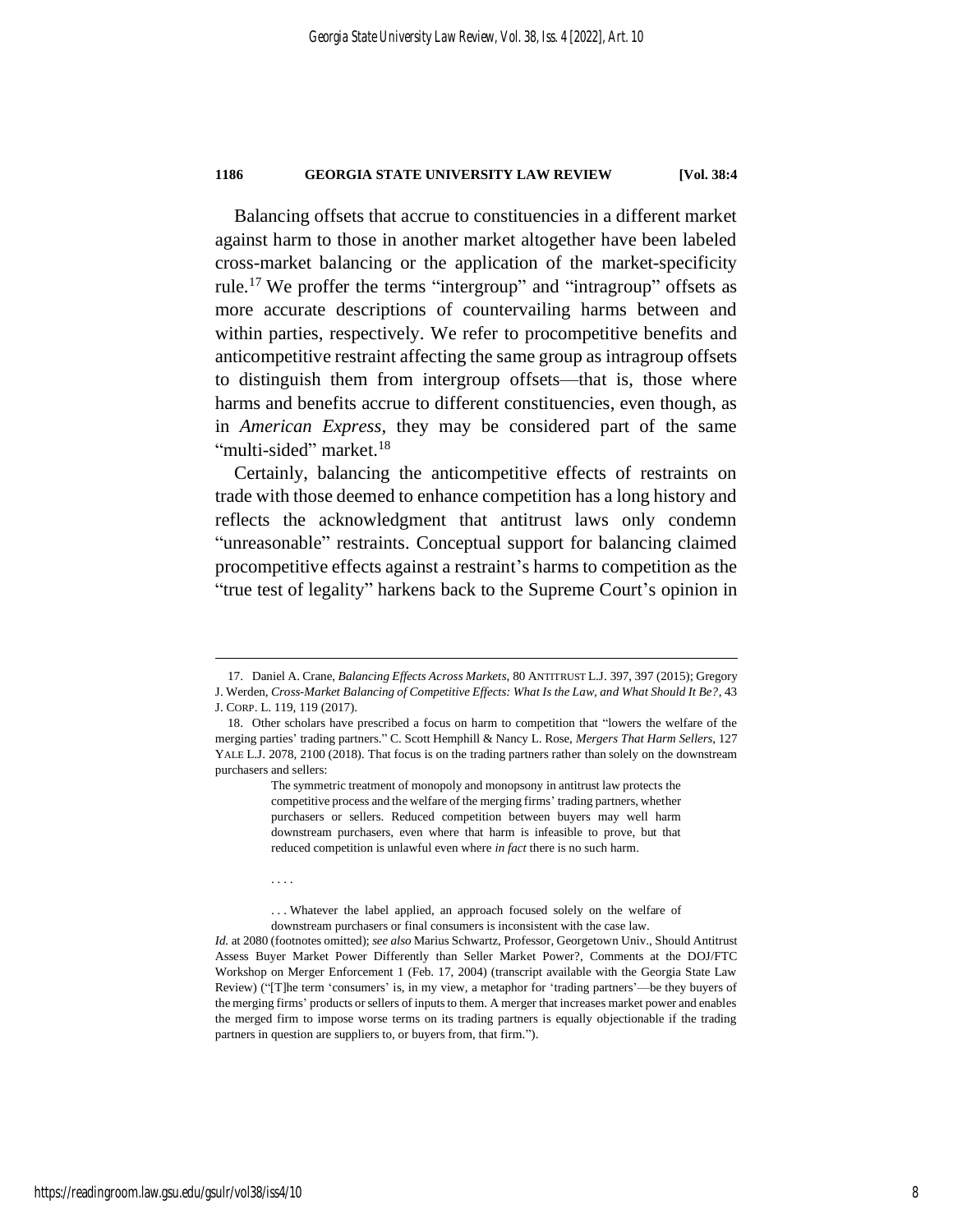*Board of Trade of City of Chicago v. United States*. <sup>19</sup> Delivering the Court's opinion, Justice Brandeis explained:

The true test of legality is whether the restraint imposed is such as merely regulates and perhaps thereby promotes competition or whether it is such as may suppress or even destroy competition. To determine that question the court must ordinarily consider the facts peculiar to the business to which the restraint is applied; its condition before and after the restraint was imposed; the nature of the restraint and its effect, actual or probable.<sup>20</sup>

The Court described nine ways in which the restraint at issue "helped to improve market conditions"; each of these reflected the Court's limitation of procompetitive effects to the same market in which the restraint occurred.<sup>21</sup>

Leaning on this precedent, *United States v. Topco Associates* illuminated the rule-of-reason analysis and discarded the logic of attempting to balance cross-market economic harms.<sup>22</sup> Indeed, Justice Marshall's opinion exhibited exemplary foresight in preemptively foreclosing precisely the type of "consumer demand" argument that the NCAA has offered in defense of its anticompetitive restraint in the labor market for college athletes:

Our inability to weigh, in any meaningful sense, destruction of competition in one sector of the economy against promotion of competition in another sector is one important reason we have formulated *per se* rules.

<sup>19.</sup> Bd. of Trade of Chi. v. United States, 246 U.S. 231, 238 (1918).

<sup>20</sup>*. Id.*

<sup>21</sup>*. Id.* at 240–41.

<sup>22</sup>*.* United States v. Topco Assocs., Inc., 405 U.S. 596 (1972). The per se rule condemns anticompetitive conduct by virtue of its existence, without further inquiry into the existence of market power. *See* N. Pac. Ry. Co. v. United States, 356 U.S. 1, 5 (1958) ("There are certain agreements or practices which because of their pernicious effect on competition and lack of any redeeming virtue are conclusively presumed to be unreasonable and therefore illegal without elaborate inquiry as to the precise harm they have caused or the business excuse for their use.").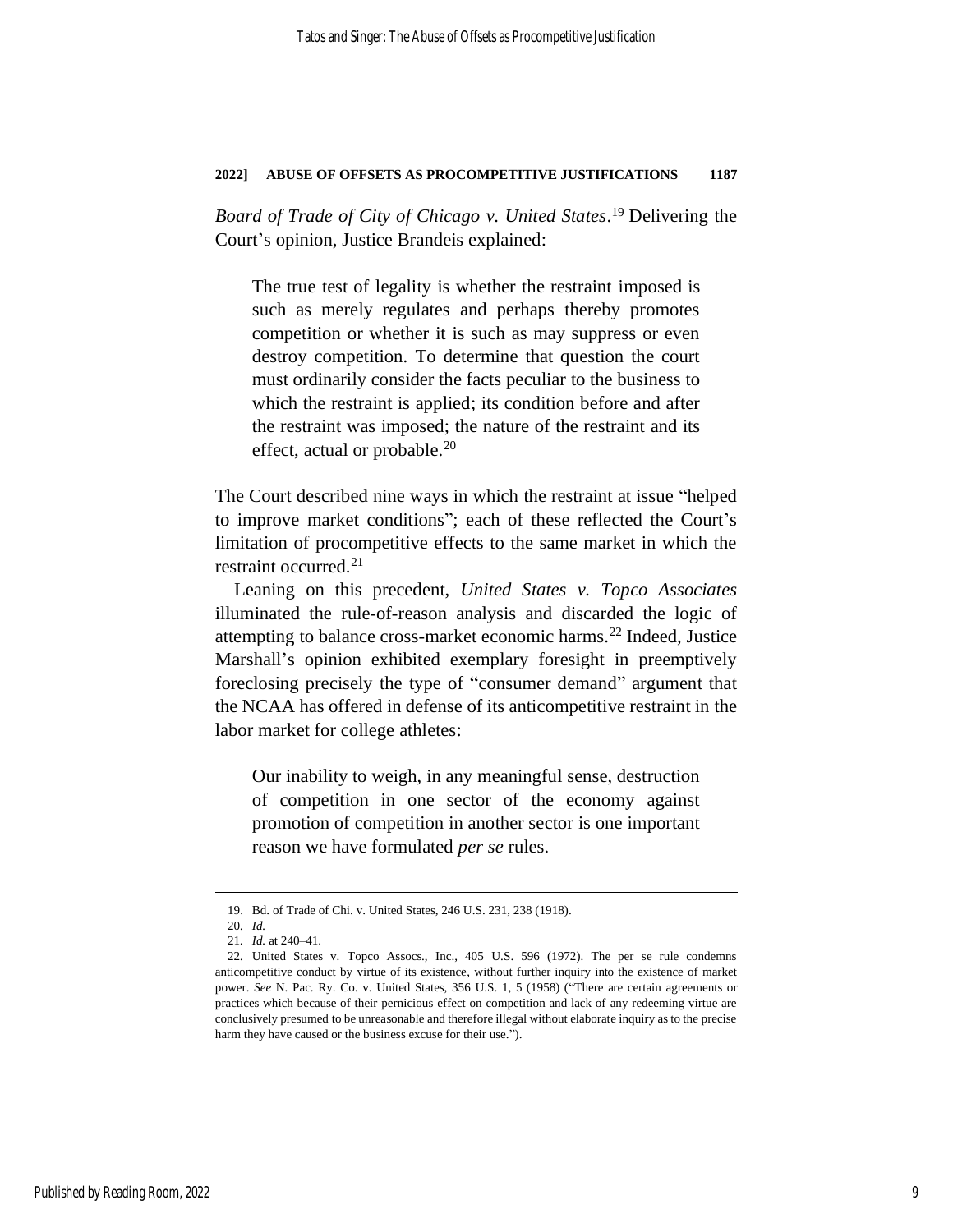. . . .

. . . [T]he freedom guaranteed each and every business, no matter how small, is the freedom to compete—to assert with vigor, imagination, devotion, and ingenuity whatever economic muscle it can muster. Implicit in such freedom is the notion that it cannot be foreclosed with respect to one sector of the economy because certain private citizens or groups believe that such foreclosure might promote greater competition in a more important sector of the economy.<sup>23</sup>

Notably, the *Topco* Court cited precedent in *United States v. Philadelphia National Bank*, and in doing so, the Court underscored the nexus between antitrust aims in merger and conduct cases. $24$  The current divergent treatment of offsets in antitrust law in merger and monopolization cases exaggerates the distinction between these two sources of injury to competition. With some recent exceptions, such as the T-Mobile–Sprint merger,  $25$  treatment in merger cases generally rejects offsetting harms in the relevant market with some exogenously derived justifications.<sup>26</sup>

Nonetheless, this prohibition has not dissuaded defense experts from arrogating to themselves the determination of antitrust's ambit and attempting to use merger litigation as a petri dish to concoct new justifications for anticompetitive conduct, regardless of their clear incongruity with either judicial precedent or welfare economics. The

<sup>23</sup>*. Topco Assocs., Inc.*, 405 U.S. at 609, 610.

<sup>24</sup>*. Id.* at 610; United States v. Phila. Nat'l Bank, 374 U.S. 321, 371 (1963) (noting a bank merger is not appropriate even when it would bring business and stimulate economy).

<sup>25.</sup> Here the U.S. Department of Justice disavowed their obligation to enforce the antitrust laws and sided with the merging parties, embracing the claimed efficiency of faster 5G deployment in rural areas, despite the harms to consumers of prepaid services in urban areas. Statement of Interest of the United States of America at 2, New York v. Deutsche Telekom AG, 439 F. Supp. 3d 179 (S.D.N.Y. 2020) (No. 19-cv-5434), 2019 WL 8403069 ("Specifically, T-Mobile has committed to providing 5G coverage to 85% of the rural population within three years, and 90% of the rural population within six years.").

<sup>26</sup>*. See Phila. Nat'l Bank*, 374 U.S. at 371 ("[A] merger the effect of which 'may be substantially to lessen competition' is not saved because, on some ultimate reckoning of social or economic debits and credits, it may be deemed beneficial.").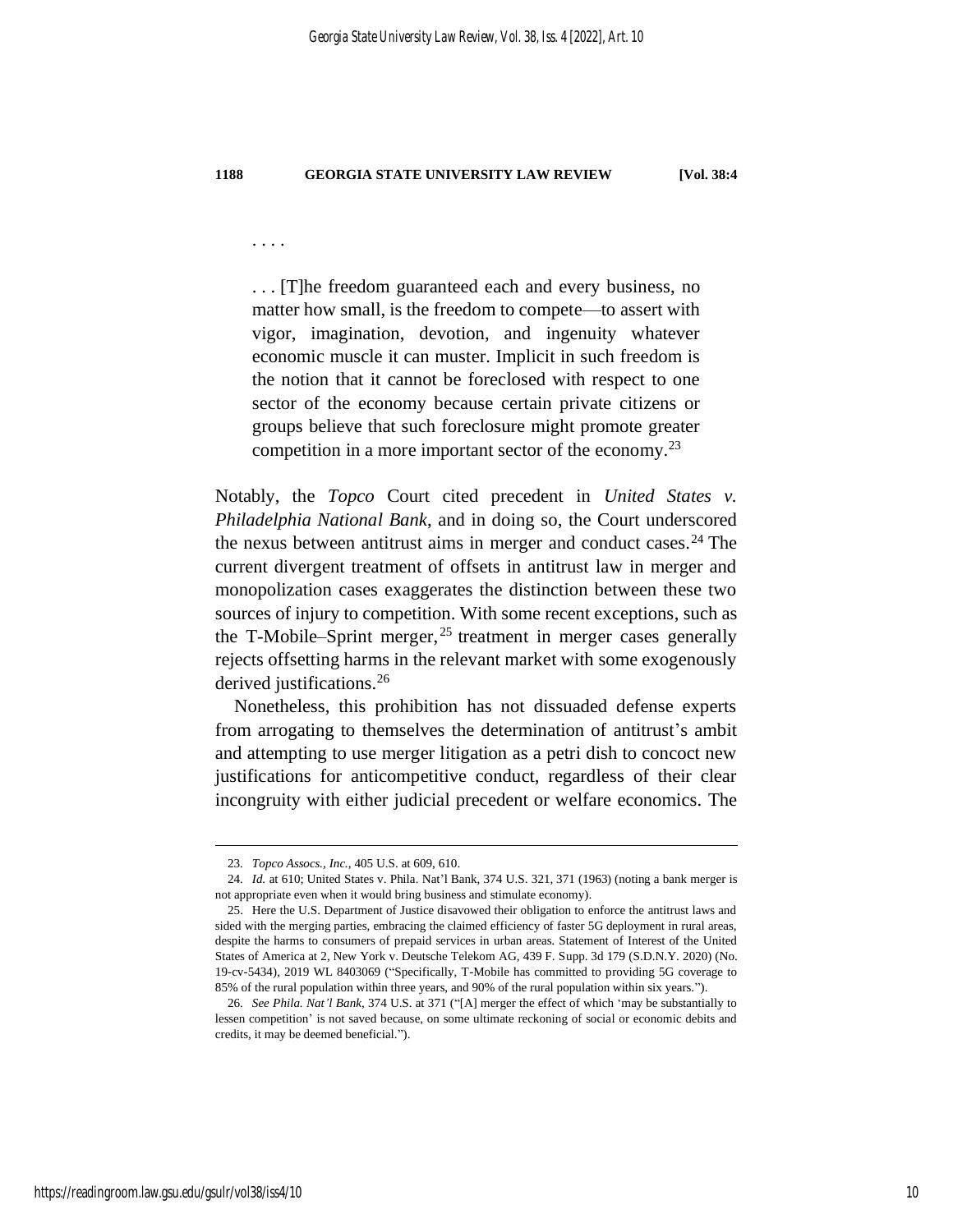consumer demand offset used to justify the NCAA cartel's restraint reveals the same tortured logic as the one attributed to the merging parties' expert in a failed wireless merger—balancing the harm to consumers from higher prices for telephone services against benefits to shareholders from an increase in the price of the company's stock<sup>27</sup> (a logic that *Topco* expressly rejected). Certainly, this argument generates obvious inequality-exacerbating effects, and it requires extraordinary logical gymnastics to even attempt to reconcile it with the intent of antitrust policy. As we explain, the consumer demand offset that currently functions as the NCAA's sole foundational support under antitrust law rests on even less stable sand, although the permissive legal environment flowing from the *Board of Regents* dicta has permitted it to survive consecutive losses in *O'Bannon* and *Alston*. 28

Although economic logic militates against the use of consumer demand offsets in antitrust enforcement generally, these cases reveal that balancing the harm to one party against a claimed benefit to another has found somewhat more fertile ground in defending Section 1 claims under the Sherman Antitrust Act.<sup>29</sup> The disparate treatment of this justification in conduct versus merger cases remains despite receiving little support. As even Chicago School luminary, Ward Bowman, acknowledged well over half a century ago:

The merger case is not essentially different from the cartel

*Id.*

<sup>27.</sup> Jesse Eisinger & Justin Elliott, *These Professors Make More Than a Thousand Bucks an Hour Peddling Mega-Mergers*, PROPUBLICA (Nov. 16, 2016), https://www.propublica.org/article/theseprofessors-make-more-than-thousand-bucks-hour-peddling-mega-mergers [https://perma.cc/BRW5- 9XVB]. One economist consulting on antitrust litigation wanted to test a provocative new offset theory at trial:

<sup>[</sup>Dennis] Carlton conceded that AT&T and T-Mobile would have found it hard to win at trial, according to an attendee. But he wished it had gone to court. He was eager to try out a new and provocative argument for mergers: That even though prices would have risen for customers, the companies would have achieved large cost savings. The gain for AT&T shareholders, he contended, would have justified the merger, even if cell phone customers lost out.

<sup>28</sup>*. See* NCAA v. Bd. of Regents, 468 U.S. 85, 120 (1984); O'Bannon v. NCAA, 802 F.3d 1049, 1063–64 (9th Cir. 2015); NCAA v. Alston, 141 S. Ct. 2141, 2158(2021) (Kavanaugh, J., concurring). 29*. See O'Bannon*, 802 F.3d at 1064–66; *see also Alston*, 141 S. Ct. at 2159–60.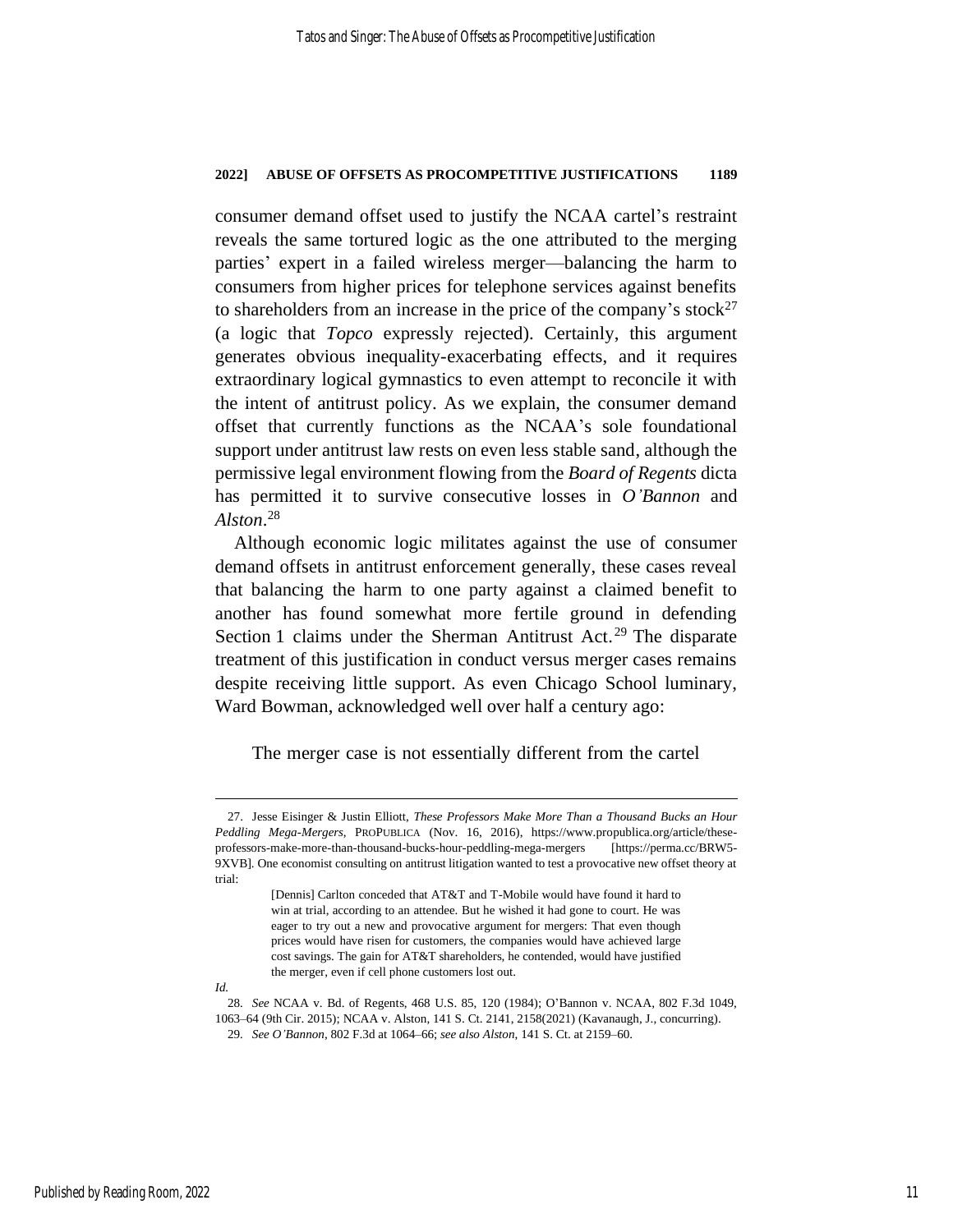<span id="page-12-0"></span>

case which is so generally disparaged. In fact, it is likely to be worse. Mergers allow less freedom for independent action than do cartels, are less limited in the amount of monopoly power they can exercise, and represent much more permanent forms of organization.<sup>30</sup>

Judge Learned Hand's seminal opinion in *United States v. Aluminum Co. of America* likewise explained the economically substantive parallels between unilateral and collusive exercise of market power.<sup>31</sup> If merger cases have properly ignored such offsets, permitting conduct cases to do so implies a distinction in regulatory objective where none exists. After all, antitrust claims brought under the Clayton Antitrust Act and Sherman Act have a singular central purpose: to protect competition and to disperse economic power. <sup>32</sup> Why permit one type of anticompetitive conduct to benefit from specious defenses generally

#### *Id*.

32. Nat'l Soc'y of Pro. Eng'rs v. United States, 435 U.S. 679, 695 (1978). The Sherman Act is at the center of the free market economy. *Id.* ("The Sherman Act reflects a legislative judgment that ultimately competition will produce not only lower prices[] but also better goods and services. . . . The assumption that competition is the best method of allocating resources in a free market recognizes that all elements of a bargain—quality, service, safety, and durability—and not just the immediate cost, are favorably affected by the free opportunity to select among alternative offers."); *see also* Standard Oil Co. v. FTC, 340 U.S. 231, 248 (1951) ("The heart of our national economic policy long has been faith in the value of competition.").

<sup>30.</sup> Ward S. Bowman, Jr., *Toward Less Monopoly*, 101 U. PA. L. REV. 577, 640 (1953); *see also* ROBERT H. BORK, THE ANTITRUST PARADOX: A POLICY AT WAR WITH ITSELF 165 (1978) ("Indeed, once efficiency is ignored, there appears to be no difference between a cartel and a company. They both eliminate competition internally.").

<sup>31.</sup> United States v. Aluminum Co. of Am., 148 F.2d 416, 427–28 (2d Cir. 1945). Judge Hand argues that the distinction between true monopoly and collusive power is merely formal:

Starting, however, with the authoritative premise that all contracts fixing prices are unconditionally prohibited, the only possible difference between them and a monopoly is that while a monopoly necessarily involves an equal, or even greater, power to fix prices, its mere existence might be thought not to constitute an exercise of that power. That distinction is nevertheless purely formal; it would be valid only so long as the monopoly remained wholly inert; it would disappear as soon as the monopoly began to operate; for, when it did—that is, as soon as it began to sell at all—it must sell at some price and the only price at which it could sell is a price which it itself fixed. Thereafter the power and its exercise must needs coalesce. Indeed it would be absurd to condemn such contracts unconditionally, and not to extend the condemnation to monopolies; for the contracts are only steps toward that entire control which monopoly confers: they are really partial monopolies.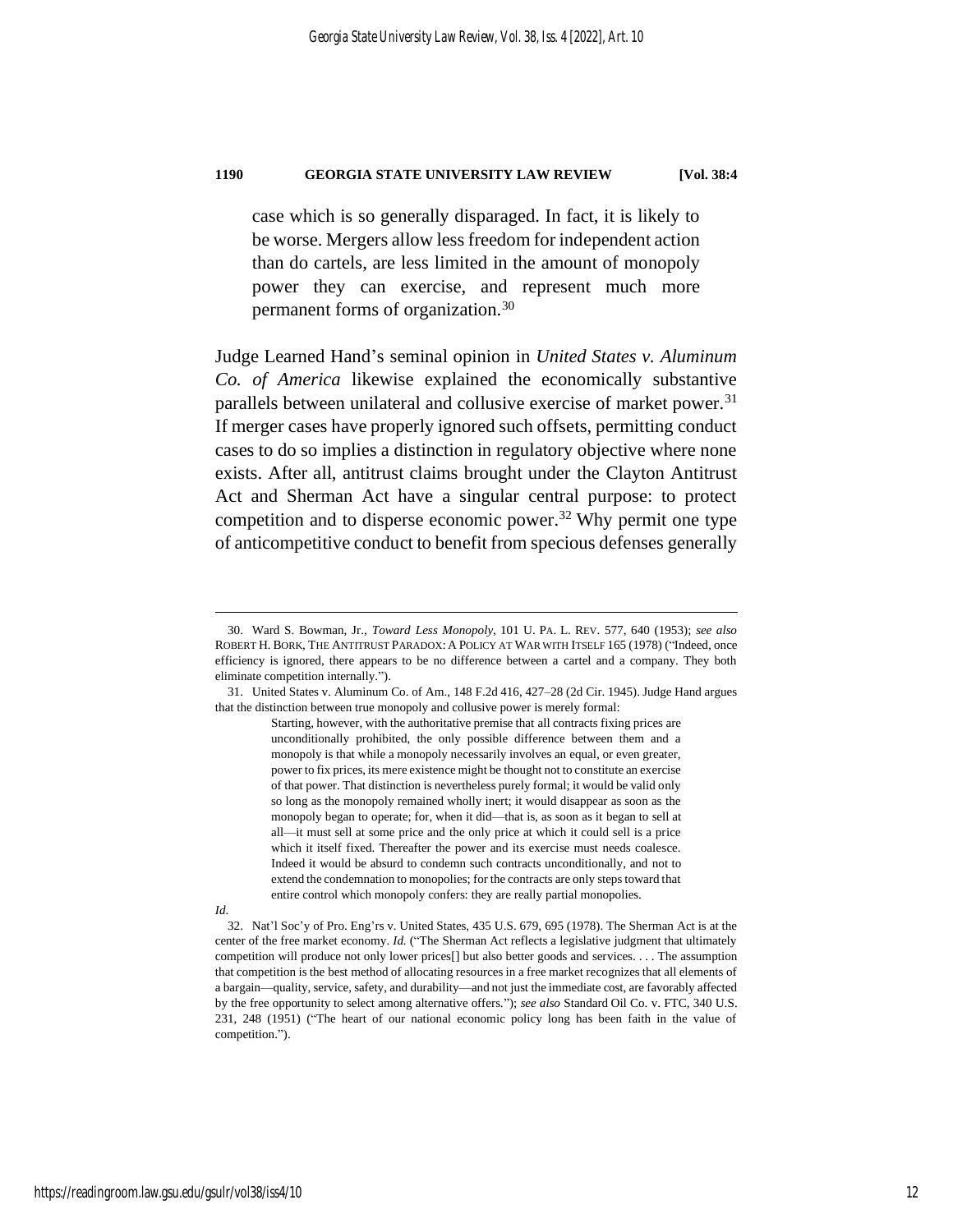condemned under another?<sup>33</sup> One cannot but acknowledge the irony of labeling collusion as the apex of anticompetitive conduct when juxtaposed against the NCAA cartel's continued existence. Indeed, not only does its members' collusive restraint against athlete compensation endure but it does so based on a single defense: the claim that the restraint preserves consumer demand for the product in the output market (sporting events), thus offsetting the direct evidence of harm to athlete labor in the input market. The offset defense in conduct cases also runs afoul of precedent in *Philadelphia National Bank* in which the Court correctly noted that balancing harms and benefits across groups is the proper domain of the legislative branch, not the judiciary.<sup>34</sup>

Although both merger and conduct cases adjudicated under the rule of reason acknowledge netting intragroup effects, NCAA litigation has acknowledged intergroup offsets. Specifically, as we detail herein, *Board of Regents* opened the door to offsetting harms to athlete labor in the input market with claimed demand-enhancing benefits to downstream viewers of the sporting events produced in the output market.<sup>35</sup>

<sup>33.</sup> We expect some may argue that, rather than prohibiting intergroup offsets in both merger and conduct cases, both should permit them under certain conditions. But, as we explain herein, this is no more persuasive than claiming that two wrongs must make a right.

<sup>34</sup>*. See* United States v. Phila. Nat'l Bank, 374 U.S. 321, 346–348 (1963).

<sup>35.</sup> Hemphill and Rose proffer the term "trading partner" to identify the target of harms and potential offsetting benefits. *See* Hemphill & Rose, *supra* not[e 18,](#page-8-0) at 2080. The NCAA operates in both output and input markets; both athlete labor and downstream consumers can be considered "trading partners" in these respective markets. To avoid confusion and to maintain consistency with our prescription of a prohibition on balancing across groups, we employ the terms intergroup and intragroup instead, defined in Part I.A. *See supra* Part I.A. Formal definitions aside, we concur with Hemphill and Rose in our disagreement "with commentators who would confine antitrust enforcement to conduct with demonstrated output market harms." Hemphill & Rose, *supra* note [18,](#page-8-0) at 2080*.*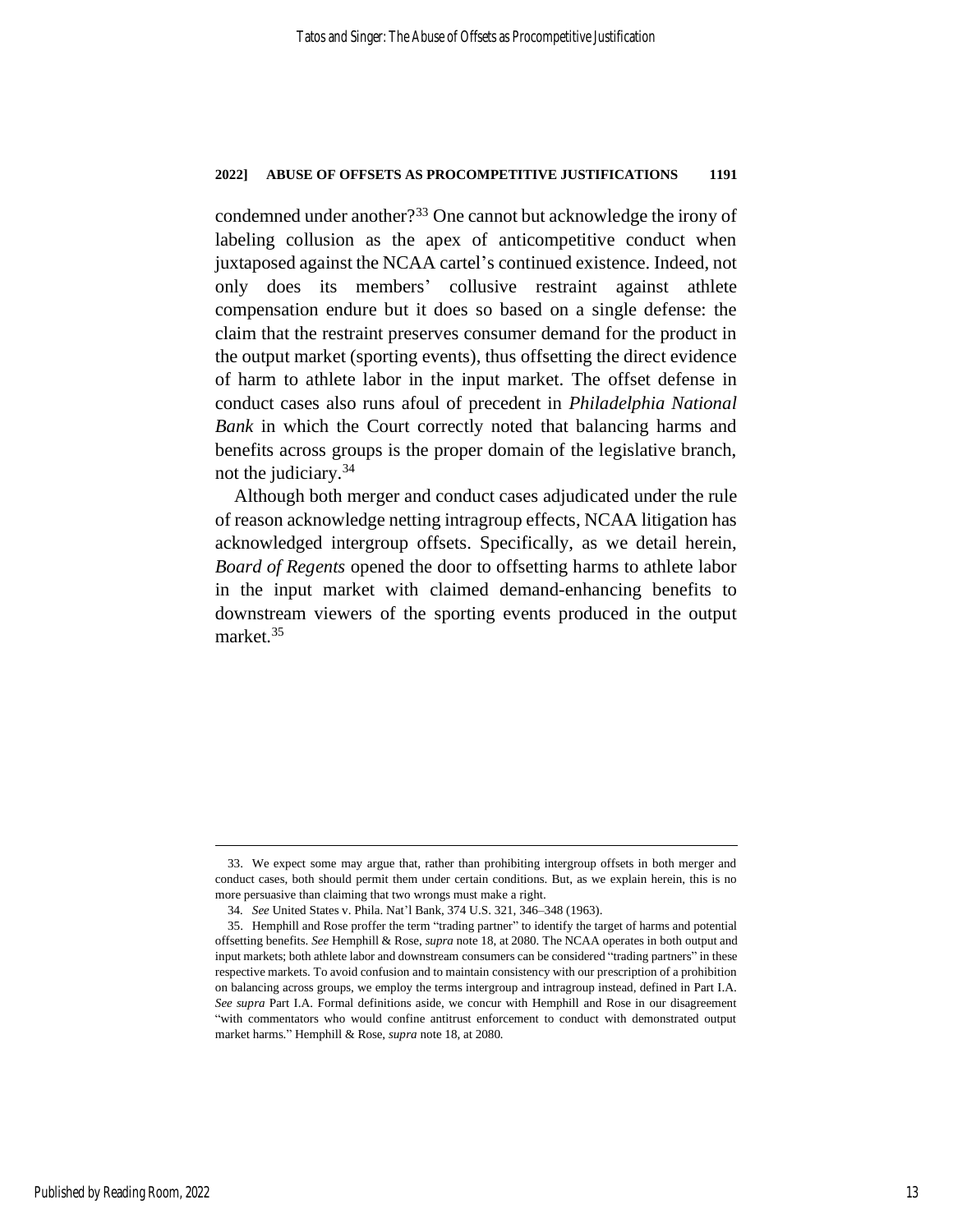## *B.* Board of Regents*,* Alston*, and Broadening* American Express *Beyond Transactional Platforms*

The overlooked effect of *Board of Regents* lies in its effective broadening of *American Express* beyond transactional platforms by permitting the same arguments to materialize at step two of the rule of reason; *Alston*, by virtue of its limited scope, failed to cauterize this very wound. <sup>36</sup> In *American Express*, the Court defined the relevant market in step one of the rule of reason as "two-sided," encompassing two groups (merchants and consumers) and permitted benefits to the latter to offset harms to merchants flowing from American Express's anti-steering provision. <sup>37</sup> Of course, to the extent the restraint prevented merchants from using *discounts* from standard prices to steer cardholders to lower-cost payment platforms, the anti-steering provisions also harmed cardholders by causing prices in the goods markets to be artificially inflated. The Court mistook rising transactions on American Express's platform as proof of the *lack* of output effects when the proper counterfactual was whether transactions would have been even higher in the absence of the restraints (i.e., the "but-for" condition)—a requirement satisfied to the extent cardholders' demand for items purchased with the card is downward sloping in the items' price.<sup>38</sup>

Balancing occurred by eliding the two groups—merchants and consumers—within the same relevant two-sided market. <sup>39</sup> But *American Express* distinguished transaction platforms, such as credit card networks, which are characterized by indirect network effects from traditional markets.<sup>40</sup> For example, the Court argued that the

<sup>36</sup>*. See generally* NCAA v. Alston, 141 S. Ct. 2141 (2021).

<sup>37.</sup> We use the term "group" instead of "market" (e.g., cross-market balancing or market specificity) because it more accurately describes the recipient of both antitrust harm and procompetitive benefit, particularly in light of Supreme Court rulings in *American Express* and the NCAA litigation.

<sup>38.</sup> Ohio v. Am. Express Co., 138 S. Ct. 2274, 2302 (2018) (Breyer, J., dissenting) ("But the relevant restriction of output is as compared with a hypothetical world in which the restraint was not present and prices were lower.").

<sup>39</sup>*. See id.* at 2276–77.

<sup>40</sup>*. Id.* at 2280 ("Two-sided platforms differ from traditional markets in important ways. Most relevant here, two-sided platforms often exhibit what economists call 'indirect network effects.' Indirect network effects exist where the value of the two-sided platform to one group of participants depends on how many members of a different group participate." (citations omitted)).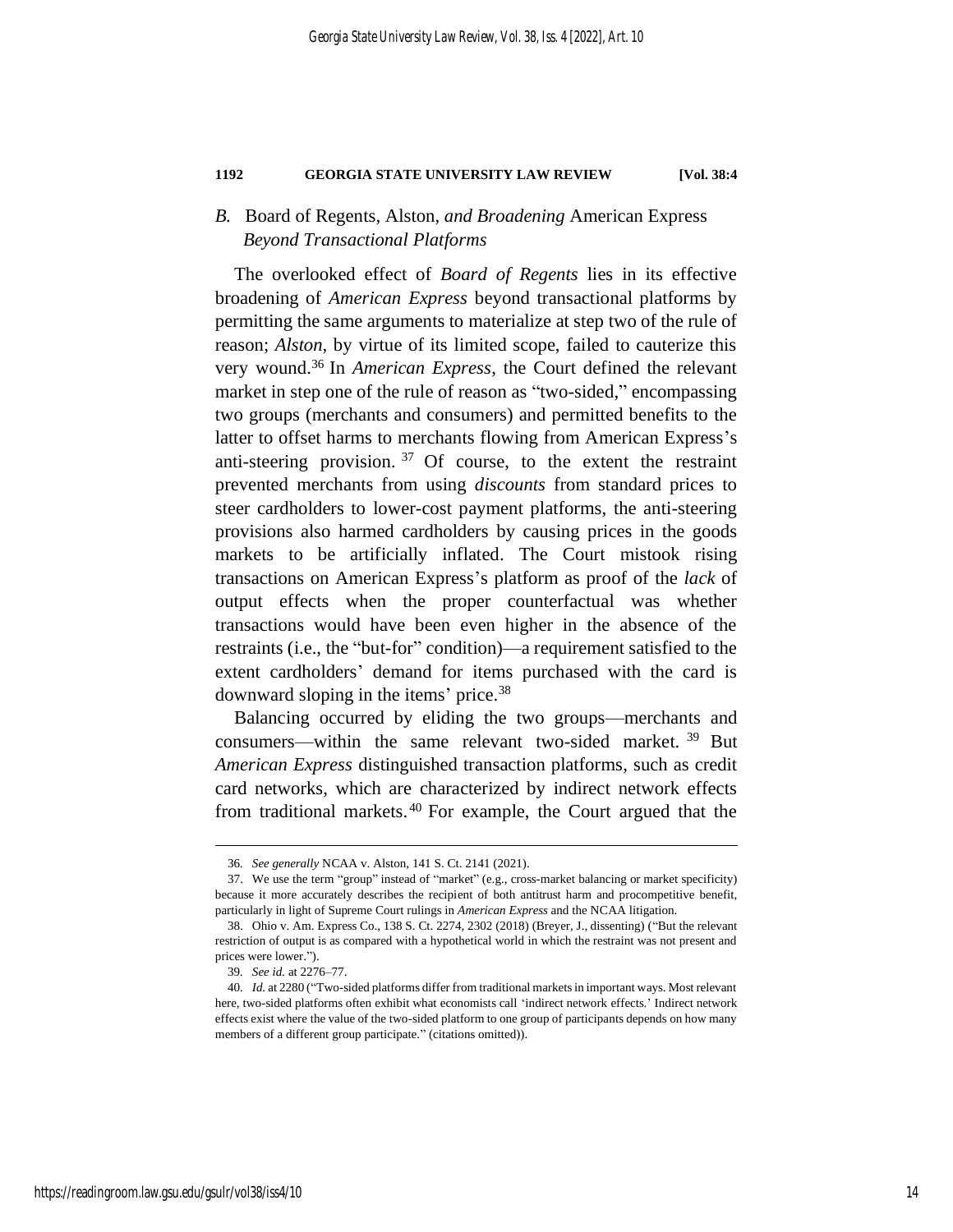relationship between advertisers, newspapers, and readers should be treated as single-sided given the lack of these indirect network effects between advertisers and consumers.<sup>41</sup> But distinction matters little if the judicial review permits balancing harmful and potentially beneficial effects of a restraint across markets in step two. In that case, labeling a platform as "transactional" and evaluating "indirect network effects" only serves to determine whether the offsets should be credited at step one or step two—a more formalistic than substantive distinction. Indeed, to the extent that the Supreme Court intended *American Express* to cabin its multi-sided prescription to transactional platforms, the NCAA litigation trampled over any such boundary, further departing from the Supreme Court's precedent in *Times-Picayune Publishing Co. v. United States*. <sup>42</sup> By permitting consumer demand to countervail labor harms—an offset that transcends markets not merely groups—the NCAA litigation, beginning with *Board of Regents* and culminating with the latest decision in *Alston*, effectively advanced to step two of the rule of reason, using the same market definition arguments properly addressed at step one. <sup>43</sup> Indeed, immediately subsequent to the *American Express* decision, the NCAA asked the court to reconsider its expert's multi-sided platform argument, which the court had previously excluded as a result of the parties stipulating to the same single-sided market definition as in *O'Bannon*. <sup>44</sup> Among his non-exhaustive list of "sides" to the market, however, the NCAA's

<span id="page-15-0"></span><sup>41</sup>*. Id.* at 2286.

<sup>42</sup>*. See* Times-Picayune Publ'g Co. v. United States, 345 U.S. 594, 610 (1953) (noting that the dominance of one of the two "separate though interdependent markets" was decisive).

<sup>43.</sup> For a detailed review of the arguments offered therein, see generally Ted Tatos, *Relevant Market Definition and Multi-Sided Platforms After* Ohio v. American Express*: Evidence from Recent NCAA Antitrust Litigation*, 10 HARV.J. SPORTS & ENT. L. 147 (2019).

<sup>44.</sup> Order on Motions to Exclude Proposed Expert Testimony at 6, *In re* NCAA Athletic Grant-in-Aid Cap Antitrust Litig., 375 F. Supp. 3d 1058 (N.D. Cal. 2019) (No. 14-md-02541) ("Any testimony Dr. Elzinga gives regarding procompetitive benefits in his hypothetical multi-sided market is not relevant to procompetitive effects in the relevant market."); *see also* Expert Report of Kenneth Elzinga at 28 n.87, *In re* NCAA Athletic Grant-in-Aid Cap Antitrust Litig., 375 F. Supp. 3d 1058 (N.D. Cal. 2019) (No. 14-md-02541). In explaining that his list of sides to the platform is not exhaustive, Elzinga stated, "Public fans of the university's athletic teams are also a relevant constituency, as are broadcasters, who in a fashion analogous [to] the description of magazines, operate a two-sided platform, themselves, serving viewers (including public fans of the university's teams) and the broadcaster's advertisers." Expert Report of Kenneth Elzinga, *supra*.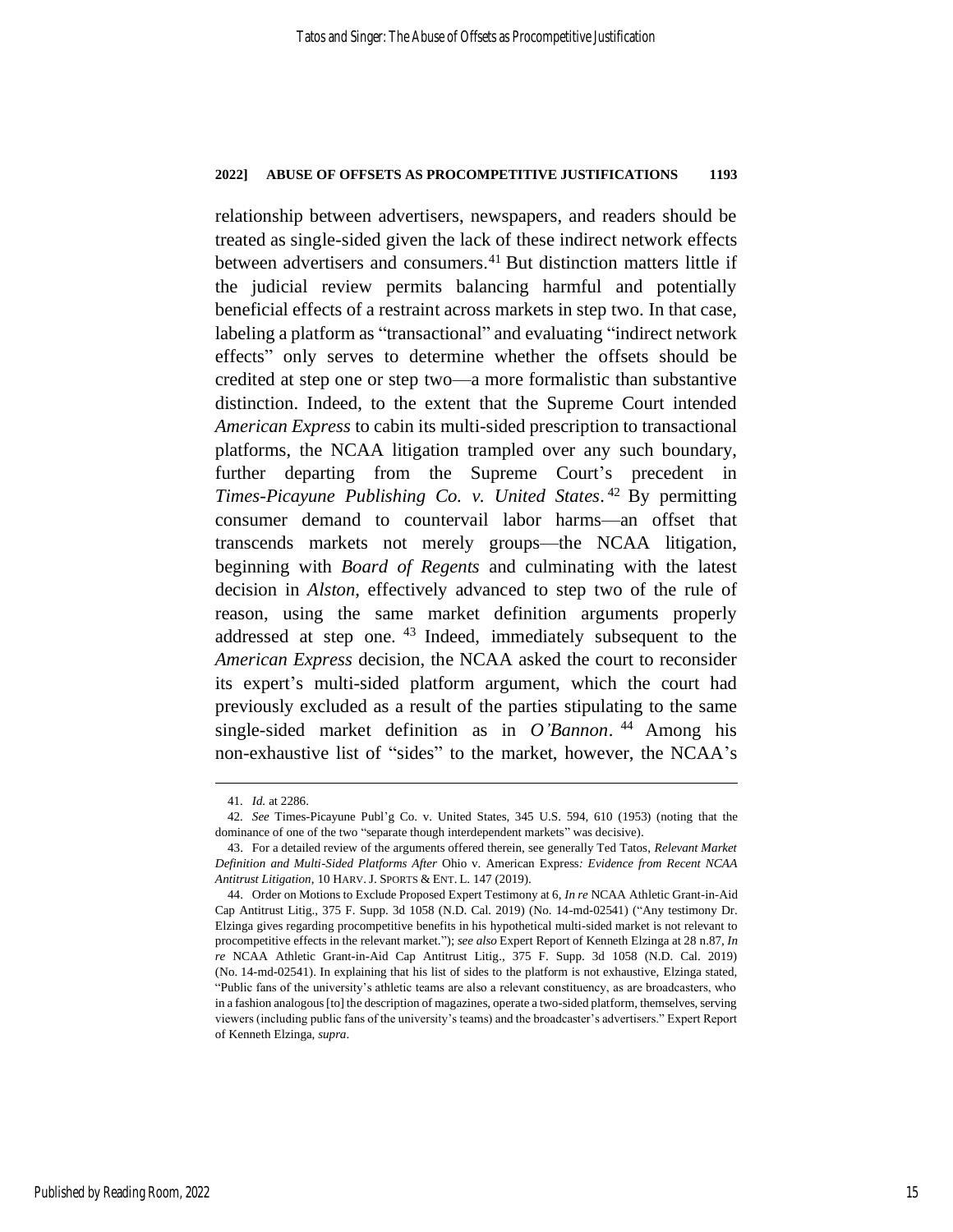expert included "sports fans," a clear nod to the consumer demand offset that would go on to survive exclusion under Federal Rule of Evidence 702 through a metamorphosis into a procompetitive justification at step two of the rule of reason.<sup>45</sup>

Upon review, the Court again excluded the NCAA's antitrust expert's opinion that both the NCAA and universities constitute multi-sided platforms "as irrelevant in light of the Court's summary adjudication of market definition, and as unreliable, under Federal Rule of Evidence 702 and *Daubert* [*v. Merrell Dow Pharmaceuticals,*  Inc.]."<sup>46</sup> Notably, the Court cited the expert's failure to "describe any platform analogous to a two-sided transaction."<sup>47</sup> The Court's ruling was entirely consistent with *American Express*, yet simultaneously ineffective at precluding the argument's substance from advancing to step two.<sup>48</sup> Indeed, the very same "consumer demand" argument proffered in the relevant market definition that the Court excluded has remained the sole claimed procompetitive justification for the restraint against payments in the name of amateurism.<sup>49</sup> Antitrust defendants, it appears, need not concern themselves if their attempt to broaden the market through claimed multi-sidedness fails at step one; they can recycle the very same arguments and present them at step two. Thus, fears that the Supreme Court would expand its interpretation of multi-sidedness beyond "transactional platforms" are now immaterial. The permissive attitude toward intergroup procompetitive justifications has already served that purpose, not only elevating the burden on Plaintiffs but also undermining any nexus to economic logic. We lay the blame for this confusion squarely on *Board of Regents*, whose tentacles still permit the NCAA to choke competition among buyers for intercollegiate athlete labor, a fact that Judge Smith

<sup>45</sup>*.* Expert Report of Kenneth Elzinga*, supra* note [44,](#page-15-0) at 102 ("In the face of these effects the inexorable logic of mutual dependency of demand in multi-sided platforms cautions that the diminishing effect of professionalizing intercollegiate sports would not be confined to athletes and sports fans, but its full effects could be felt all across every college and university.").

<sup>46.</sup> Order Reaffirming Exclusion of Certain Expert Testimony by Dr. Elzinga at 14, *In re* NCAA Athletic Grant-in-Aid Cap Antitrust Litig., 375 F. Supp. 3d 1058 (N.C. Cal. 2019) (No. 14-md-02541). 47*. Id.* at 13.

<sup>48.</sup> *Compare* Ohio v. Am. Express Co., 138 S. Ct. 2274, 2302 (2018), *with In re NCAA Athletic Grant-in-Aid Cap Antitrust Litig.*, 375 F. Supp. 3d at 1070–1086.

<sup>49</sup>*. See In re NCAA Athletic Grant-in-Aid Cap Antitrust Litig.*, 375 F. Supp. 3d at 1070–1086.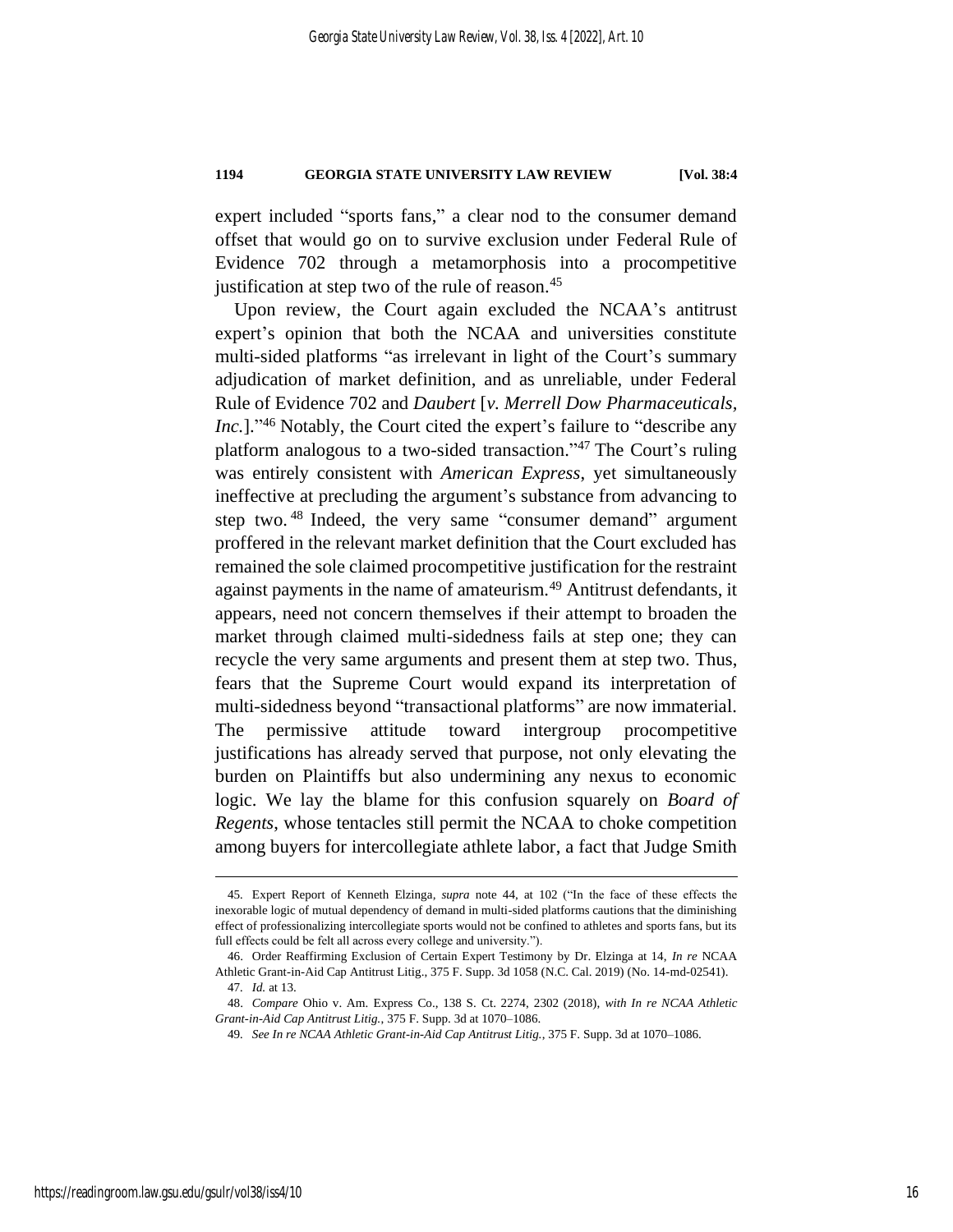correctly illuminated in his Ninth Circuit *Alston* concurrence. <sup>50</sup> In the next Part, we explain how *Board of Regents* paved the way to the offset confusion that pervades the antitrust status quo. 51

## II. THE CONSUMER DEMAND OFFSET IN NCAA ANTITRUST **LITIGATION**

The Supreme Court's seminal decision in *Board of Regents* bears responsibility for sustaining "amateurism," the vernacular's anodyne description of the NCAA's collusive restraint; although, as irony would have it, the *Board of Regents* Court found that the NCAA's television plan violated Section 1 of the Sherman Act.<sup>52</sup> But the Court declined to apply the per se rule and opted for the more relaxed rule-of-reason standard instead, based on Judge Bork's logic that *some* activities require joint conduct for the product to exist (e.g., league sports). <sup>53</sup> The same logic guided both the Seventh Circuit and the Supreme Court in *American Needle, Inc. v. NFL*. <sup>54</sup> The latter cited to *Board of Regents*, and thus signaled its approval of Bork's argument in declaring that "[w]hen 'restraints on competition are essential if the product is to be available at all,' *per se* rules of illegality are inapplicable, and instead the restraint must be judged according to the flexible Rule of Reason."<sup>55</sup> Therefore, the Court reasoned that when *some* ancillary restraint(s) exist, then *any* challenged restraint, even if not ancillary, must be adjudicated under the rule of reason.<sup>56</sup>

<span id="page-17-0"></span><sup>50.</sup> Alston v. NCAA (*In re* NCAA Athletic Grant-in-Aid Cap Antitrust Litig.), 958 F.3d 1239, 1266 (9th Cir. 2020) (Smith J., concurring), *aff'd sub nom.* NCAA v. Alston, 141 S. Ct. 2141 (2021) ("I write separately to express concern that the current state of our antitrust law reflects an unwitting expansion of the Rule of Reason inquiry in a way that deprives the young athletes in this case (Student-Athletes) of the fundamental protections that our antitrust laws were meant to provide them.").

<sup>51</sup>*. See infra* Part II.

<sup>52</sup>*. See* NCAA v. Bd. of Regents, 468 U.S. 85, 120 (1984).

<sup>53</sup>*. See* BORK, *supra* not[e 30,](#page-12-0) at 435; *see also* Robert H. Bork, *Ancillary Restraints and the Sherman Act*, 15 SECTION ANTITRUST L. 211, 227 (1959) ("[T]he sole function of the concept of ancillarity under the Sherman Act should be to point out instances when *per se* illegality should not attach and to confine the exceptions thus made to their proper scope.").

<sup>54.</sup> Am. Needle, Inc. v. Nat'l Football League, 560 U.S. 183, 203 (2010).

<sup>55</sup>*. Id.* (emphasis omitted).

<sup>56</sup>*. Id.* For a detailed look at the ancillary restraints doctrine, see generally Gregory J. Werden, *The*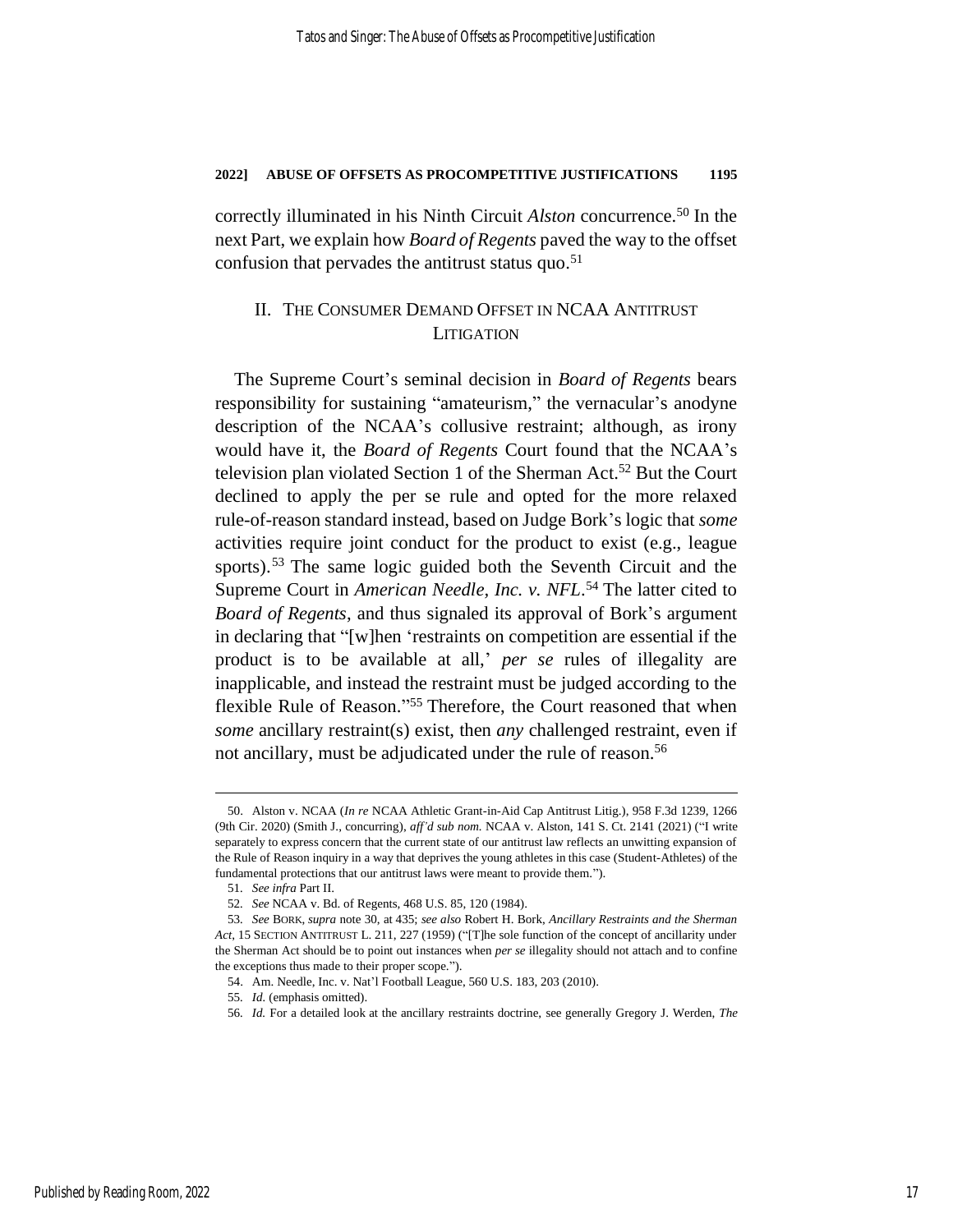This argument significantly broadens the scope of restraints required for a product and its concomitant efficiencies to exist. It also represents a logical error that has insulated collusive conduct, particularly in sports markets, from condemnation under the per se rule. If—as Gregory Werden, a former Senior Economic Counsel at the Department of Justice's Antitrust Division argues—defendants have the burden of showing an ancillary restraint, but "that burden is not a heavy one," then the logic of *Board of Regents* lightens it even further.<sup>57</sup> Indeed, while *Rothery Storage & Van Co. v. Atlas Van Lines, Inc.* elevated output restraints as the nucleus of anticompetitive conduct, Judge Wald's concurring opinion therein signaled a need for further instruction from the Supreme Court regarding the as-yet unsettled debate over the ambit of antitrust laws.<sup>58</sup> That instruction would come in *Board of Regents*; although, as we explain, it launched antitrust into the very sea of doubt against which Judge Taft warned in *United States v. Addyston Pipe & Steel Co*. 59

#### *A. The Inductive Fallacy in* Board of Regents*'s Reasoning*

*Board of Regents*'s logical error represents an example of an inductive fallacy of the hasty generalization form. <sup>60</sup> To explain the

#### *Id.* at 283–84.

60. This fallacy of relevance is commonly known as a "red herring fallacy." *See, e.g.*, JOHN WOODS,

*Ancillary Restraints Doctrine After* Dagher, 8 SEDONA CONF. J. 17 (2007), and see also Statement of Interest of the United States of America at 24, Seaman v. Duke Univ., No. 15-cv-462 (M.D.N.C. Mar. 7, 2019), ECF No. 325 ("'To be ancillary,' an 'agreement eliminating competition must be subordinate and collateral to a separate, legitimate transaction,' and reasonably necessary to 'make the main transaction more effective in accomplishing its purpose.'" (quoting Rothery Storage & Van Co. v. Atlas Van Lines, Inc., 792 F.2d 210, 225 (D.C. Cir. 1986)).

<sup>57.</sup> Werden, *supra* not[e 56,](#page-17-0) at 24.

<sup>58.</sup> *Rothery Storage & Van Co.*, 792 F.2d 210, 231 (Wald, J., concurring) ("I think it premature to construct an antitrust test that ignores all other potential concerns of the antitrust laws except for restriction of output and price raising.").

<sup>59.</sup> United States v. Addyston Pipe & Steel Co., 85 F. 271, 284 (6th Cir. 1898). Judge Taft cautioned against using a "shifting, vague, and indeterminate . . . standard":

It is true that there are some cases in which the courts, mistaking, as we conceive, the proper limits of the relaxation of the rules for determining the unreasonableness of restraints of trade, have set sail on a sea of doubt, and have assumed the power to say, in respect to contracts which have no other purpose and no other consideration on either side than the mutual restraint of the parties, how much restraint of competition is in the public interest, and how much is not.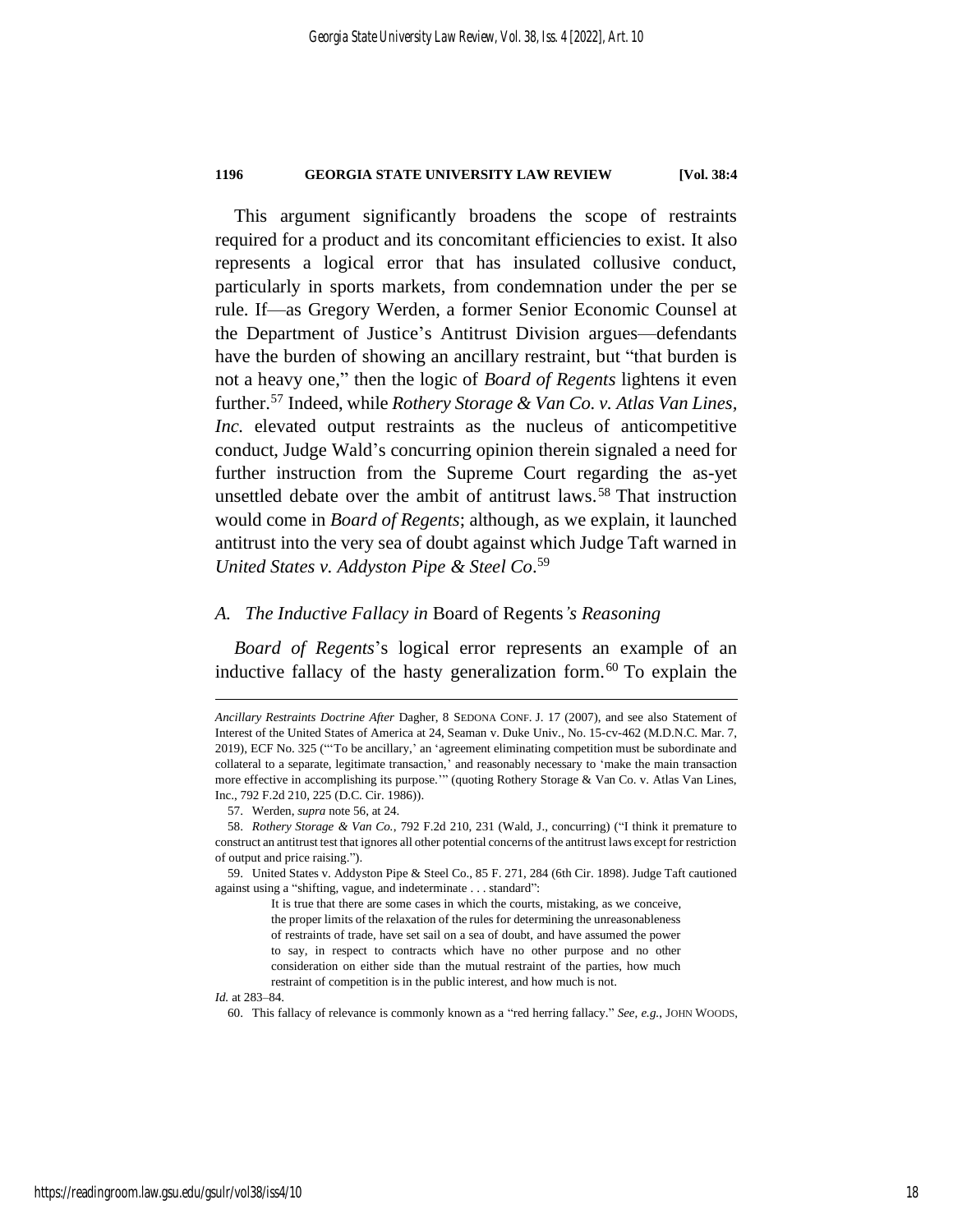nature of this error, consider the *NCAA* case and suppose only three agreements exist: (1) uniform numbers, (2) distance of the three-point line, and (3) athlete compensation. Applied to this example, the logical argument in *Board of Regents* and *American Needle* is as follows:

**Premise 1**: Agreements 1 and 2 require collusive agreement among universities.

**Premise 2:** Agreements 1 and 2 are ancillary to the universities' agreement not to pay athletes (Agreement 3).

**Conclusion:** Therefore, all three collusive agreements involved are ancillary.

A Venn diagram provides a graphical representation of this argument's error. <sup>61</sup> The fallacy above concludes that the two identically sized circles are concentric (i.e., share the same center and thus lie on top of each other). Accepting this argument would mean that all collusive restraints are ancillary.

## **Figure 1: Graphical Representation of the Logical Fallacy in**  *Board of Regents*

THE DEATH OF AN ARGUMENT – FALLACIES IN AGENT BASED REASONING 311 (2004): Hasty generalization is usually classified as an inductive fallacy.

<sup>.</sup> . . .

<sup>.</sup> . . Aristotle discusses *secundum quid* in two places. In *On Sophistical Refutations*, it is the fallacy of omitting a qualification, as in an argument which concludes that Mr. Mandela is white from the [premise] that he is white-haired. An apparently different conception is proposed in the *Rhetoric*, suggestive of the fallacy of hasty generalization in the sense of a sampling error or a generalization drawn without adequate inductive support.

*Id.* (citations omitted).

<sup>61</sup>*. See infra* Figure 1.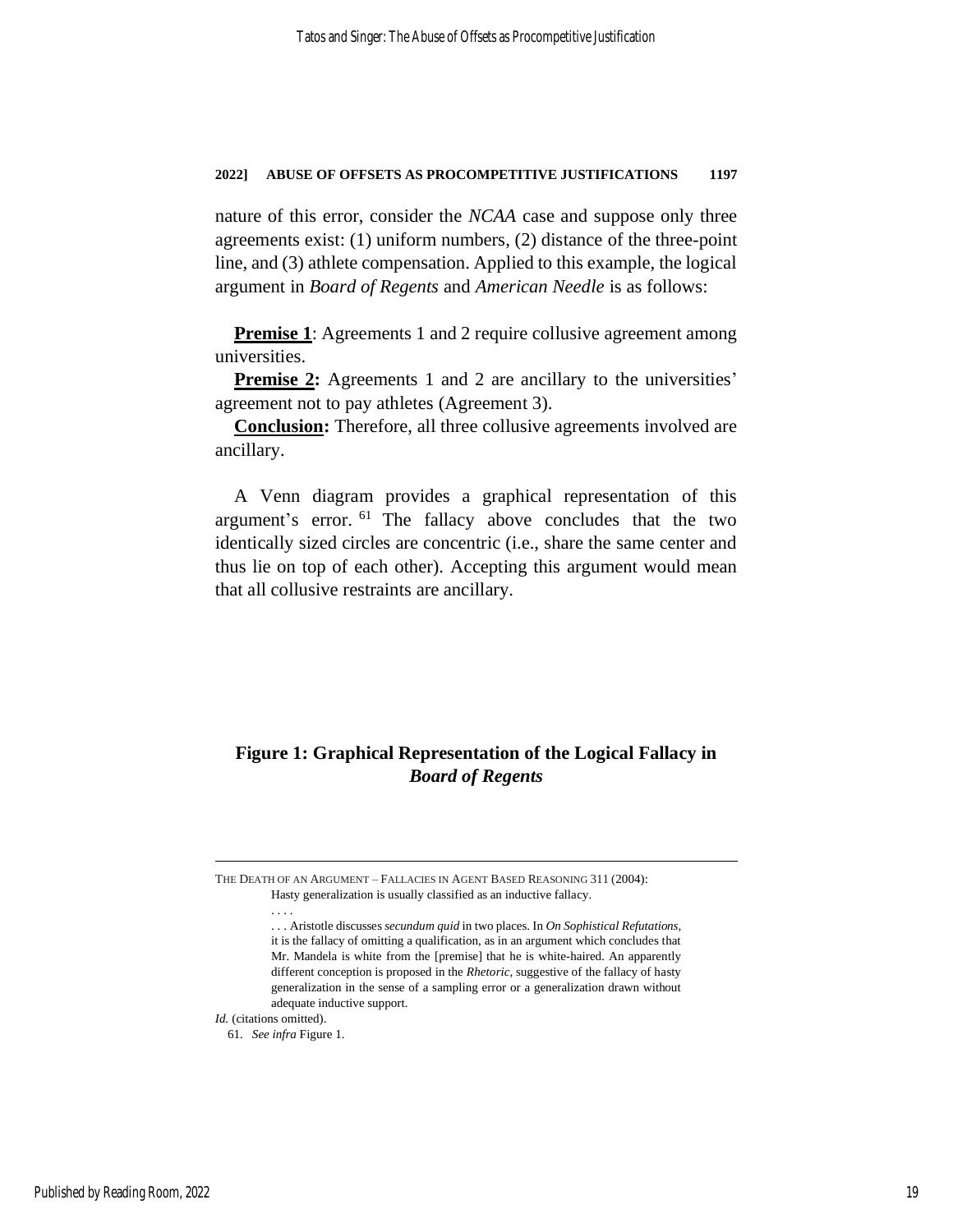

The hasty generalization fallacy in *Board of Regents* and *American Needle* highlights the error of inferring causation from correlation. The third collusive restraint relating to athlete compensation is correlated with the first two restraints because all are part of the concerted agreement among members. Because the first two have a causal connection to the product's existence (i.e., the product could not exist in their absence), the logical fallacy lies in inferring that the third restraint must also share this causal relationship and thus the ancillary status that would prompt treatment under the rule of reason. Determination of whether a restraint is ancillary falls under the rubric of causal inference, an observation that Professor Steven C. Salop at Georgetown University Law Center and others have recently made in proposing a "causal contingency" test<sup>62</sup> to determine the legitimacy of an offsetting justification that occurs outside the relevant market at issue, an argument we address in Part III.<sup>63</sup>

<span id="page-20-0"></span>Indeed, having acknowledged that some ancillary restraints are needed for the enterprise to exist, nowhere did the Court in *American Needle* signal its intent to cabin the scope of its opinion to those meeting the needed-to-exist criterion—perhaps a reflection that *Board* 

<sup>62.</sup> Steven C. Salop, Daniel Francis, Lauren Sillman & Michaela Spero, *Rebuilding Platform Antitrust: Moving on from* Ohio v. American Express, GEO. U. L. CTR., October 2021, at 1, 51, https://scholarship.law.georgetown.edu/facpub/2414 [https://perma.cc/RWT7-5UXD].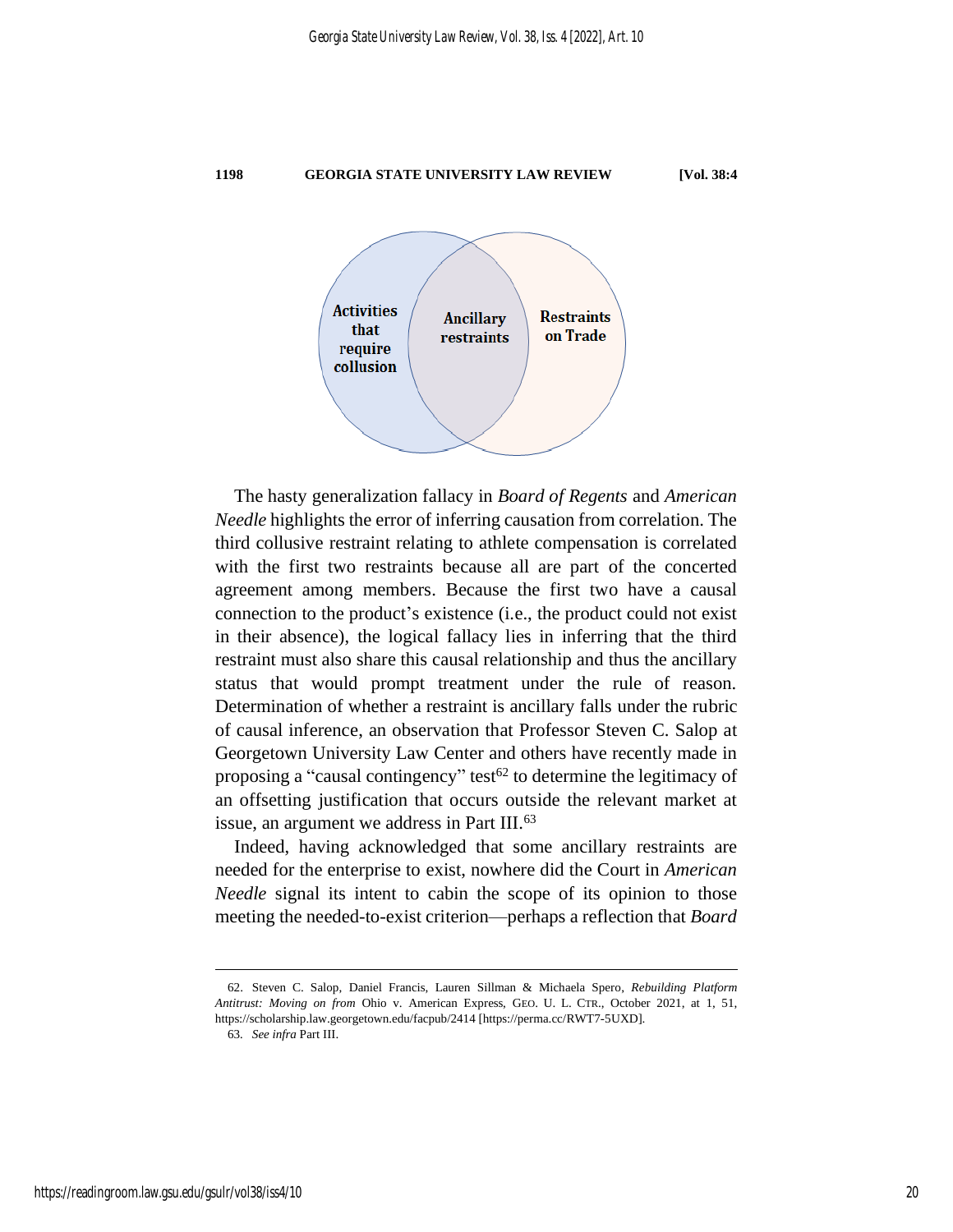*of Regents* did not proffer that distinction either.<sup>64</sup> Even though it may have relied on the *Board of Regents*'s explanation that "a certain degree of cooperation is necessary" to sustain the product's existence, its erroneous treatment of ancillary restraints reflects a broad "if any then all" logic.<sup>65</sup> Whether the Court in *Board of Regents* and *American Needle* intended this expansive definition of ancillary restraints is now largely immaterial; in doing so, the Court opened the door for defendants to argue ancillary status applies to any restraint, no matter how peripheral (or even entirely untethered) to the product's existence, thus shifting adjudication to the rule of reason. <sup>66</sup> This represents a fundamental ideological shift from the per se condemnation accorded to collusive restraints of trade, as explained in both *Board of Trade of City of Chicago* and *United States v. Trenton Potteries Co*. 67

Demonstrating how one error can lead to another, this rule of reason permitted the NCAA to claim that its restraint on athlete compensation promotes competition by increasing consumer demand, thus offsetting any harms it may cause. <sup>68</sup> As a result, *Board of Regents* laid the groundwork for judicial acknowledgment of consumer demand for intercollegiate athletics as a potential offset for worker harms, even though that offset did not take the form of lower prices, higher output, or improved quality.<sup>69</sup> It argued that the NCAA's actions widen consumer choice by offering sports fans a product distinguishable from professional sports by a nexus (however illusory) to academics.<sup>70</sup> The Court further added that preservation of this distinction meant that

<sup>64</sup>*. See* Am. Needle, Inc. v. Nat'l Football League, 560 U.S. 183, 186–204 (2010).

<sup>65.</sup> NCAA v. Bd. of Regents, 468 U.S. 85, 117 (1984); *Am. Needle, Inc.*, 560 U.S. at 203.

<sup>66.</sup> Notably, neither *Board of Regents* nor *American Needle* addressed issues related to the input market for labor. The challenged conduct in both cases dealt with restrictions in the output product markets; the former covered NCAA restrictions on television rights and the latter licenses for vendors to manufacture and sell NFL team-labeled apparel. *See Bd. of Regents*, 468 U.S. at 94–95; *Am. Needle, Inc.*, 560 U.S. at 187. The Court in both cases declined to apply the per se rule that governs naked price-fixing restraints and opted for the "quick-look" rule of reason instead. *See Bd. of Regents*, 468 U.S. at 100, 109 n.39; *see also Am. Needle, Inc.*, 560 U.S. at 203.

<sup>67</sup>*. See* Bd. of Trade of Chi. v. United States, 246 U.S. 231, 238 (1918); *see also* United States v. Trenton Potteries Co., 273 U.S. 392, 401 (1927).

<sup>68</sup>*. See Bd. of Regents*, 468 U.S. at 120–21.

<sup>69</sup>*. See id.* at 102.

<sup>70</sup>*. See id.*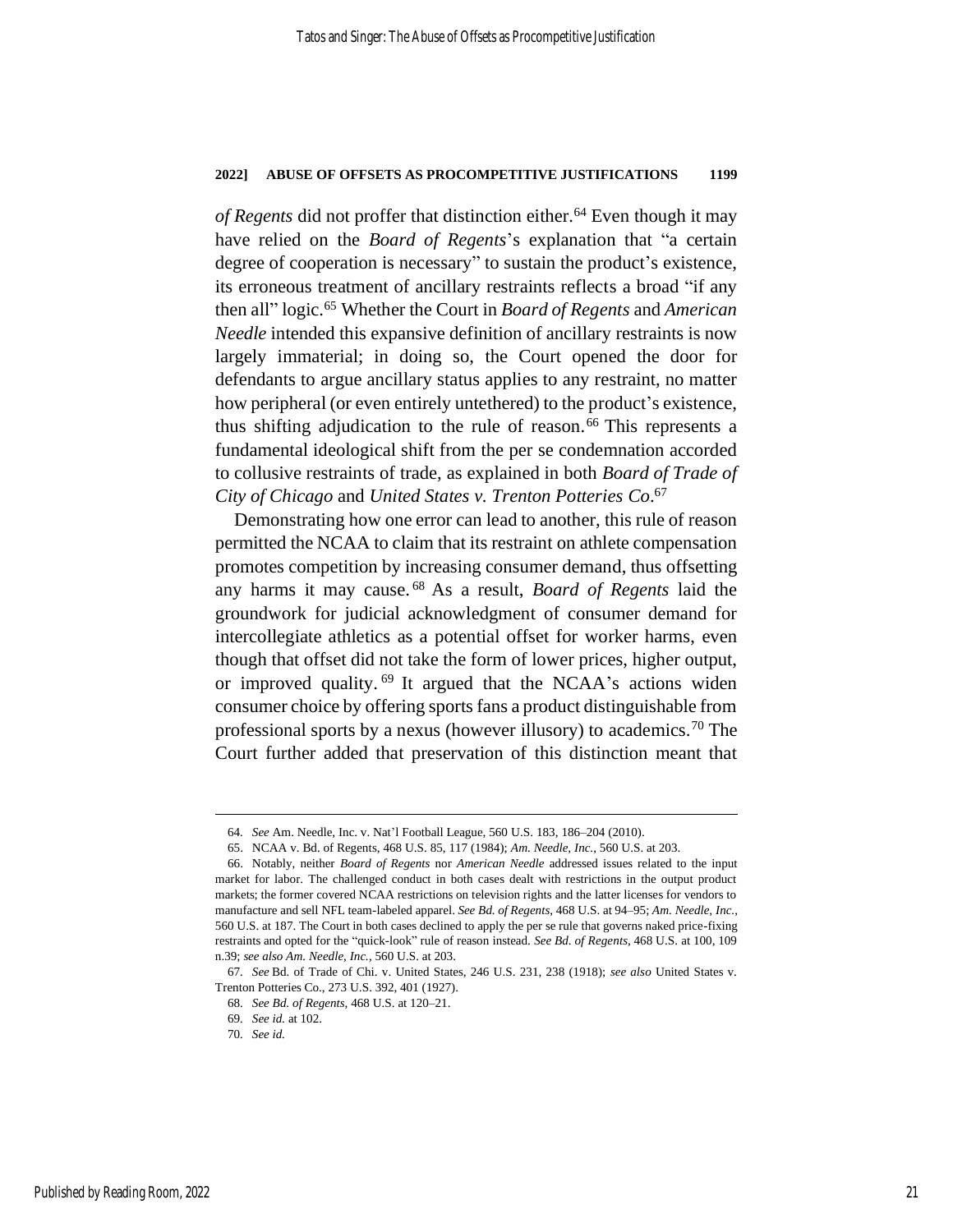college "athletes must not be paid, must be required to attend class, and the like." 71

The district court in *O'Bannon* correctly recognized that the *Board of Regents* decision "addressed limits on television broadcasting, not payments to student-athletes," <sup>72</sup> and it interpreted the *Board of Regents*'s "incidental phrase" consistently with the Supreme Court's later clarification in *Alston*. <sup>73</sup> Nonetheless, bound by *Board of Regents* precedent, the *O'Bannon* district court explained:

[S]ome restrictions on compensation may still serve a limited procompetitive purpose if they are necessary to maintain the popularity of FBS football and Division I basketball. If the challenged restraints actually play a substantial role in maximizing consumer demand for the NCAA's products—specifically, FBS football and Division I basketball telecasts, re-broadcasts, ticket sales, and merchandise—then the restrictions would be procompetitive.<sup>74</sup>

Although the Court disregarded the NCAA's consumer-demand survey as unpersuasive and riddled with methodological flaws, it nonetheless permitted the justification of harm to athlete labor by some undefined means of maintaining or enhancing the popularity of intercollegiate athletics—paradoxically, a product defined by the very

<sup>71</sup>*. Id.*

<sup>72.</sup> O'Bannon v. NCAA, 7 F. Supp. 3d 955, 999 (N.D. Cal. 2014), *aff'd in part, vacated in part,*  O'Bannon v. NCAA, 802 F.3d 1049 (9th Cir. 2015). In *NCAA v. Alston*, the Court clarified the nature of the restraint at issue in both cases, dismissing *Board of Regents's* reference to athlete compensation as a "passing comment." *NCAA v. Alston*, 141 S. Ct. 2141, 2146 (2021). The *Alston* Court explained:

The Court in *Board of Regents* did not analyze the lawfulness of the NCAA's restrictions on student-athlete compensation. Rather, that case involved an antitrust challenge to the NCAA's restraints on televising games—an antitrust challenge the Court sustained. Along the way, the Court commented on the NCAA's critical role in maintaining the revered tradition of amateurism in college sports as one "entirely consistent with the goals of the Sherman Act." But that sort of passing comment on an issue not presented is not binding, nor is it dispositive here.

*Id.* (citations omitted)

<sup>73</sup>*. See O'Bannon*, 7 F. Supp. 3d at 1000; *see also Alston*, 141 S. Ct. at 2158.

<sup>74</sup>*. O'Bannon*, 7 F. Supp. 3d at 1000.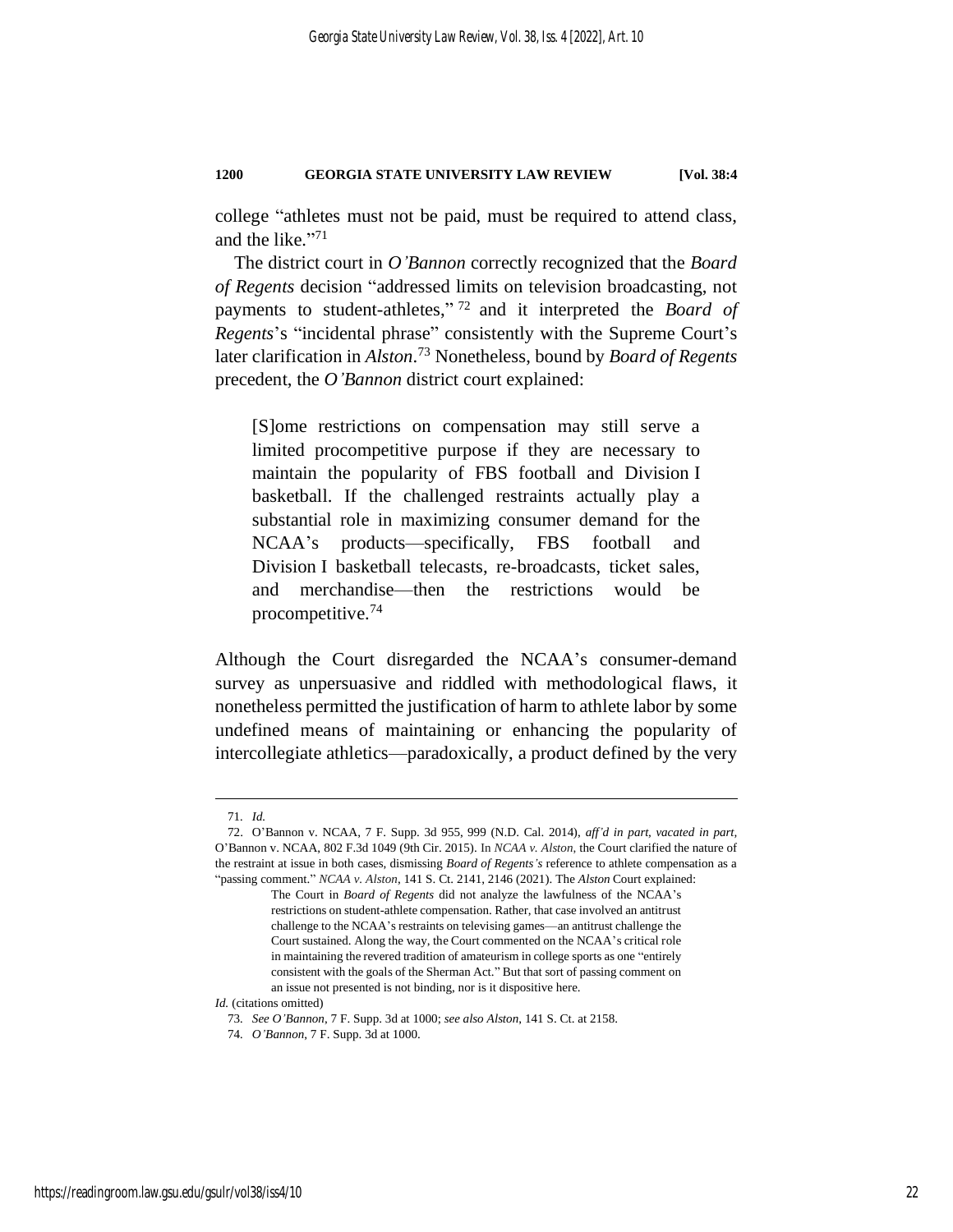restraint it imposed on labor wages. <sup>75</sup> Like *Board of Regents*, the *O'Bannon* district court's decision did not point to cognizable economic efficiencies such as lower prices or improved quality.<sup>76</sup> In doing so, the district court's interpretation of *Board of Regents* left open the possibility that any driver of consumer demand, regardless of its motivation, could serve as a procompetitive justification. <sup>77</sup> But these justifications refer to economic efficiencies that improve competition, not those that may assuage potential preference of athlete exploitation or those potentially motivated by racial animus.<sup>78</sup>

## <span id="page-23-0"></span>*B. The Specter of* Board of Regents *Haunts the* O'Bannon *and*  Alston *Decisions*

The district court's reasoning in *O'Bannon* reverberated through subsequent decisions. On appeal, the Ninth Circuit concurred with the lower court's interpretation of *Board of Regents*'s "long encomium to amateurism" found at the conclusion of the Supreme Court's *Board of Regents* opinion as dicta.<sup>79</sup> Nonetheless, the Ninth Circuit accepted the district court's finding that "the NCAA's current rules serve a procompetitive benefit by promoting this understanding of amateurism, which in turn helps preserve consumer demand for college sports" and advanced to step two under the rule of reason.<sup>80</sup> Signaling its asymmetric view of anticompetitive harms and procompetitive justifications, the Ninth Circuit titled the headings

<sup>75.</sup> In his concurring opinion in *Alston*, Justice Kavanaugh dismissed the *Board of Regents* Court's reasoning, noting:

Nowhere else in America can businesses get away with agreeing not to pay their workers a fair market rate on the theory that their product is defined by not paying their workers a fair market rate. And under ordinary principles of antitrust law, it is not evident why college sports should be any different. The NCAA is not above the law.

*Alston*, 141 S. Ct. at 2169 (Kavanaugh, J., concurring).

<sup>76</sup>*. See generally O'Bannon*, 7 F. Supp 3d 955 (N.D. Cal. 2014).

<sup>77</sup>*. Id.* at 1000 ("'[M]aximiz[ing] consumer demand for the product' is a legitimate procompetitive justification." (quoting NCAA v. Bd. of Regents, 468 U.S. 85, 120 (1984))).

<sup>78.</sup> Ted Tatos & Hal Singer, *Antitrust Anachronism: The Interracial Wealth Transfer in Collegiate Athletics Under the Consumer Welfare Standard*, 66 ANTITRUST BULL. 396, 429 (2021).

<sup>79.</sup> O'Bannon v. NCAA, 802 F.3d 1049, 1063 (9th Cir. 2015).

<sup>80</sup>*. Id.* at 1059, 1076 ("Both we and the district court agree that the NCAA's amateurism rule has procompetitive benefits.").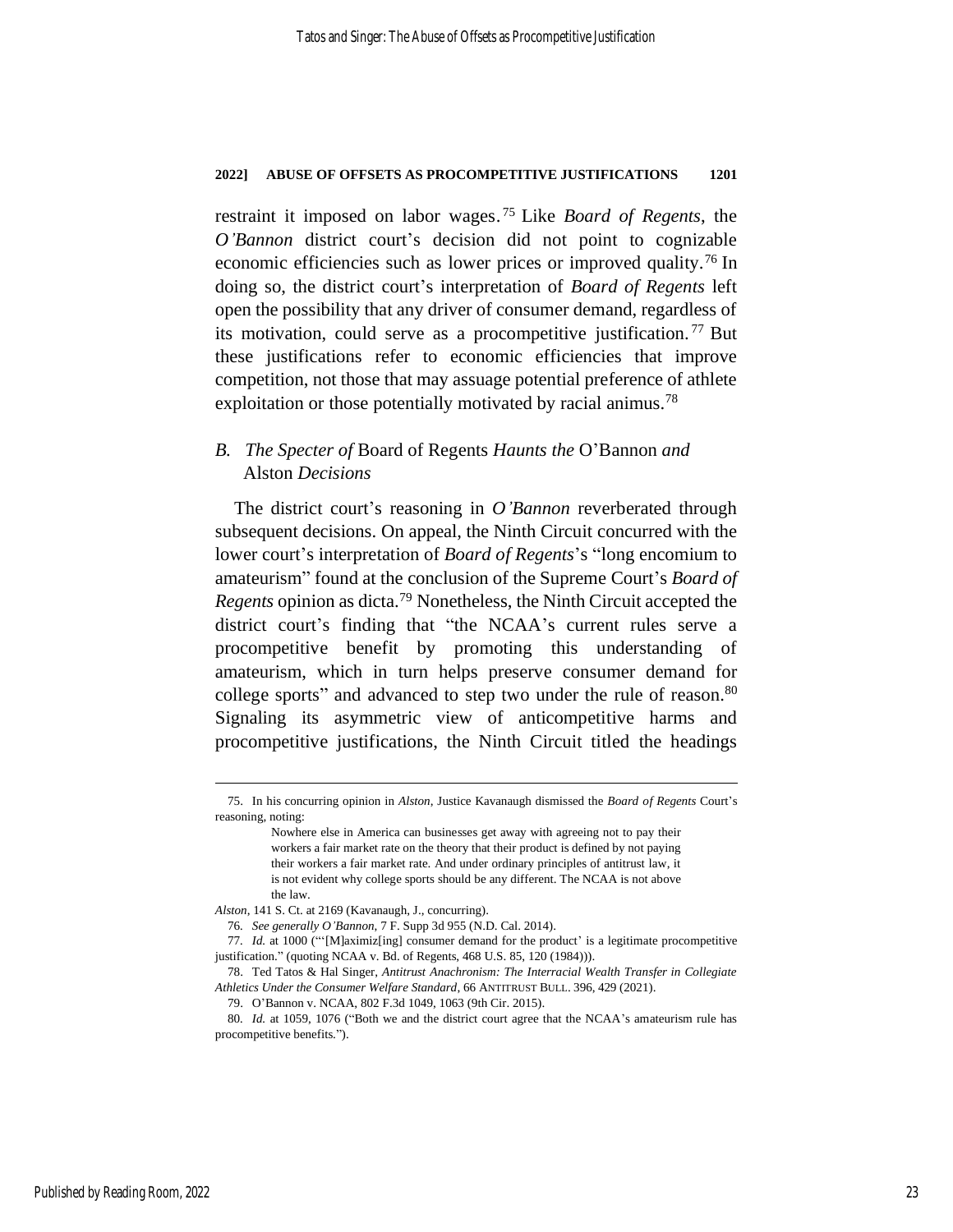discussing harms and efficiencies as "Significant Anticompetitive Effects Within a Relevant Market" and "Procompetitive Effects," respectively.<sup>81</sup> As indicated and consistent with its acceptance of the district court's ruling, it did not cabin its analysis of procompetitive effects to either the same group or the same relevant market in which the anticompetitive conduct occurred. <sup>82</sup> In short, the Ninth Circuit accepted the claim that "the amateur nature of collegiate sports increases their appeal to consumers." <sup>83</sup> Yet it reversed the district court's prescription of a \$5,000 cash payment to athletes as a less restrictive alternative to achieving this offset, finding that "the district court clearly erred in finding it a viable alternative to allow students to receive NIL cash payments untethered to their education expenses."84 This finding laid the foundation for the *Alston* case, which, in an attempt to fit within the narrow confines of the Ninth Circuit's *O'Bannon* precedent, challenged the NCAA's collusive restraint on educationally related compensation for football and basketball players. 85

*Alston* trods much of the same ground previously covered by the Ninth Circuit *O'Bannon* case, both cases initially falling under the purview of Judge Wilken in the Northern District of California. Following the rule-of-reason prescription set forth in the *Board of Regents* and *O'Bannon* precedents, the district court in *Alston* found the relevant market to be elite NCAA football and basketball. <sup>86</sup> The district court again found that universities organized by the NCAA

*Id.* (emphasis omitted).

<sup>81</sup>*. Id.* at 1070–1074.

<sup>82</sup>*. See id.* at 1072–73 (noting that amateurism not only increases consumer demand for college sports but also increases choice for student-athletes).

<sup>83</sup>*. Id.* at 1073.

<sup>84</sup>*. Id.* at 1076, 1079.

<sup>85</sup>*.* NCAA v. Alston, 141 S. Ct. 2141, 2169 (2021).

<sup>86</sup>*. In re* NCAA Athletic Grant-in-Aid Cap Antitrust Litig., 375 F. Supp. 3d 1058, 1070 (N.D. Cal. 2019), *aff'd sub nom.* Alston v. NCAA (*In re* NCAA Athletic Grant-in-Aid Cap Antitrust Litig.), 958 F.3d 1239, 1266 (9th Cir. 2020). The court reasoned:

<sup>[</sup>T]he NCAA's Division I essentially is the relevant market for elite college football and basketball. And, because elite student-athletes lack any viable alternatives to Division I, they are forced to accept, to the extent they want to attend college and play sports at an elite level after high school, whatever compensation is offered to them by Division I schools, regardless of whether any such compensation is an accurate reflection of the competitive value of their athletic services.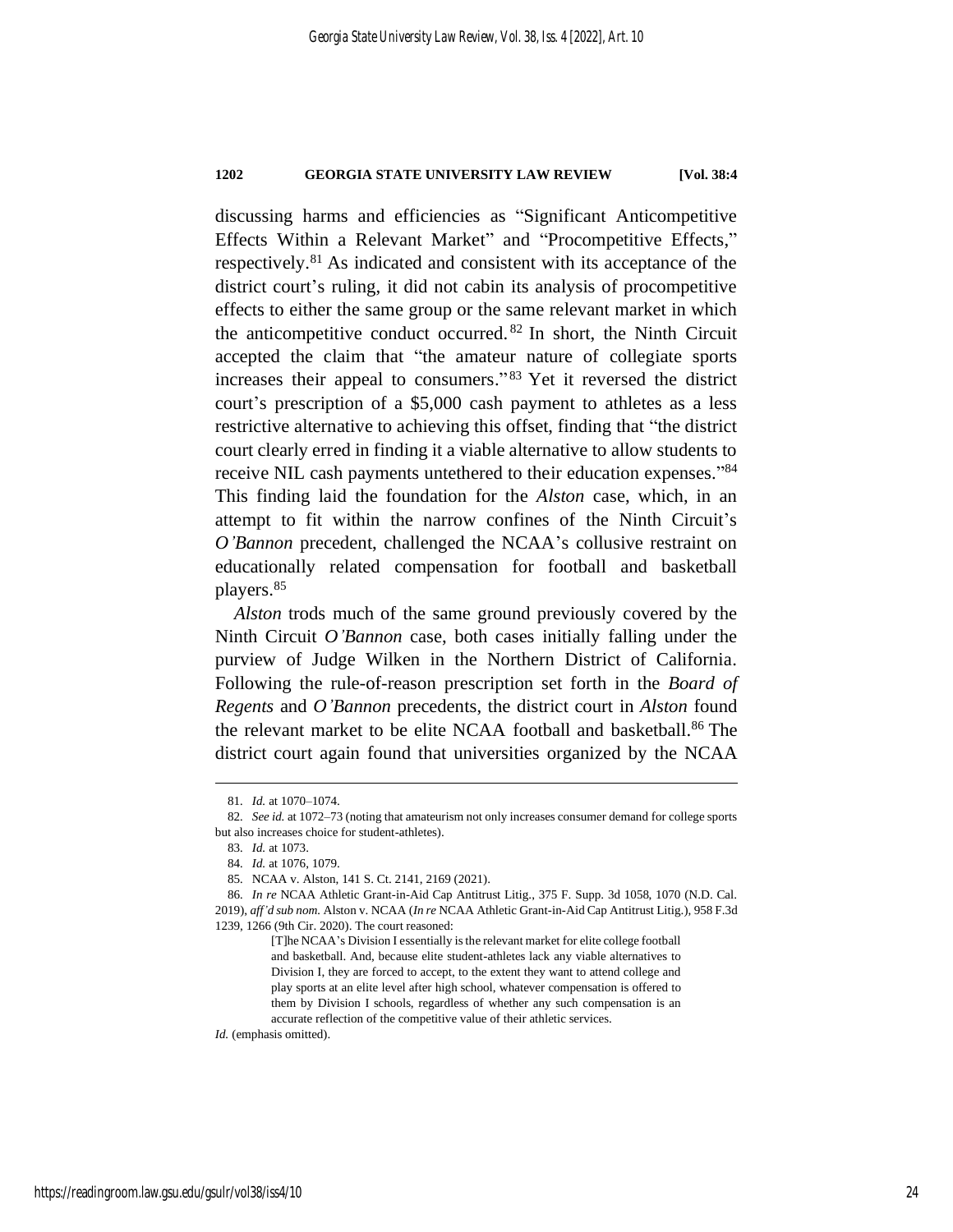exercised monopsony power over athlete labor, with the opinion reflecting the definition of exploitation as restricting compensation below marginal revenue product.<sup>87</sup> And it yielded the same obvious conclusion: that the NCAA's challenged conduct has severe anticompetitive effects and harms athletes in the relevant labor market.<sup>88</sup> Indeed, even the NCAA's own expert, Nobel Laureate James Heckman admitted that college athletes would be "clearly better off" absent the collusive restraint preventing them from receiving such money. <sup>89</sup> At this point, one might rightfully exclaim *quod erat demonstradum* and expect that the restraint would be surely declared per se unlawful without any further inquiry, particularly given the *Trinko* Court's "supreme evil of antitrust" condemnation of collusion.<sup>90</sup>

Alas, no. Ever open to equivocation even in the face of the most direct evidence of harm, the consumer welfare standard can seemingly tolerate even "supreme evil" as long as a set of consumers can possibly derive some nebulous benefit from the harm to another group, including the labor that produces the very product. The well-worn aphorism attributed to Zachariah Chaffee's writings in the *Harvard Law Review* observed, "Your right to swing your arms ends just where the other man's nose begins." <sup>91</sup> Not so in the NCAA antitrust litigation, which deemed the protection of labor's noses as insufficient justification to constrain the choice of consumers to swing their arms

<sup>87</sup>*. Id.* ("Moreover, the compensation that class members receive under the challenged rules is not commensurate with the value that they create for Division I basketball and FBS football; this value is reflected in the extraordinary revenues that Defendants derive from these sports.").

<sup>88</sup>*. Id.*

<sup>89.</sup> Transcript of Dr. James Heckman at 597, *In re* NCAA Athletic Grant-in-Aid Cap Antitrust Litig., 375 F. Supp. 3d. 1058 (N.D. Cal. 2019) (No. 14-md-02541) ("Clearly, if you just give the student alone the money, just give the student another dollar, another penny, another \$10,000 and you don't account for what could be large systematic adjustments if everybody gets those, then the student is clearly better off. No question about it."); *see also In re NCAA Athletic Grant-in-Aid Cap Antitrust Litig.*, 375 F. Supp. 3d. at 1084 ("Dr. Heckman also conceded that additional compensation could improve outcomes for student-athletes, which contradicts the notion that the challenged compensation limits have a positive effect on student-athlete outcomes.").

<sup>90.</sup> Verizon Commc'ns. Inc. v. Law Offs. of Curtis V. Trinko, LLP, 540 U.S. 398, 408 (2004). 91. Zechariah Chafee, Jr., *Freedom of Speech in War Time*, 32 HARV. L. REV. 932, 957 (1919). The aphorism has a rather long history prior to Chaffee. *See generally Your Liberty To Swing Your Fist Ends Just Where My Nose Begins*, QUOTE INVESTIGATOR, https://quoteinvestigator.com/2011/10/15/libertyfist-nose/ [https://perma.cc/4F7S-6YFL].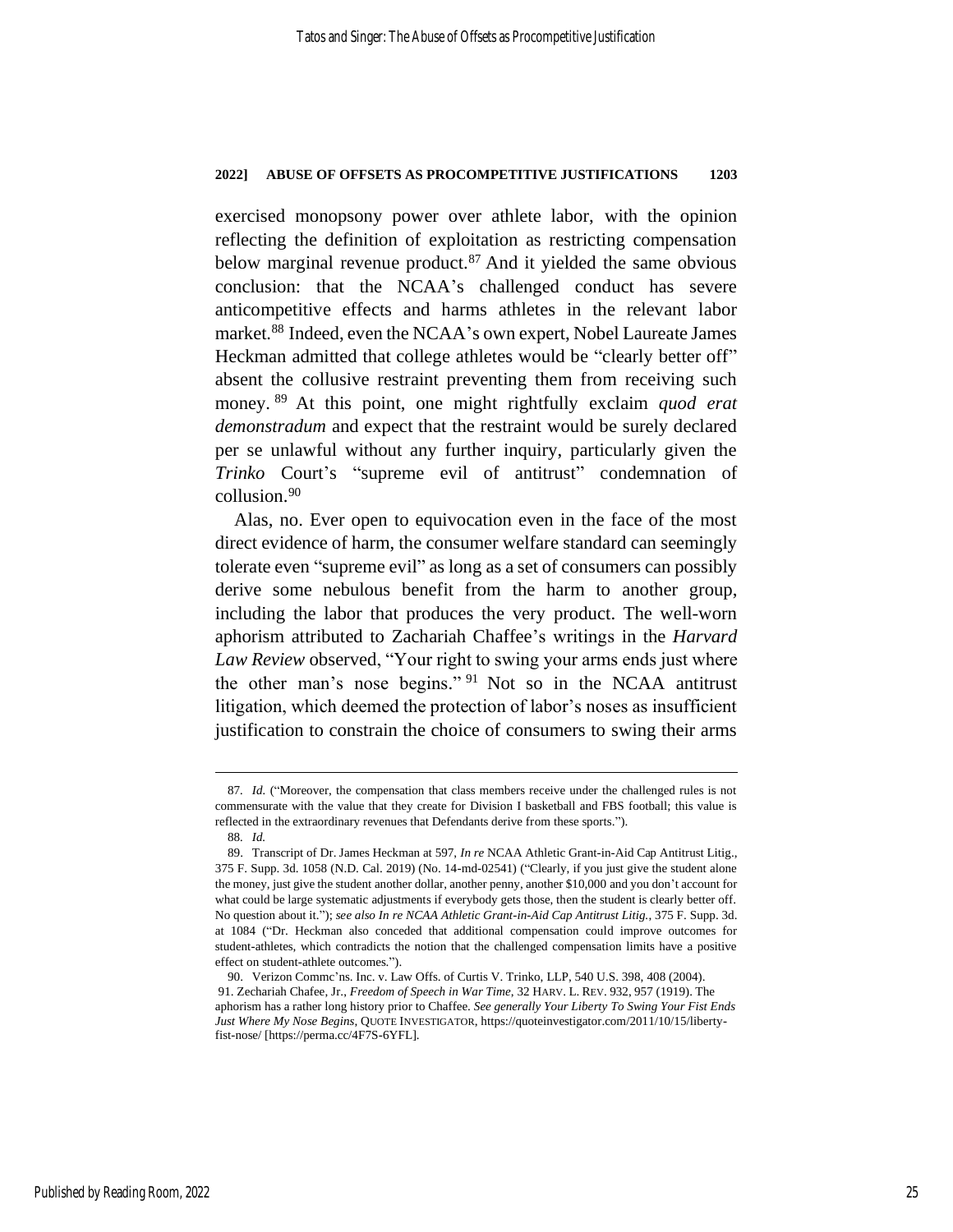at will. Indeed, even the limited scope of antitrust favored by the New Learning offshoot of the Old Chicago School has become too restrictive under the increasingly permissive standards.<sup>92</sup> Consistent with adjudication under the rule of reason, the burden of proof at the district court level then shifted to the NCAA to show any procompetitive efficiencies that justify the harm to competition caused by its restraint.<sup>93</sup> In response, the NCAA abandoned the majority of its procompetitive justifications, focusing only on the two that the district court accepted in *O'Bannon*, albeit only in part: (1) "amateurism" as a driver of consumer demand and (2) the integration of athletics and academics.<sup>94</sup> In its opinion, the district court dismissed the NCAA's second justification, pointing out, *inter alia*, that the vast athletic facilities that universities erect on campus already serve to create a "wedge" between athletes and their non-athlete peers. <sup>95</sup> Thus, consumer demand, an intergroup offset and one occurring across distinct antitrust markets (input and output markets), remained as the singular pillar insulating NCAA "amateurism" from condemnation under antitrust law.

On appeal, Judge Smith's concurring opinion underscored the limited victory that labor achieved by the district court in *Alston*, explaining that, "[a]lthough the district court correctly applied our precedents, the result of this analysis seems to erode the very protections a Sherman Act plaintiff has the right to enforce. Here, Student-Athletes are quite clearly deprived of the fair value of their services."<sup>96</sup> Thus, we argue that consumer demand should have never been considered as an offset for direct evidence of harm to athlete labor in NCAA litigation. That the district court ultimately found this evidence as unpersuasive is of small comfort, as Judge Smith

<sup>92.</sup> Walter Adams, James W. Brock & Norman P. Obst, *Pareto Optimality and Antitrust Policy: The Old Chicago and the New Learning*, 58 S. ECON. J.,July 1991, at 1, 6 (stating that, for the New Learning school, "the only legitimate concern of antitrust should be blatant, garden variety price-fixing").

<sup>93</sup>*. In re NCAA Athletic Grant-in-Aid Cap Antitrust Litig.*, 375 F. Supp. 3d at 1096.

<sup>94.</sup> O'Bannon v. NCAA, 802 F.3d 1049, 1072 (9th Cir. 2015).

<sup>95</sup>*. See In re NCAA Athletic Grant-in-Aid Cap Antitrust Litig.*, 375 F. Supp. 3d. at 1103.

<sup>96.</sup> Alston v. NCAA (*In re* NCAA Athletic Grant-in-Aid Cap Antitrust Litig.), 958 F.3d 1239, 1270

<sup>(9</sup>th Cir. 2020) (Smith, J., concurring), *aff'd sub nom.* NCAA v. Alston, 141 S. Ct. 2141 (2021).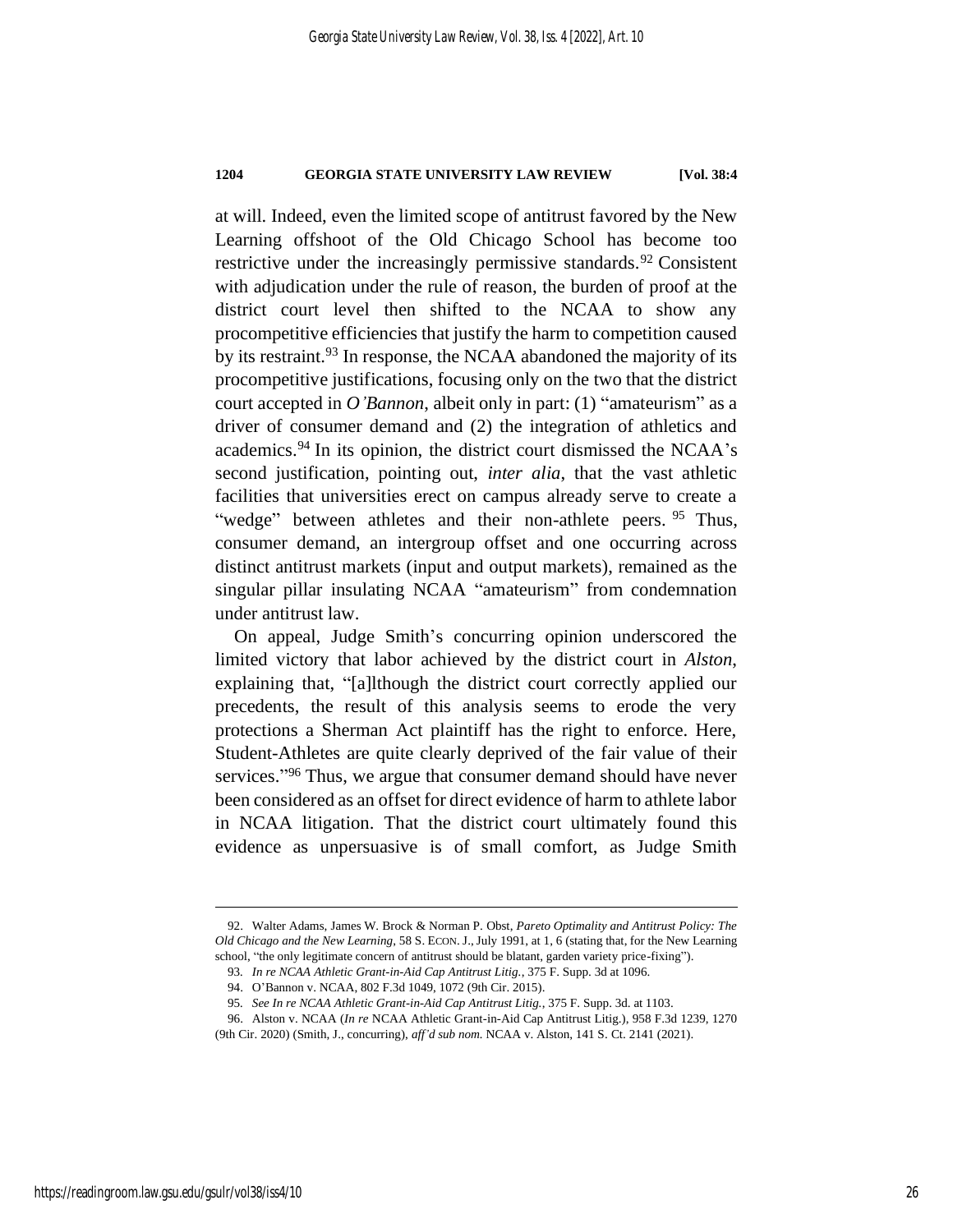observed.<sup>97</sup> Moreover, it highlights a critical flaw in the reasoning behind intergroup balancing: if fostering demand in Group B justifies the restraint on Group A, then, in the absence of the restraint, would antitrust permit a claim by Group B on the basis that it was harmed by the lack of restraint on Group A? If consumer demand considerations justify a collusive restraint on athlete compensation, then could consumers bring suit, for example, on the basis that relaxation of the restraint on NIL compensation has harmed their enjoyment of the sport? If so, this would represent a gross perversion of antitrust laws, signaling that, if one's free market enjoyment encumbers another's preferences for a restraint on others, antitrust injury would occur. If the court does not recognize this absurdity (which it should not, of course), then why permit it in the reverse? Why allow the restraint on the basis that it fulfills another groups' preference for seeing it imposed on others?

As such, we argue that the Supreme Court missed a significant opportunity to issue a broader ruling that would preclude defendants in wage-fixing or single-firm monopsony litigation from launching into NCAA-style fishing expeditions to find any nebulous consumer benefits that could offset worker harm in rule-of-reason cases. By failing to avail itself of the opportunity to condemn intergroup offsets, the Supreme Court has permitted the amateurism restraint to survive. As we explain below, antitrust law's anemic response in the face of clear and convincing direct evidence of harm to workers calls for a realignment of judicial interpretation with the statutory goals of protecting competition in both consumer and labor markets.<sup>98</sup>

## III. HOW ANTITRUST LAW SHOULD TREAT OFFSETS

Both economic scholarship and legal precedent recognize that the benefits of a procompetitive justification should not accrue to the same party that unreasonably restrains trade to the detriment of another group. The Tenth Circuit in *Law v. NCAA* specifically precluded cost

<sup>97</sup>*. Id.*

<sup>98</sup>*. See infra* Part III.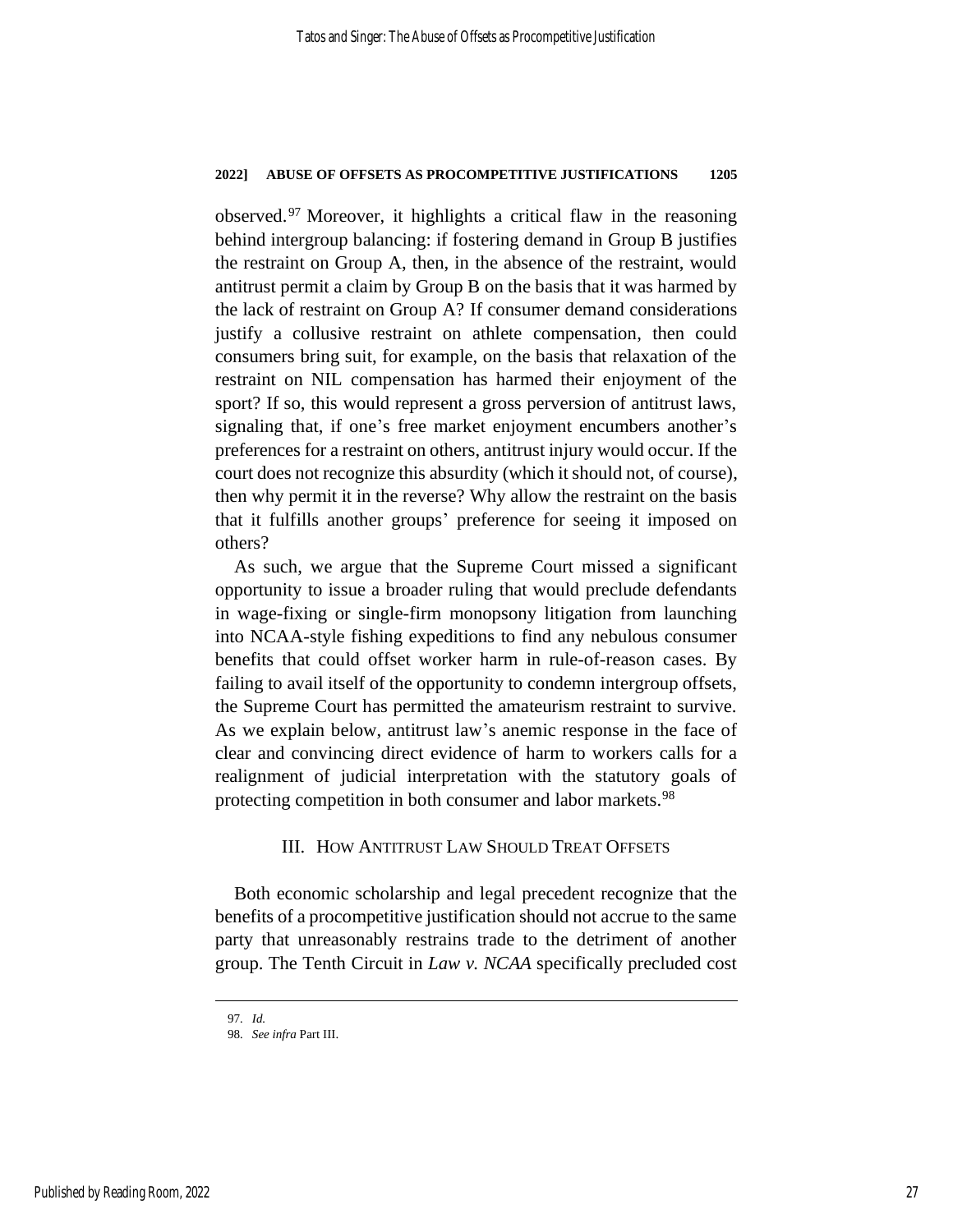savings to the NCAA as a justification for its restraint on college coach compensation.<sup>99</sup> Economic efficiencies exclude pecuniary savings that accrue to the party that exercises market power to restrain trade.<sup>100</sup> The restraining party will always benefit from the anticompetitive conduct; otherwise, it would not engage in it and risk violating antitrust laws. Further, we argue that an economic logic does not support elevating the welfare of the consumer above that of the worker. Likewise, parties to no-poach agreements accrue financial benefits from the restraint, such as cost savings arising from restraining competition for worker wages, yet self-serving justifications do not enhance competition, thus precluding their consideration as offsets under the rule of reason. 101

### *A. Benefits Offsetting Harms Should Accrue to the Injured Group*

Economic logic prescribes that the procompetitive benefit should accrue to the party that suffered the injury from the restraint. <sup>102</sup> Indeed, this logic forms the basis for claims of merger "efficiencies," arguing that although the merger may reduce the number of competitors in an output market, the merged entity will ultimately reduce its marginal costs *and* pass along those savings to downstream consumers of the

<sup>99.</sup> Law v. NCAA, 134 F.3d 1010, 1023 (10th Cir. 1998). The Tenth Circuit issued the somewhat confusing opinion that "[w]hile increasing output, creating operating efficiencies, making a new product available, enhancing product or service quality, and widening consumer choice have been accepted by courts as justifications for otherwise anticompetitive agreements, mere profitability or cost savings have not qualified as a defense under the antitrust laws." *Id.* Operating (also known as "operational") efficiency includes cost savings, which the court correctly precluded from representing a procompetitive justification. *See id.* In doing so, the court implicitly distinguished between operating efficiencies that flow from cost savings that are passed on to customers through lower (competitive) prices and cost savings that simply result in higher margins for the restraining firm. *See id.*

<sup>100</sup>*. See* Nancy L. Rose & Jonathan Sallet, *The Dichotomous Treatment of Efficiencies in Horizontal Mergers: Too Much? Too Little? Getting it Right*, 168 U. PA. L. REV. 1941, 1958 (2020) ("Economic efficiencies are distinguished from purely financial gains by excluding pecuniary effects, and specifically excluding cost reductions that accrue from an increase of market power.").

<sup>101.</sup> Donald J. Polden, *Restraints on Workers' Wages and Mobility: No-Poach Agreements and the Antitrust Laws*, 59 SANTA CLARA L. REV. 579, 602 (2020) ("The clear purpose and effect of both no-hire and no-poach agreements—whether in the franchise context or in the independent or unrelated competitor context—is to restrict employee mobility and compensation for purposes of reducing the employers' costs by paying the employees less."); *see also* Statement of Interest of the United States of America, *supra* not[e 56,](#page-17-0) at 22 (explaining that "no-poach agreements between competing employers have almost identical anticompetitive effects to wage-fixing agreements: they enable the employers to avoid competing over wages and other terms of employment offered to the affected employees").

<sup>102.</sup> This same logic reflects the aim of economic damages to place the injured party in the same position that the party would have occupied had the harmful event not occurred.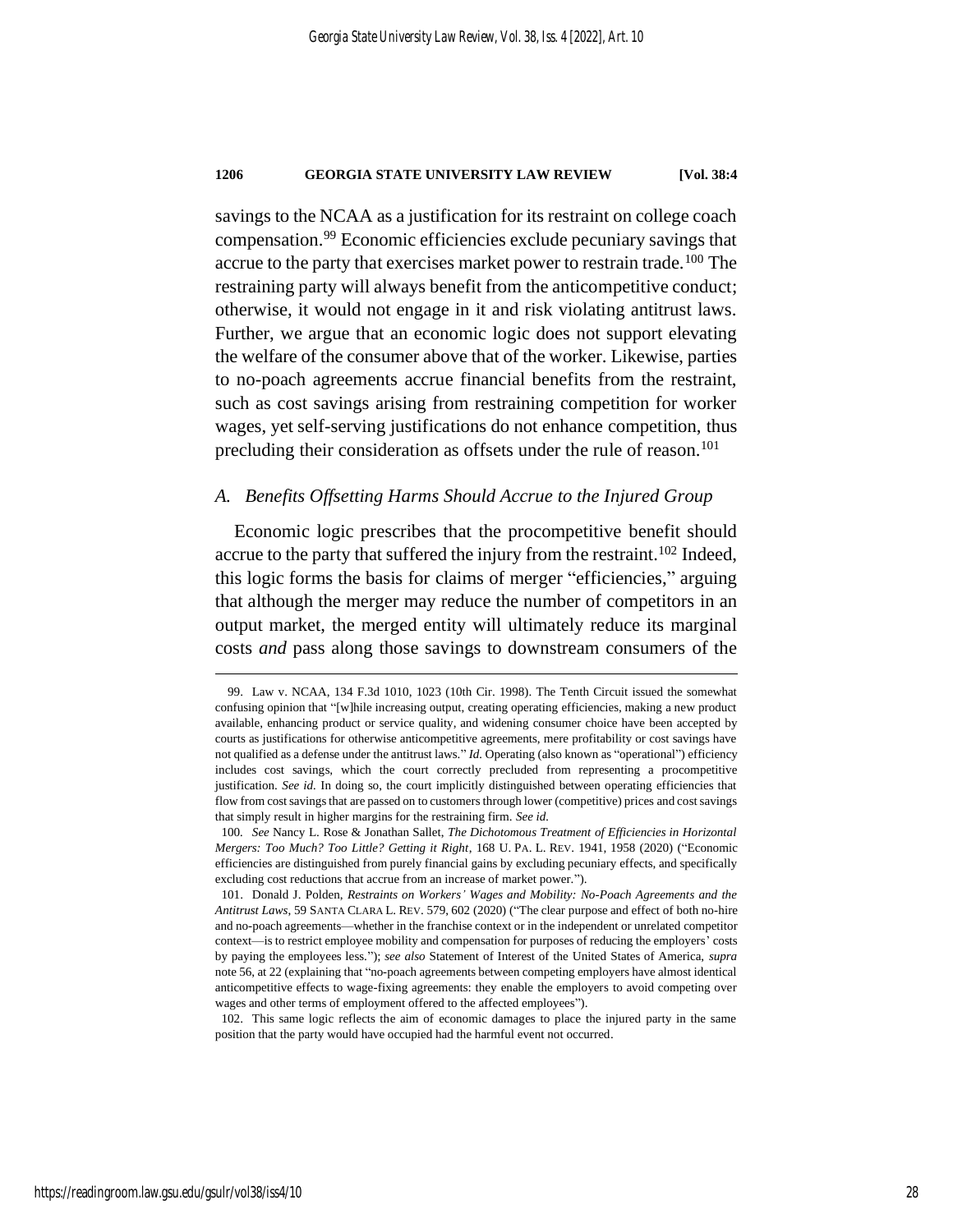product(s) at issue. <sup>103</sup> Judge Smith's concurring opinion in the Ninth Circuit's *Alston* case succinctly and accurately described the error in ignoring this reasoning:

If the purpose of the Rule of Reason is to determine whether a restraint is net procompetitive or net anticompetitive, accepting procompetitive effects in a collateral market disrupts that balancing. It weakens antitrust protections by permitting defendants to rely on a broader array of justifications that promote competition, if at all, in collateral markets where the restraint under analysis does not occur.

. . . .

. . . Under the Rule of Reason analysis we affirm today, so long as the NCAA cites consumer demand for college sports, we allow it to artificially suppress competition for collegiate athletes' services by limiting their compensation. Instead of requiring the NCAA to explain how those limits promote schools' competition for athletes, we leave Student-Athletes with little recourse under the antitrust laws.

. . . .

Our Rule of Reason framework has shifted toward this cross-market analysis without direct consideration or a robust justification.<sup>104</sup>

He then queried whether "scholars or litigants can develop a purely economic, mathematically[] defensible method for cross-market analysis that does not depend on policy judgments that our antitrust

<sup>103.</sup> Whether such claimed efficiencies have manifested themselves in reality is a topic outside the scope of this Article.

<sup>104.</sup> Alston v. NCAA (*In re* NCAA Athletic Grant-in-Aid Cap Antitrust Litig.), 958 F.3d 1239, 1269–71 (9th Cir. 2020) (Smith, J., concurring), *aff'd sub nom.* NCAA v. Alston, 141 S. Ct. 2141 (2021).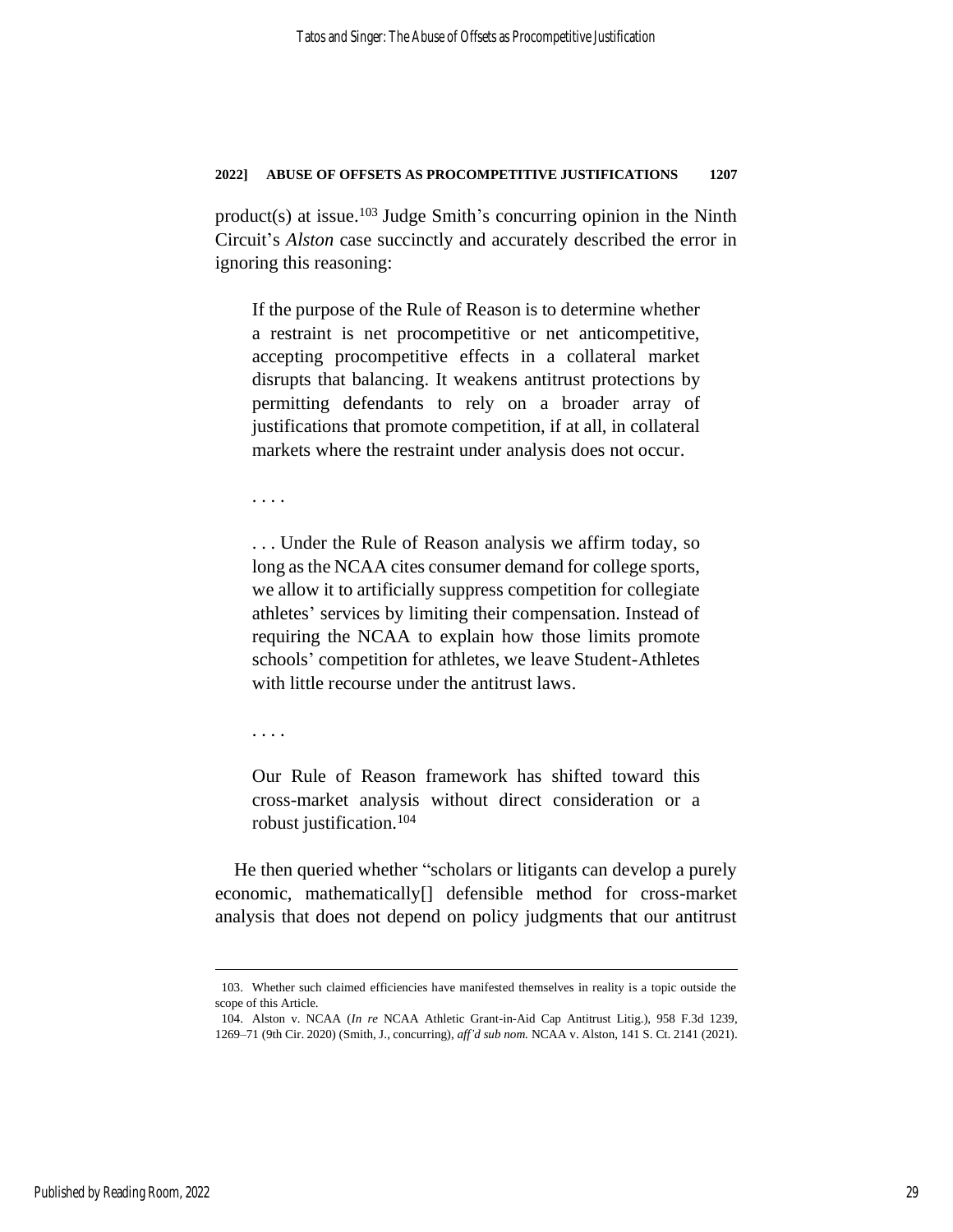laws never meant to delegate to the courts."<sup>105</sup> We answer Judge Smith's proposition here: no purely economic and mathematically defensible method exists. Offsets that accrue to a group different than the one harmed depend on normative, not positive judgments. These assessments necessarily involve moral and ethical considerations that cannot be expressed in purely mathematical terms; they reflect the values that society seeks to promote. The field of economics has wrestled with this issue for the better part of three centuries—since Jeremy Bentham formulated the theory of utilitarianism. Indeed, if a simple mathematical formula could achieve this goal, then one would have certainly expected the NCAA, with its vast resources and army of highly credentialed expert economists at its service, to have at least proffered a plausible attempt at doing so. Yet even the expert opinions that survived exclusion offered nothing of the sort.<sup>106</sup> A decision to justify harms to college athlete labor, by claiming that it satisfies the consumer audience's taste for this level of exploitation, requires a value judgment that cannot be defended on empirically quantifiable grounds.

An exegesis of utility theory lies beyond the scope of this Article; fortunately, the economic issues here do not require it. Economists have long recognized that interpersonal comparisons of utility result in flawed judgments on both empirical and ethical grounds, a result plainly demonstrated by attempts to do so in NCAA antitrust litigation.<sup>107</sup> As British economist Lionel Robbins explained in 1938:

<sup>105</sup>*. Id.* at 1271.

<sup>106.</sup> Not only did economic expert evidence not provide an argument of this sort but Wisconsin Chancellor and former economics professor, Rebecca Blank, also testified in the *Alston* trial that Wisconsin did not perform any survey of the impact on fan willingness to watch football if conferences were free to set their own rules. Transcript of Record at 898–99, *In re* Athletic Grant-in-Aid Cap Antitrust Litig., 375 F. Supp. 3d 1058 (2019) (No. 14-MD-2541).

<sup>107.</sup> For a detailed discussion of interpersonal comparisons of utility, see generally Peter J. Hammond, *Interpersonal Comparisons of Utility: Why and How They Are and Should be Made* (European Univ. Inst., Working Paper No. 90/3, 1990), https://homepages.warwick.ac.uk/~ecsgaj/icuSurvey.pdf [https://perma.cc/BW22-XHRQ]. Hammond argues that utility comparisons come down to value judgements:

The paper discusses reasons why interpersonal comparisons of utility (ICU's) have been eschewed in the past and argues that most existing approaches, both empirical and ethical, to ICU's are flawed. Either they confound facts with values, or they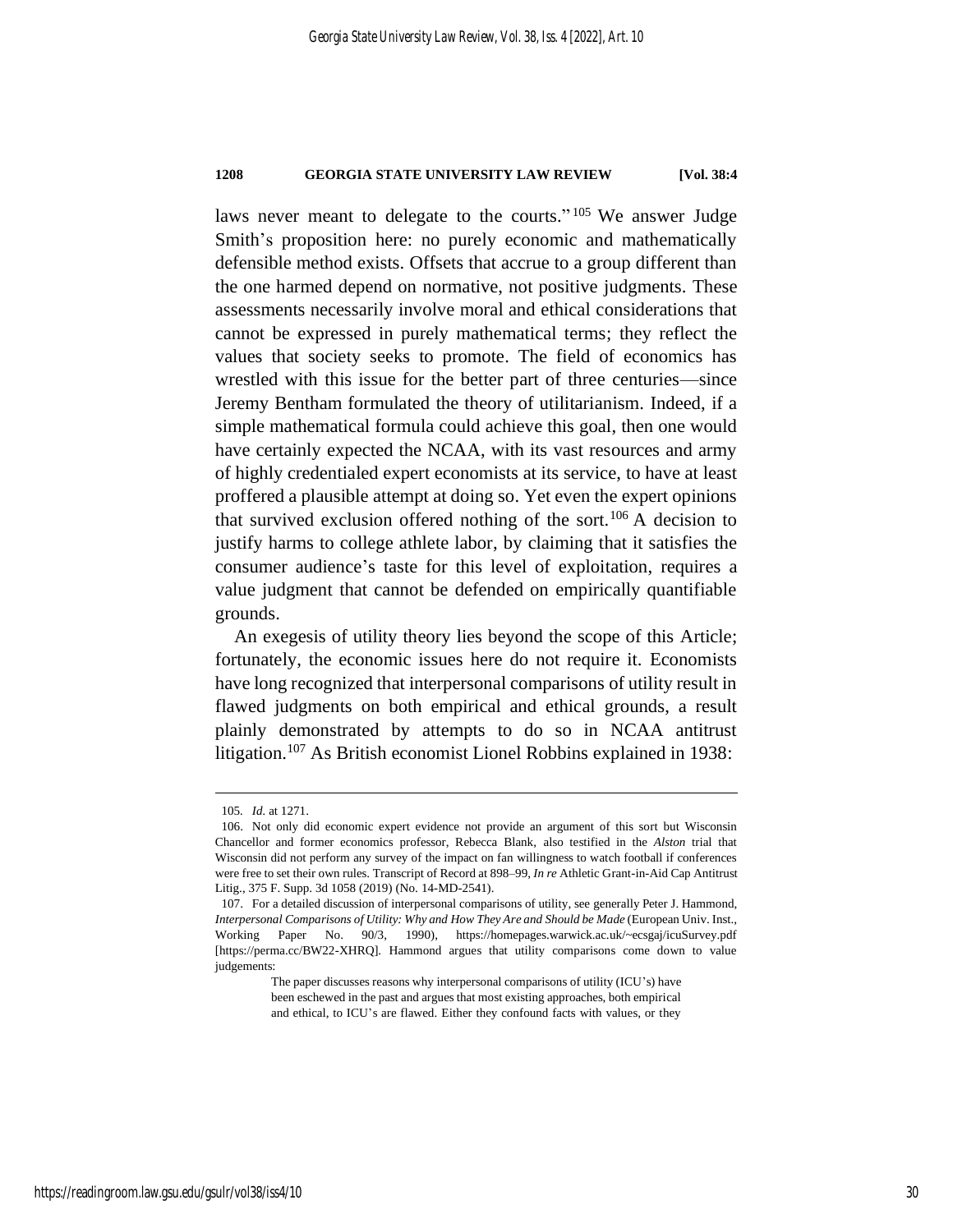I still cannot believe that it is helpful to speak as if interpersonal comparisons of utility rest upon scientific foundations—that is, upon observation or introspection. . . . I still think, when I make interpersonal comparisons (as, for instance, when I am deciding between claims affecting the satisfactions of two very spirited children), that my judgments are more like judgments of value than judgments of verifiable fact. $108$ 

By claiming that benefits to consumers justify harms to athlete labor, this litigation attempted to expand the already economically inapposite comparisons across groups, not just across individuals. As far as intragroup comparisons are concerned, we can attempt to proxy the effect of the restraint by aggregating the dollar difference in compensation between the actual and the counterfactual. This approach requires no value judgment regarding whether one dollar to Athlete A is worth more than a dollar to Athlete B. It simply reflects the total dollar value of the damages suffered by the group.

We expect that the counterargument would immediately posit that the same dollar-value analysis lends itself to a mathematical comparison across groups. Suppose that a defendant decided to distribute to the second group some of the profits it garnered from imposition of the restraint on the first group. For example, suppose that the NCAA could show that the ticket prices fans must pay to attend games would be higher absent amateurism, thus depressing demand. In that case, we expect that the NCAA's expert would calculate the

. . . .

are based on unrealistic hypothetical decisions in an "original position". Instead ICU's need to be recognized for what they really are — preferences for different kinds of people.

<sup>.</sup> . . [E]thically relevant ICU's are tantamount to normative statements and so cannot be derived just from empirical observation.

*Id.* at 1, 5; *see also* Daniel M. Hausman, *The Impossibility of Interpersonal Utility Comparisons*, 104 MIND 473, 475 (1995) ("Most economists believe that interpersonal comparisons of utility are untestable, evaluative or even meaningless. In his classic defense of these conclusions, Lionel Robbins argues that evidence for preference rankings is introspective and thus unavailable when comparing the preferences of different individuals.").

<sup>108.</sup> Lionel Robbins, *Interpersonal Comparisons of Utility: A Comment*, 48 ECON. J. 635, 640 (1938).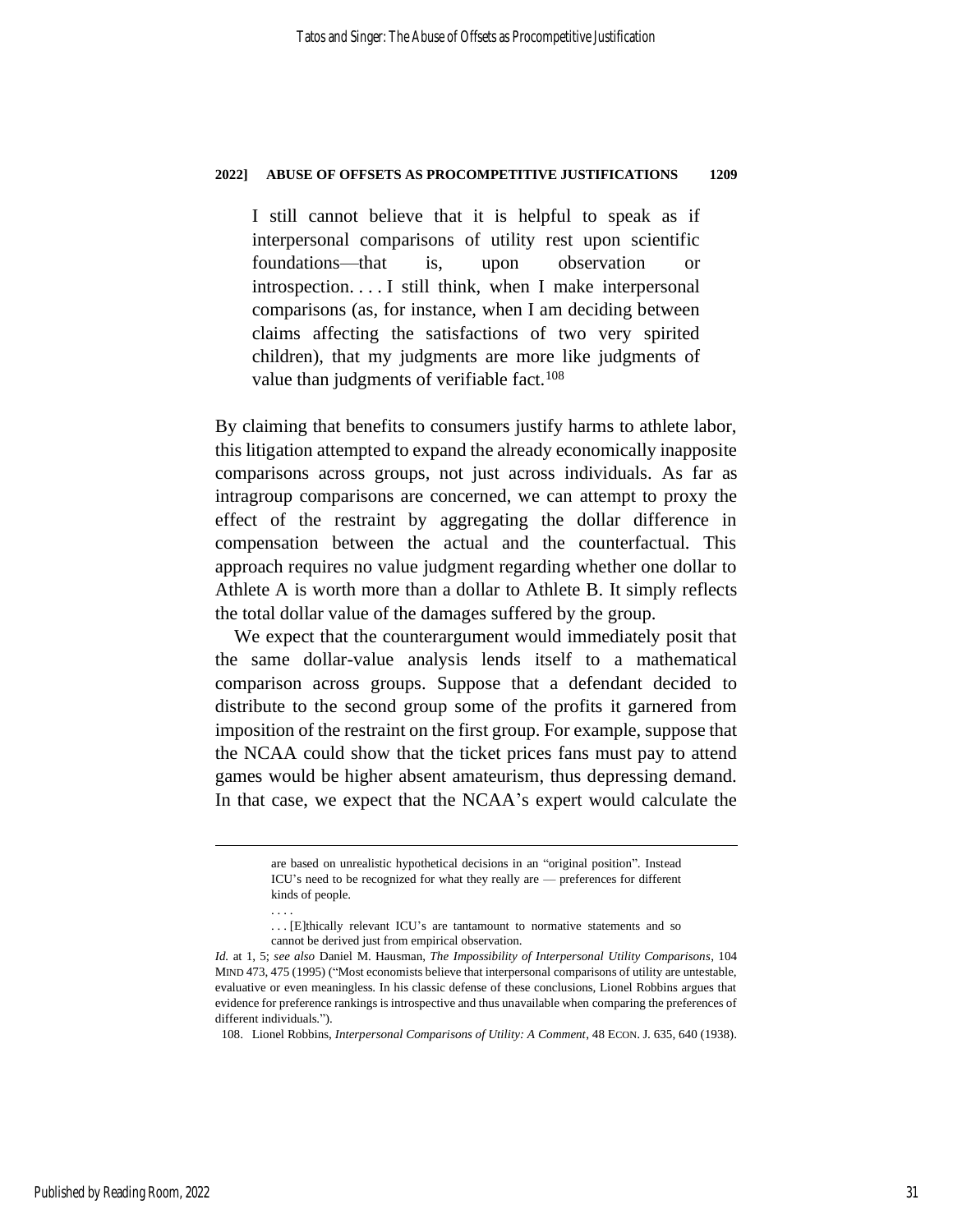demand elasticity for sporting contests and thus estimate the dollar impact of the restraint's removal on the consumer group (i.e., the output market). Continuing our extreme example of balancing through readily quantifiable effects, the expert would compare the dollar value of the demand effect against the dollar value of the restraint on the input side.

This superficial calculation relies on a veneer of mathematical precision that belies its counterintuitive and socially regressive ramifications. The problem lies in the fact that the dollar comparison reflects a cardinal representation of utility. But this ignores the concept of diminishing marginal utility. Suppose we applied the same logic in merger cases and the price appreciation from the merger of two major energy firms resulted in a higher financial benefit to stockholders than the concomitant financial harm to consumers through higher fuel prices. Permitting the merger based on the accounting of these offsets would ignore its regressive effects. Ten percent of Americans own nearly 90% of all stock.<sup>109</sup> Thus, acknowledgment of such intergroup offsets would benefit the highest earners by harming the general population of consumers. Alternating the metric from dollars to individuals offers no solution. This policy would tend to benefit the majority to the detriment of socially protected groups. Indeed, this is the very effect of the NCAA restraint—it has justified harms to primarily Black athletes on the basis of benefits to primarily White constituencies. <sup>110</sup> If the goal of antitrust enforcement were to implement a regressive policy that counteracts the social welfare and fosters the interracial transfer of wealth, permitting such intergroup offsets appears to be an effective way to go about it.

## *B. Compromise View: The Burden Should Be on Defendants to*

<sup>109.</sup> Juliana Kaplan & Andy Kiersz, *The Wealthiest Americans Now Own Almost All of the Stock Market — 89% to be Exact*, BUS. INSIDER (Oct. 19, 2021, 11:53 AM), https://www.businessinsider.com/wealthiest-americans-now-own-record-high-share-of-stocks-2021-10 [https://perma.cc/2F96-MRNP].

<sup>110.</sup> Tatos & Singer, *supra* not[e 78;](#page-23-0) *see also* Nathan Kalman-Lamb, Derek Silva & Johanna Mellis, *'I Signed My Life to Rich White Guys': Athletes on the Racial Dynamics of College Sports*, GUARDIAN (Mar. 17, 2021, 5:00 AM), https://www.theguardian.com/sport/2021/mar/17/college-sports-racial-dynamics [https://perma.cc/TZY6-WNXC].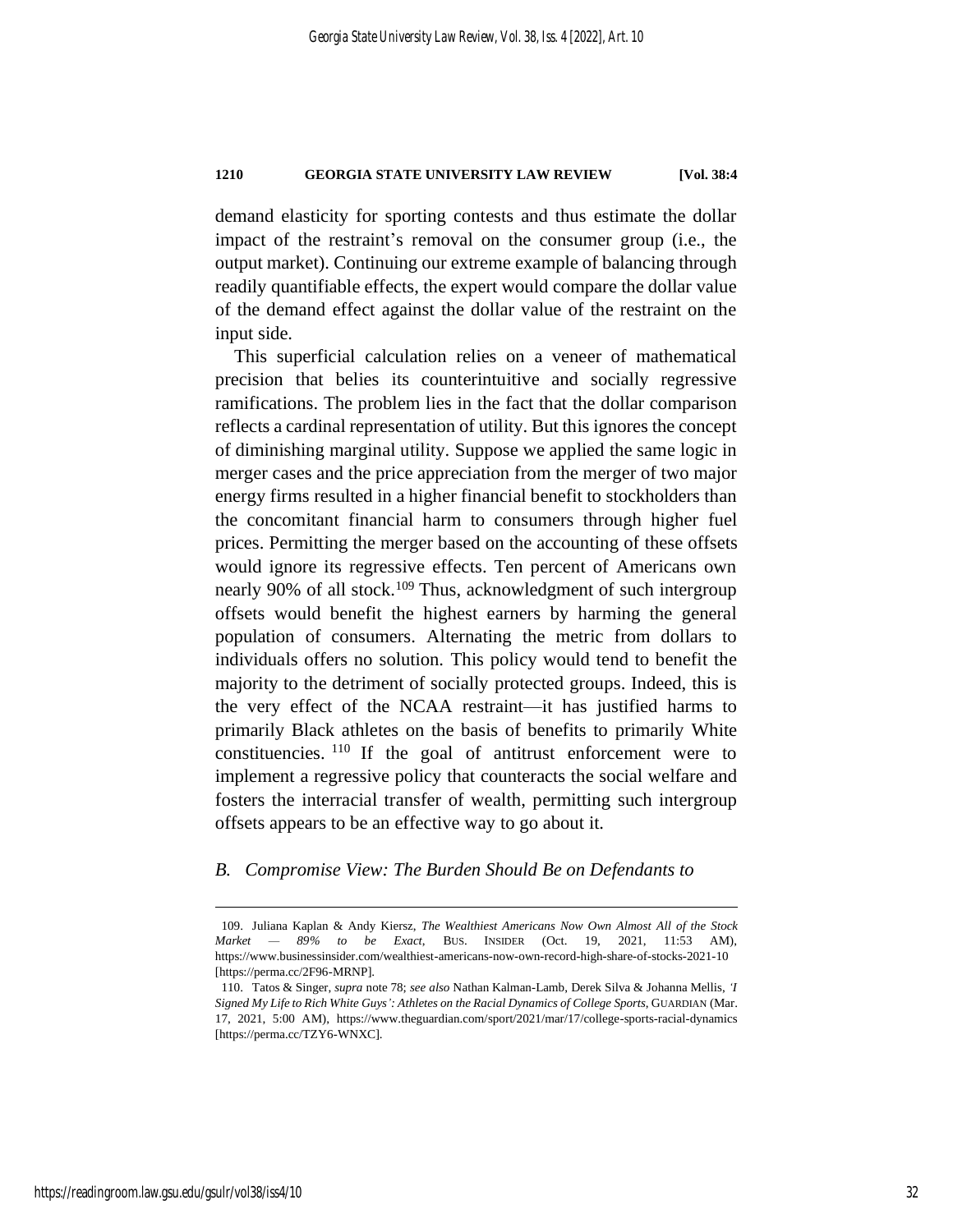*Prove the Offset Is Not Possible Absent the Restraint and to Quantify the Magnitude of the Offset*

Some antitrust scholars have proffered various limitations on the nature of intergroup offsets. Professor Daniel A. Crane at University of Michigan Law School argues that "a presumption against balancing effects across market[s]" (the "market specificity rule") can be rebutted using "compelling evidence" in certain cases.<sup>111</sup> Professor Crane further claims that "it is far from inevitable that deviating from the market-specificity rule would require such balancing." <sup>112</sup> But, if anything, the NCAA litigation has demonstrated the ease with which defendants can succeed by offering even the most superficial arguments for balancing. Indeed, that litigation receives disproportionately little attention in antitrust scholarship given the degree to which it has refuted assumptions regarding the purported welfare-enhancing effects of intergroup offsets.

More recently, Professor Steven C. Salop and others proffered three criteria, whose collective satisfaction would permit cross-platform balancing.<sup>113</sup> These authors also argue that the Supreme Court should directly overrule *American Express* <sup>114</sup> and adopt the analytical framework they propose, which includes the following three prongs:

(1) Causal contingency as the test for counting beneficial effects on other sides of the platform; (2) correct allocation of the burdens of proof (harms for plaintiffs; benefits for defendants); and (3) the principle that harms and benefits on all sides of the platform must be included to protect against cherry-picking that may give a court a misleading picture of the balance of a measure's effects. $115$ 

The prescription that a causal nexus must exist between the restraint and any procompetitive justifications is consistent with the arguments

<sup>111.</sup> Crane, *supra* note [17.](#page-8-1)

<sup>112</sup>*. Id.* at 405.

<sup>113.</sup> Salop et al., *supra* note [62,](#page-20-0) at 30.

<sup>114</sup>*. Id.* at 51. The notion that a 6–3 conservative Supreme Court will overturn itself is fairly naïve.

<sup>115</sup>*. Id.*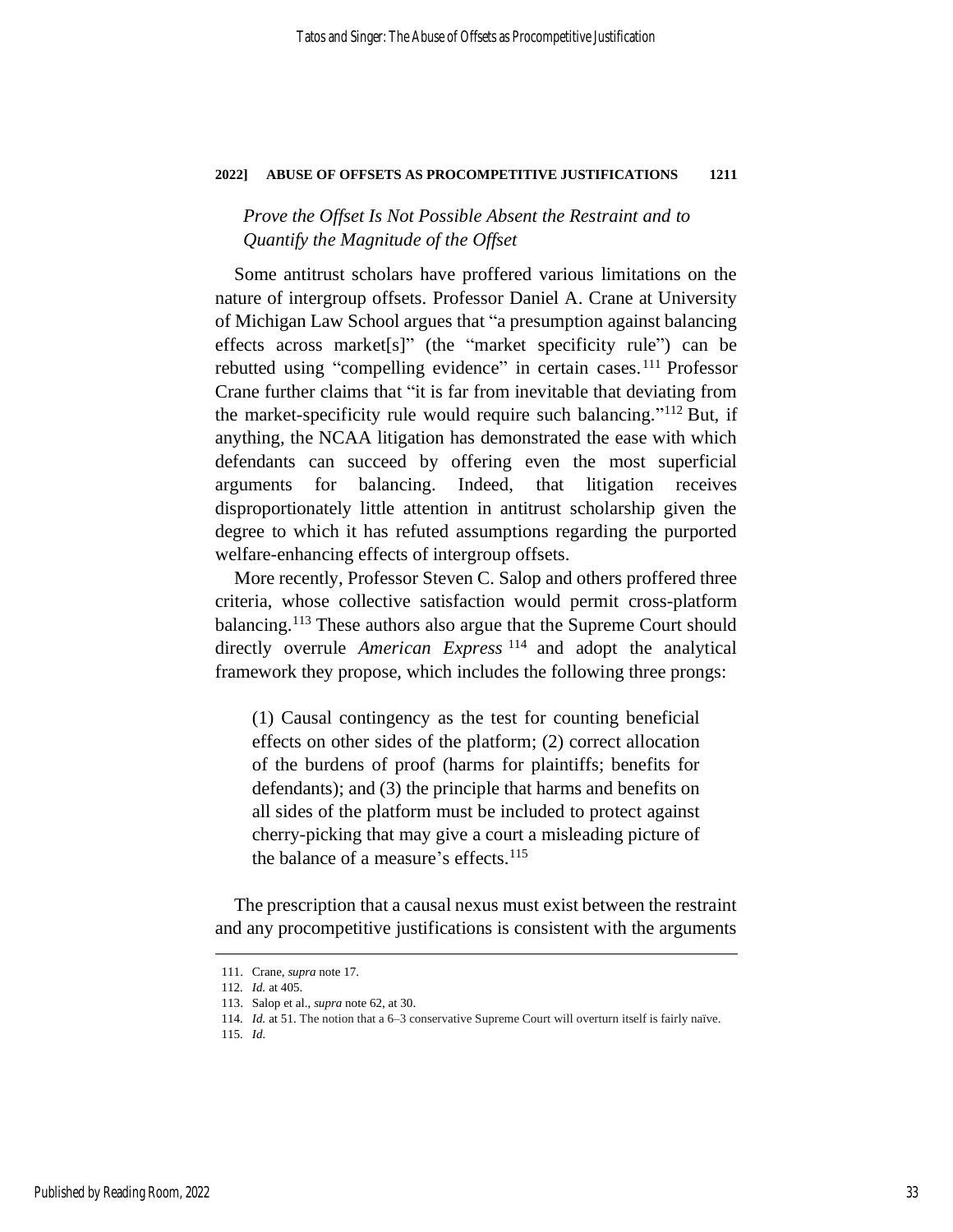we offer in this Article. That the restraint must receive credit by causing the benefits reflects a logically correct position that should undergo little opposition. Our disagreement lies with the ambit of its justifications. Although a causal nexus should exist between restraint and procompetitive justifications when balancing *intragroup* effects, it has little, if any, effective application to *intergroup* differences. A defendant could easily meet the causal criteria by distributing even a small portion of the benefit onto a group other than the one injured by the restraint. Professor Salop and others' approach has the immediate defect of classifying the restraint as ancillary rather than naked and thus precluding condemnation under the per se rule, which is precisely how wage-fixing cases should be treated. Consider again the *NCAA* case: So long as the NCAA could show that "amateurism" benefited consumers by reducing stadium box seat prices, this effect may be sufficient to evade per se condemnation, even in the face of obvious and direct evidence of harm to labor. Because the amateurism restraint would likely satisfy their causal contingency test, the likely result would mirror the current status quo. Accordingly, we reject their proposal.

Furthermore, suppose five competing firms entered into a no-poach agreement not to hire each other's employees. Suppose further that, consistent with the causal contingency test that Professor Salop and others propose, the competitors defended the restraint as ancillary because they passed a portion of the wage savings onto consumers. The restraint would meet the causal nexus test and thus wrongly remit adjudication to the rule of reason. Proponents of the consumer welfare standard might argue that, in the name of efficiency, one could calculate the total dollar savings to consumers and balance them against the lost wages to laborers. This reasoning reflects the ideological belief that antitrust review should ignore distributive justice and focus solely on efficiency, a prescription which University of Utah Professor Mark A. Glick and Associate Professor Gabriel A. Lozada refer to as "the Separation Hypothesis," based on the proposition that the latter lends itself to positive rather than normative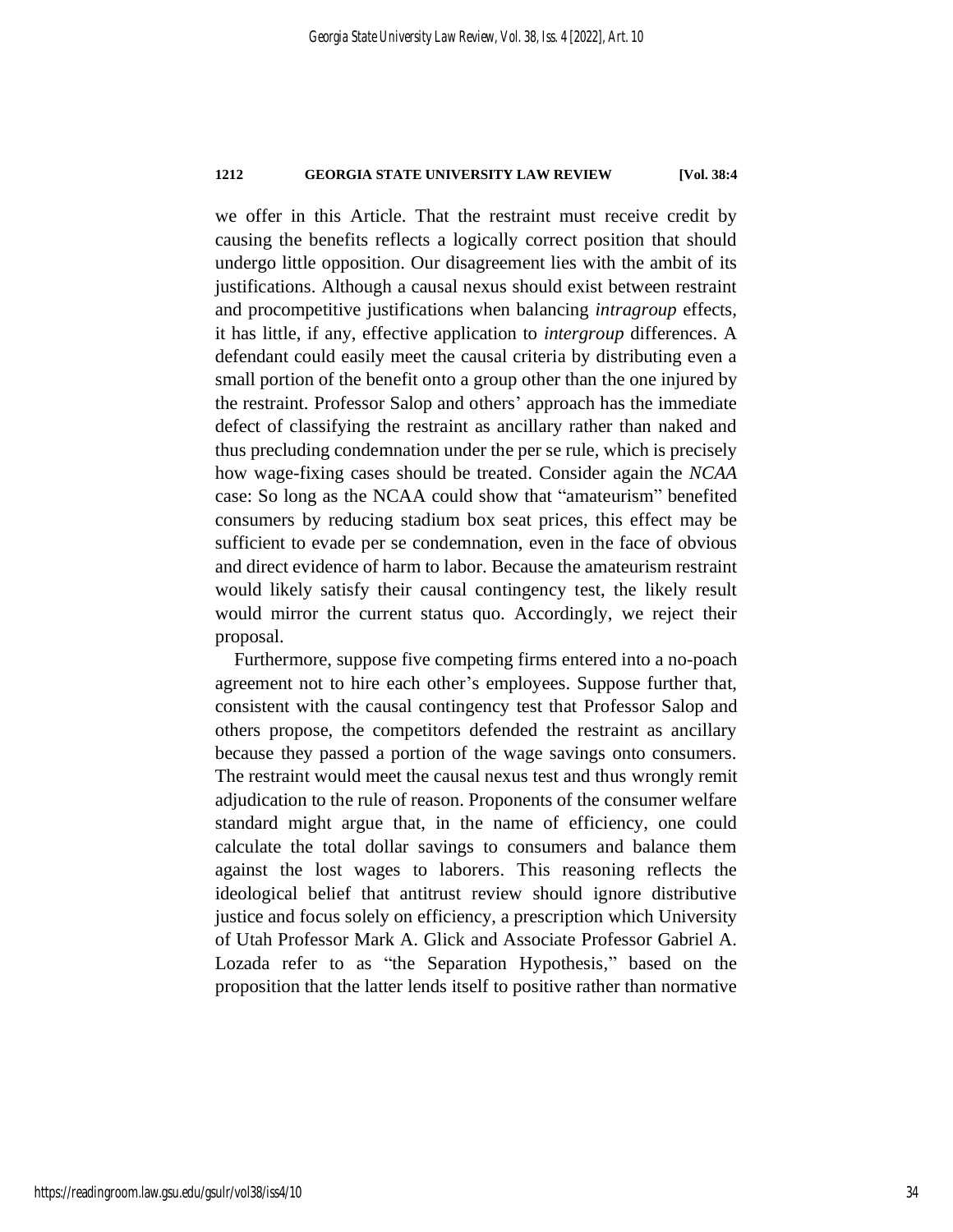identification and quantification. <sup>116</sup> But as these authors note, outcomes that result in Pareto Improvements depend on the starting distribution.<sup>117</sup> Indeed, the NCAA argued that paying college athletes would have a negative financial impact on other sports that depend on the redistribution of revenues from football and basketball—the primary revenue generators. But, of course, this ignores the fact that athletes in those sports were made worse off in the first place by the restraint, and removing it only serves to redress the original antitrust harm.

Finally, on purely conceptual grounds, divorcing antitrust policy from the holistic ambit of social policy makes little sense. Consumer welfare is a normative concept; it prescribes that society should embrace lower prices and greater output because these values signal some benefit to the individual *as a consumer*. Further, if society has decided to safeguard minority classes on the basis of race, gender, religion, and other protected characteristics from the tyranny of the majority, then why permit antitrust policy to counteract such efforts? As we and others have explained elsewhere, and as Justice Kavanaugh noted in his concurring opinion, the NCAA's restraint does exactly that. <sup>118</sup> In raising the possibility that economists can develop a mathematically defensible method for cross-market analysis, Judge Smith concluded that "we do not currently have such a method, and it may equally be the case that no such method is possible or desirable." <sup>119</sup> We argue that that is precisely the case, both from an economic and a moral standpoint.<sup>120</sup>

<sup>116.</sup> Glick & Lozada, *supra* not[e 15,](#page-7-0) at 26.

<sup>117</sup>*. Id.* at 27–28 ("However, the set of points which are Pareto Improvements completely depends on what the original distribution was, and distribution affects prices, which in turn affect the valuation of any commodity bundle.").

<sup>118.</sup> NCAA v. Alston, 141 S. Ct. 2141, 2168 (2021) (Kavanaugh, J., concurring) ("College presidents, athletic directors, coaches, conference commissioners, and NCAA executives take in six- and seven-figure salaries. Colleges build lavish new facilities. But the student athletes who generate the revenues, many of whom are African American and from lower-income backgrounds, end up with little or nothing.").

<sup>119.</sup> Alston v. NCAA (*In re* NCAA Athletic Grant-in-Aid Cap Antitrust Litig.), 958 F.3d 1239, 1271 (9th Cir. 2020) (Smith, J., concurring), *aff'd sub nom.* NCAA v. Alston, 141 S. Ct. 2141 (2021).

<sup>120.</sup> In doing so, we echo MARK BLAUG, ECONOMIC THEORY IN RETROSPECT 590 (Cambridge Univ. Press, 4th ed. 1990) ("Thus, the long discussion on welfare criteria—from Pareto through Barone to Hicks, Kaldor and Scitovsky—has brought us no further in evaluating policy changes which benefit some people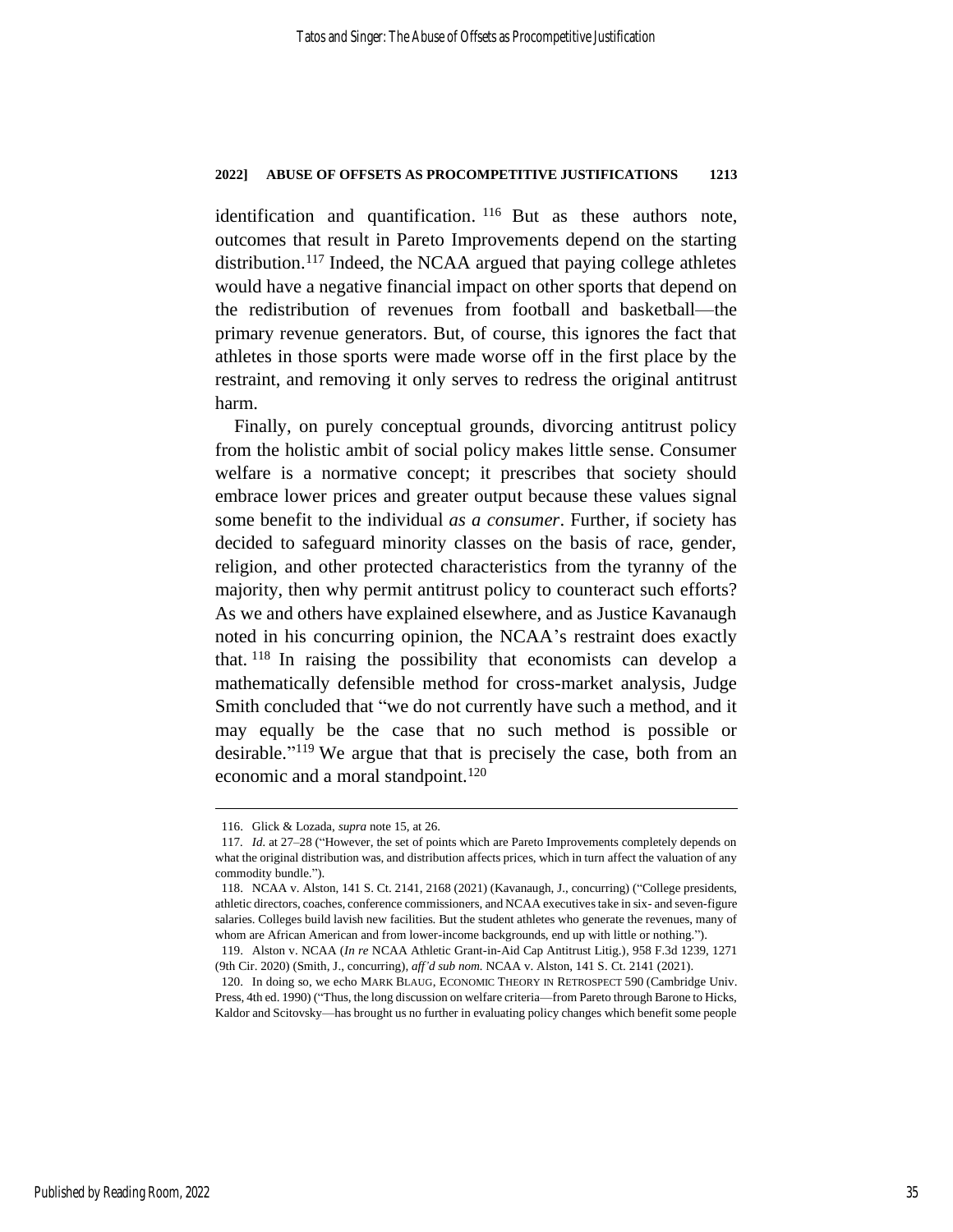## *C. The Need for Legislative Intervention*

The extent to which cross-market balancing pervades antitrust litigation has largely evaded attention, although *Alston* should serve to thrust this issue squarely into the limelight. In his *American Express* dissent, Justice Breyer argued that "[a] Sherman Act §1 defendant can rarely, if ever, show that a procompetitive benefit in the market for one product offsets an anticompetitive harm in the market for another."<sup>121</sup> As a counterpoint, this very argument has permitted the NCAA cartel to evade condemnation under antitrust law. In *Alston*, the Supreme Court had the opportunity to clarify the incongruity of cross-market balancing within the ambit and precedent of antitrust law, and in the face of a blatant wage-fixing conspiracy, yet it demurred. In doing so, the Court permitted a cavalcade of cross-market justifications from defense experts in various Section 1 of the Sherman Act cases that, given Justice Breyer's comment, the Supreme Court might be expected to reject. Even more glaringly, the NCAA's survival serves as a reminder that antitrust law has failed to curtail cartel behavior in the face of incontrovertible and direct evidence of harm by justifying it as a nebulous benefit to another group.<sup>122</sup>

Consistent with Judge Smith's aforementioned concurrence in the Ninth Circuit's *Alston* case and the Supreme Court's precedent in *Topco*, <sup>123</sup> we submit that broad policy judgments that affect the social welfare are best suited for legislative intervention and should not be delegated to the judiciary. That is not to say that antitrust has no role in effectuating those policy choices. It most certainly does, but the

*Id.* at 611.

but harm others on purely 'positive' grounds. Efficiency questions appears to be inseparable from equity questions.")

<sup>121.</sup> Ohio v. Am. Express Co., 138 S. Ct. 2274, 2303 (2018) (Breyer, J., dissenting).

<sup>122</sup>*. Alston*, 958 F.3d at 1270 (Smith, J., concurring) ("It was enough for the NCAA to meet its Step Two burden that it could show (however feebly) a procompetitive effect in a collateral market.").

<sup>123</sup>*. See generally* United States v. Topco Assocs., Inc., 405 U.S. 596 (1972). Unlike the legislature, the courts are not equipped to make broad policy judgements:

If a decision is to be made to sacrifice competition in one portion of the economy for greater competition in another portion this [] is a decision that must be made by Congress and not by private forces or by the courts. Private forces are too keenly aware of their own interests in making such decisions and courts are ill-equipped and ill-situated for such decisionmaking.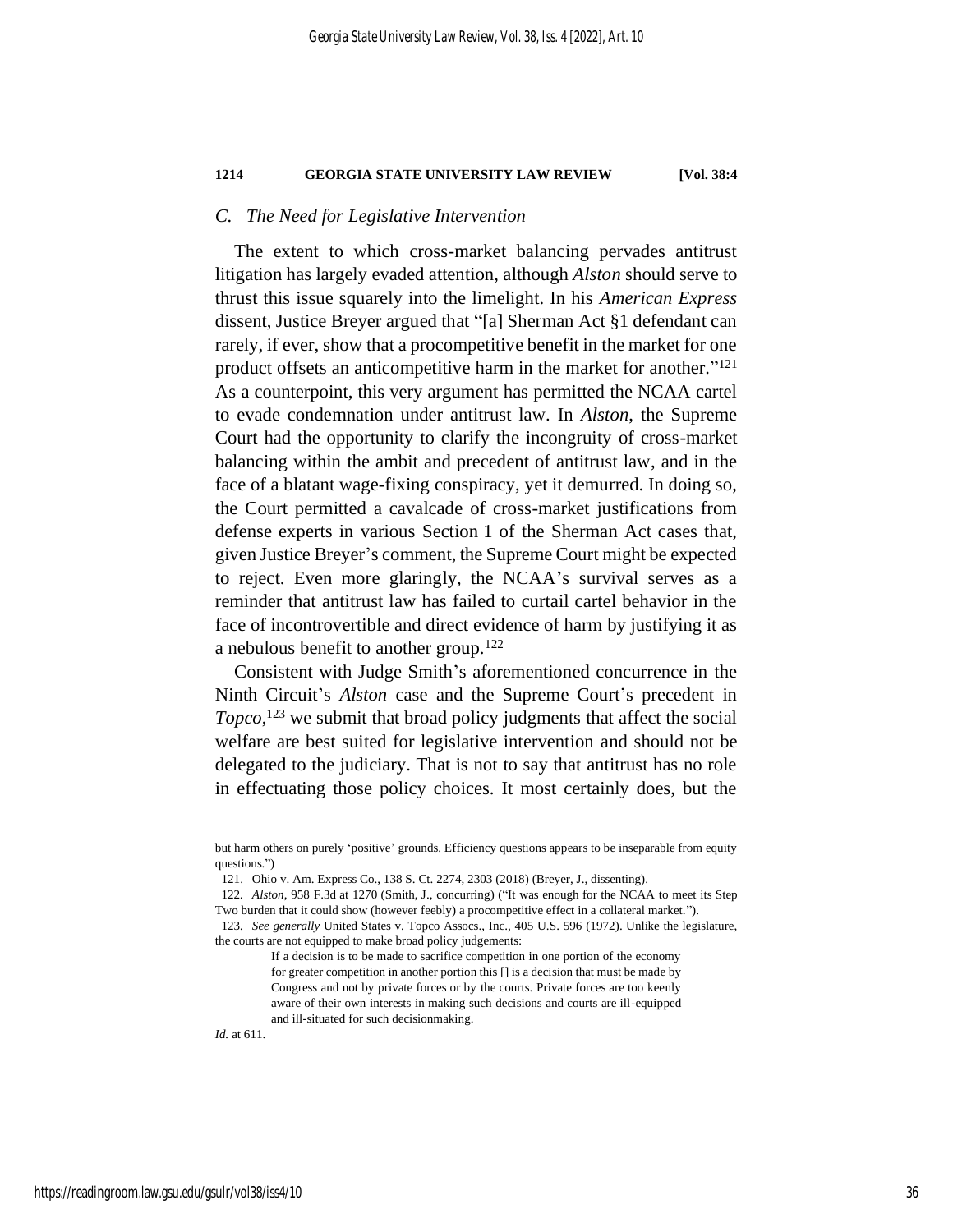impetus should have a statutory origin that the judiciary will enforce. As such, we argue that legislative intervention should reverse *American Express* and prohibit, via a "no-offset rule," the type of misguided "balancing" of one group's interests against another's regardless of whether the groups operate in the same multi-sided market or in separate markets altogether. In wage-fixing cases involving multiple defendants, the no-offset rule would bar courts from considering any claimed efficiencies, regardless of whom they benefit. In single-firm monopsony cases, the no-offset rule would bar courts from considering any offsetting benefits to parties other than the injured group of workers or input providers.

The legislation should make clear that harm to a worker or any input provider should be *sufficient* to generate antitrust liability, without any need to explore effects to different parties. As *Alston* demonstrated, defenses in the latter can mirror those in the former, elevating form over substantive function, a prescription that courts have repeatedly rejected.<sup>124</sup> The legislature should enjoin any attempts to balance the harms to labor or other input providers by some perceived benefit to consumers. Failure to do so only serves to sustain the confusing antitrust environment that *American Express* and *Alston* have so clearly illuminated.

## **CONCLUSION**

The practice of offsetting harms to labor input by claimed output benefits, exemplified in the logical error that characterized the consumer preference justification for not compensating the athlete labor in *Board of Regents*, has created an artificial friction between workers and consumer interest. As observed in NCAA antitrust litigation, the search for even the most specious offsets has resulted in the justification of harms to labor even in the presence of direct evidence of antitrust injury to a group of workers. This practice has eroded per se adjudication of cartel behavior by expanding the definition of ancillary restraints.

<sup>124</sup>*. See generally Alston*, 141 S. Ct. 2141.